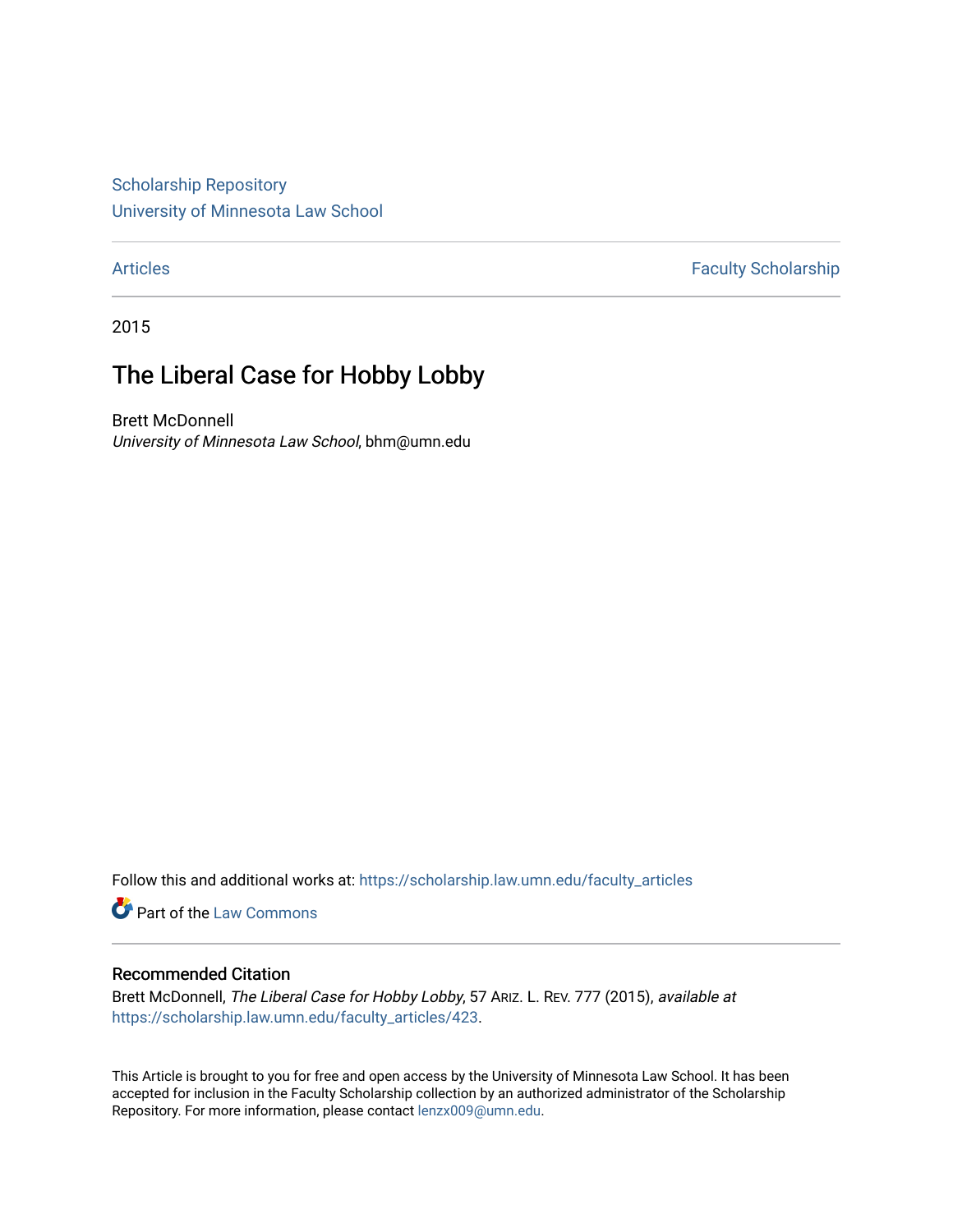# **THE LIBERAL CASE FOR** *HOBBY LOBBY*

# Brett H. McDonnell\*

*The Supreme Court decision in* Burwell v. Hobby Lobby Stores, Inc. *has stirred strong objections from political liberals. Those objections are misguided, and the Court's opinion reflects core liberal values of social responsibility and tolerance of diversity.*

*In the first half of its decision, the Court held that in some circumstances, forprofit corporations committed to religious goals may invoke the religious liberty protection of the Religious Freedom Restoration Act (RFRA). Liberals have treated this as an appalling and/or humorous extension of rights, which should apply only to humans. However, the Court's decision rightly recognizes that corporations can, and sometimes do, pursue goals other than shareholder profits. This fits well with the stress on corporate social responsibility one finds in progressive corporate law scholarship such as the Author's. Where religious beliefs shape a corporation's purposes, the protections of RFRA may rightly apply. This Article suggests a detailed framework for determining when particular corporations are engaged in the exercise of religion, looking to both organizational and ownership dimensions of commitment to religion. This framework clarifies the somewhat sketchy analysis of the Court and more firmly roots that analysis in corporate law and theory.*

*In the second half of the opinion, the Court held that the contraceptive mandate of the Affordable Care Act substantially burdens the religious exercise of employers, and that the mandate is not the least restrictive means of achieving a compelling governmental objective. Liberals fear that this holding aggressively extends the protection of RFRA while undermining the compelling goal of the contraceptive mandate. In fact, the holding is quite nuanced and limited, and much liberal reaction reflects discomfort with RFRA itself. That is a shame, as creating a diverse society where persons and groups with differing beliefs are able to coexist is a core liberal commitment. Liberals may have lost sight of this commitment as the groups invoking RFRA's protection have shifted from social outcasts to more* 

Professor, University of Minnesota Law School. For very helpful comments, I thank Claire Hill, Lyman Johnson, Wulf Kaal, Alan Meese, Paul Rubin, Dan Schwarcz, Eugene Volokh, and participants at a faculty workshop at the University of St. Thomas Law School and an excellent symposium on the *Hobby Lobby* decision at www.theconglomerate.org.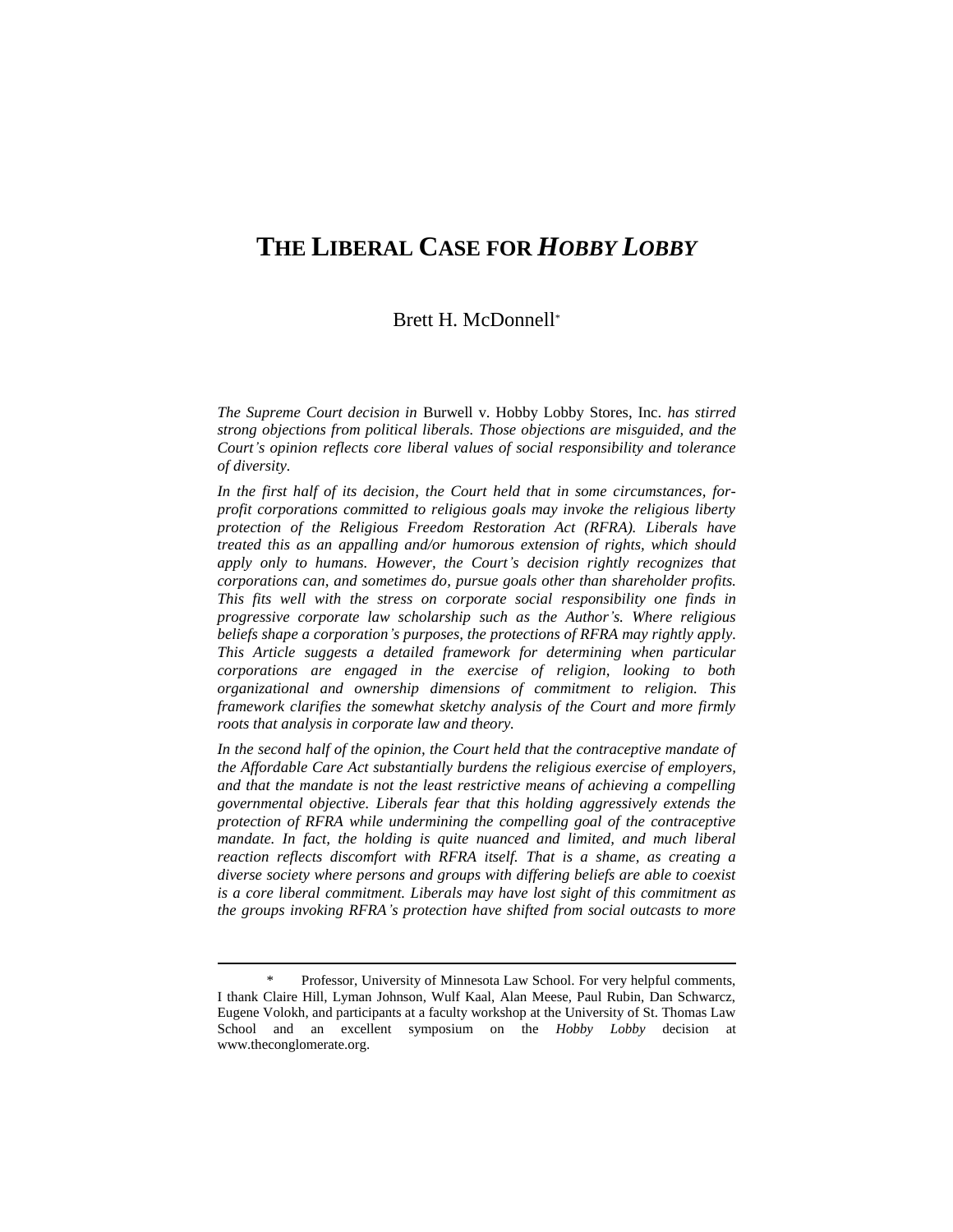*mainstream religious conservatives. That may explain, but does not justify, liberal opposition to* Hobby Lobby.

## **TABLE OF CONTENTS**

| II. RFRA AND THE DILEMMA OF FOR-PROFIT CORPORATIONS  787       |  |
|----------------------------------------------------------------|--|
|                                                                |  |
| IV. THE SUPREME COURT'S OPINION FITS WITHIN THIS FRAMEWORK 802 |  |
|                                                                |  |
|                                                                |  |
|                                                                |  |

#### **INTRODUCTION**

In June of 2014, the U.S. Supreme Court announced its decision in *Burwell v. Hobby Lobby Stores, Inc.*<sup>1</sup> The Court held that the contraceptive mandate provision implemented under the Affordable Care Act ("ACA")<sup>2</sup> violated the free exercise right under the Religious Freedom Restoration Act ("RFRA") <sup>3</sup> of the plaintiff, for-profit corporations. The case received a huge amount of media attention—more than any case of that term for the Court. Reaction to the decision was intense and highly polarized. Conservatives celebrated,<sup>4</sup> while liberals expressed outrage.<sup>5</sup> That liberal reaction began with Justice Ginsburg's vehement dissent, which forecasts a perilously slippery slope of potential future cases.<sup>6</sup>

5. *See* Tina Nguyen, *'I Feel Sick': Liberal Pundits React to SCOTUS* Hobby Lobby *Ruling*, MEDIAITE (June 30, 2014, 11:09 AM), http://www.mediaite.com/online/ifeel-sick-liberal-pundits-react-to-scotus-hobby-lobby-ruling/; Richard Thompson Ford, Hobby Lobby *Decision Is Proof That Antidiscrimination Laws Often Discriminate*, N.Y. TIMES (July 1, 2015, 6:02 PM), http://www.nytimes.com/roomfordebate/2014/06/30/congress-religion-and-the-supremecourts-hobby-lobby-decision/hobby-lobby-decision-is-proof-that-antidiscrimination-lawsoften-discriminate; Marci A. Hamilton, Hobby Lobby *Has Opened a Minefield of Extreme Religious Liberty*, N.Y. TIMES (July 1, 2014, 1:24 PM), http://www.nytimes.com/roomfordebate/2014/06/30/congress-religion-and-the-supremecourts-hobby-lobby-decision/hobby-lobby-has-opened-a-minefield-of-extreme-religiousliberty; Mark Tushnet, *True Religious Freedom Leaves State Out of It*, N.Y. TIMES (June 30,

<sup>1.</sup> 134 S. Ct. 2751 (2014).

<sup>2.</sup> The Patient Protection and Affordable Care Act, Pub. L. No. 111-148, 124 Stat. 119 (2010).

<sup>3.</sup> Religious Freedom Restoration Act of 1993, 42 U.S.C. § 2000bb–2000bb-4 (2012).

<sup>4.</sup> *See* Kendall Breitman, *Right Celebrates* Hobby Lobby *Ruling on Twitter*, POLITICO (June 30, 2014, 12:24 PM), http://www.politico.com/story/2014/06/hobby-lobbyruling-reactions-twitter-108440.html.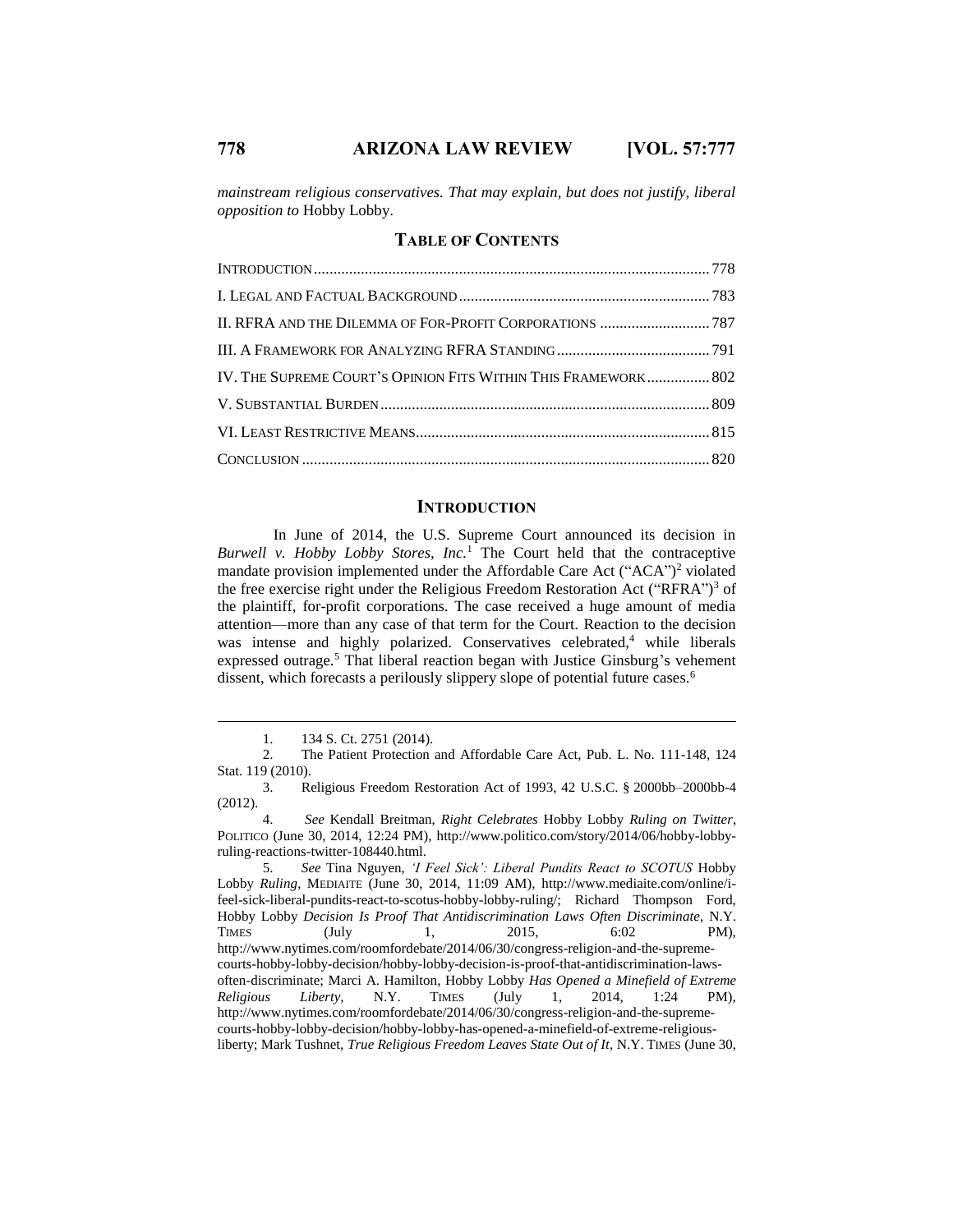One can break the decision in *Hobby Lobby* down into two main parts, and liberals have objected vigorously to both. In the first part, the Court held that, in appropriate circumstances, for-profit corporations committed to pursuing religious goals may invoke the religious liberty protections of RFRA. Many have seen this as an unjustified extension of rights of a sort that should extend only to live persons, not artificial persons such as corporations.<sup>7</sup> It is seen as part of an ongoing movement by the Court's conservative majority to tilt the playing field towards corporations.<sup>8</sup>

The second part of the decision involves the application of RFRA to the ACA contraceptive mandate. The Court held that the contraceptive mandate substantially burdens the free exercise rights of religious corporations, and that the government could not justify that burden as the least restrictive means of achieving a compelling interest.<sup>9</sup> Critics claim that the Court found a burden on employers where no real burden existed and ignored the costs imposed on female employees.<sup>10</sup> They fear the case will be used to undermine a number of other laws, with attention particularly focused on anti-discrimination laws.<sup>11</sup> Underlying this reaction seems to be distrust of RFRA itself, and a desire to strictly cabin the statute.

This Article argues that the liberal reaction to each part of the *Hobby Lobby* decision is misguided. Rather, the decision is rooted in principles liberals should find deeply attractive. The corporate standing to sue analysis reflects a view of the corporation that closely resembles the picture drawn by progressive corporate law scholars.<sup>12</sup> The majority opinion stresses that corporations can, and

6*. Infra* note 163 and accompanying text.

7. Kent Greenfield, Hobby Lobby *Symposium:* Hobby Lobby*, "Unconstitutional Conditions," and Corporate Law Mistakes*, SCOTUSBLOG (June 30, 2014, 9:07 PM), http://www.scotusblog.com/2014/06/hobby-lobby-symposium-hobbylobby-unconstitutional-conditions-and-corporate-law-mistakes/; Binyamin Applebaum, *What the* Hobby Lobby *Ruling Means for America*, N.Y. TIMES MAG., July 27, 2014, at MM14; Dana Milbank, *In* Hobby Lobby *Ruling, the Supreme Court Uses a 'Fiction*,*'*  WASH. POST (June 30, 2014), http://www.washingtonpost.com/opinions/dana-milbank-inhobby-lobby-ruling-the-supreme-court-uses-a-fiction/2014/06/30/37663c72-009b-11e4- 8572-4b1b969b6322\_story.html.

8. The other recent Court decision that has been most demonized in a similar way is *Citizens United v. Fed. Election Comm'n*, 558 U.S. 310 (2010).

9. Burwell v. Hobby Lobby Stores, Inc., 134 S. Ct. 2751, 2759 (2014).

10. Emily Bazelon, *Supreme Court Breakfast Table: Corporations Had an Incredible Year at the Supreme Court*, SLATE (June 30, 2014, 6:43 PM), http://www.slate.com/articles/news\_and\_politics/the\_breakfast\_table/features/2014/scotus\_r oundup/supreme\_court\_hobby\_lobby\_decision\_it\_was\_all\_about\_sex.html; Dahlia Lithwick, *After* Hobby Lobby, SLATE (July 9, 2014, 6:05 PM), http://www.slate.com/articles/double\_x/doublex/2014/07/after\_hobby\_lobby\_mucullen\_and \_harris\_v\_quinn\_the\_men\_of\_the\_supreme\_court.html.

11. Ford, *supra* note 5.

12. *See* KENT GREENFIELD, THE FAILURE OF CORPORATE LAW: FUNDAMENTAL FLAWS AND PROGRESSIVE POSSIBILITIES (2007); PROGRESSIVE CORPORATE LAW (Lawrence E. Mitchell ed., 1995); Lyman Johnson & David Millon, *Corporate Law After* Hobby

<sup>2014, 8:28</sup> PM), http://www.nytimes.com/roomfordebate/2014/06/30/congress-religionand-the-supreme-courts-hobby-lobby-decision/true-religious-freedom-leaves-state-out-of-it.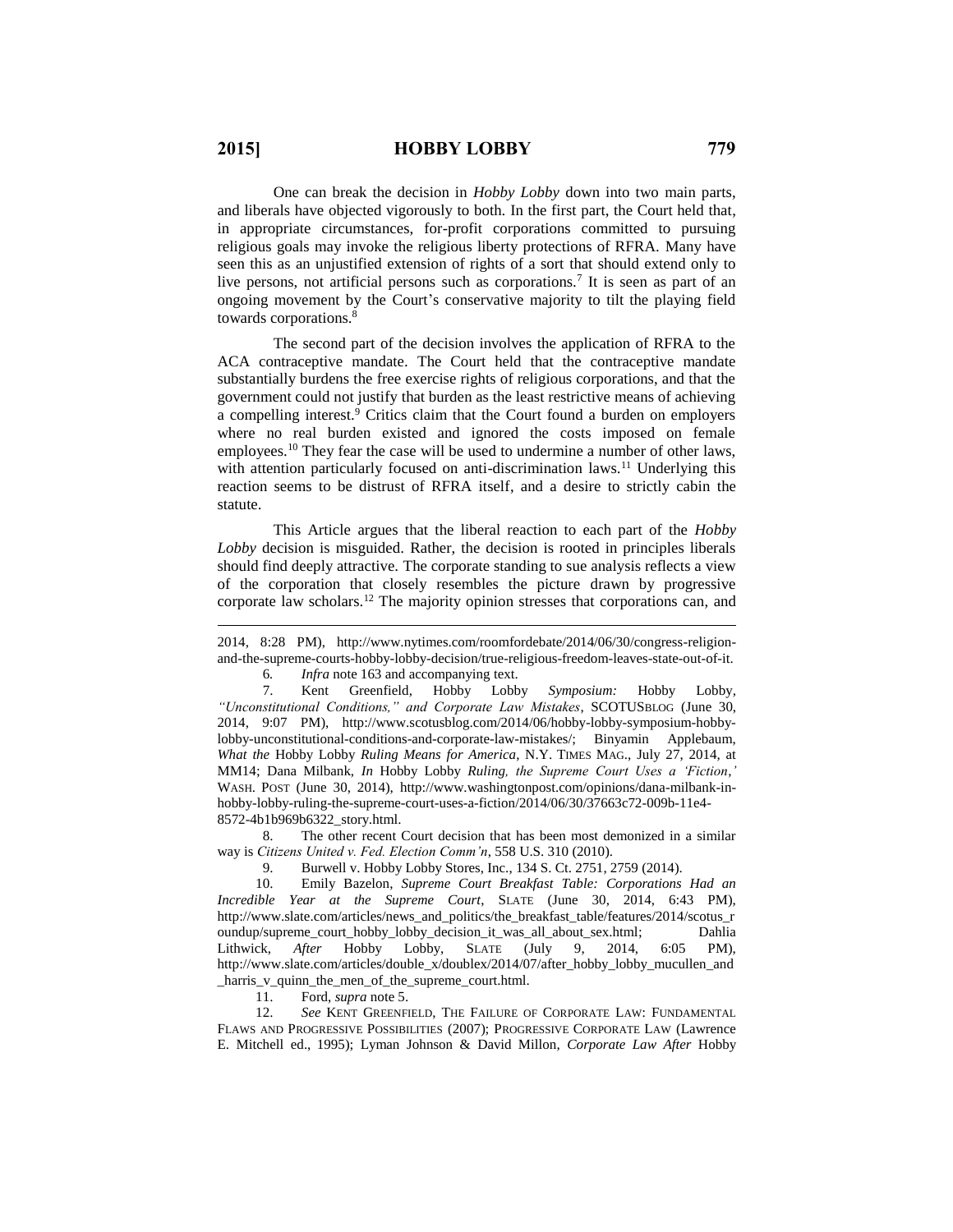do pursue a large variety of ends beyond simply maximizing the profit that flows to shareholders. Corporations may be used to pursue moral goals that aim to make the world a better place—an idea that resonates with the (generally left-of-center) corporate social responsibility movement.<sup>13</sup> Where such goals are rooted in religious principles, a corporation may, and should, be able to invoke RFRA protections.

The liberal reaction to the second half of the *Hobby Lobby* decision shows that many contemporary liberals have drifted away from a core commitment of the liberal tradition. "Liberal" is derived from "liberty," and liberalism has traditionally strongly supported religious liberty for all.<sup>14</sup> This is rooted in a commitment to creating a diverse society where persons and groups with differing beliefs are able to co-exist with as much room as possible to exercise those beliefs without constraint. RFRA reflects and attempts to advance that commitment, and the *Hobby Lobby* decision for the most part reasonably balances the competing interests of religiously minded employers' liberty and employee access to health care under the ACA.

This Article argues that *Hobby Lobby* reflects and advances these core liberal values in the following seven sections. Part I describes the history of RFRA and the cases cited in *Hobby Lobby*. Of particular note here is the strong liberal support for the principles underlying RFRA, both by liberal justices in the old Free Exercise clause cases and by congressional Democrats and President Clinton in the passage of RFRA.

Part II introduces the corporate standing issue, i.e., whether and when forprofit corporations should be protected under RFRA. It presents the two best arguments against such standing. One argument is that those who run such corporations allegedly have a fiduciary duty to focus solely on maximizing shareholder financial returns.<sup>15</sup> The other argument is that corporations have a separate legal personality quite distinct from their shareholders, and it is

13. For an overview of related issues, see Ian B. Lee, *The Role of the Public Interest in Corporate Law*, RESEARCH HANDBOOK ON THE ECONOMICS OF CORPORATE LAW 106 (Claire A. Hill & Brett H. McDonnell eds., 2012). For a recent survey of the economics literature, see Markus Kutzmueller & Jay Shimshack, *Economic Perspectives on Corporate Social Responsibility*, 50 J. ECON. LIT. 51 (2012).

14. One can see this in the great liberal thinkers from John Locke, *see* JOHN LOCKE, LETTERS CONCERNING TOLERATION (1689), to John Rawls, *see* DANIEL A. DOMBROWSKI, RAWLS AND RELIGION: THE CASE FOR POLITICAL LIBERALISM (2001). For a recent statement of this tradition, see MARTHA C. NUSSBAUM, LIBERTY OF CONSCIENCE: IN DEFENSE OF AMERICA'S TRADITION OF RELIGIOUS EQUALITY (2008).

15*. See infra* notes 73–77 and accompanying text.

Lobby, 70 BUS. LAW. 1 (2014/2015); Brett H. McDonnell, *Employee Primacy, or Economics Meets Civic Republicanism at Work*, 13 STAN. J. L. BUS. & FIN. 334 (2008). Note that insofar as there is an identified left-of-center group of scholars within American corporate law, it has tended to use the term "progressive" rather than "liberal." Many political activists also use that term. In this paper, I occasionally use the term "progressive," but mostly stick with the term "liberal" to describe those who tend towards left-of-center views in politics. I do so because that term remains the most-used word for such persons within U.S. politics today. Perhaps more significantly, I use the term "liberal" because of its ties to the concept of liberty.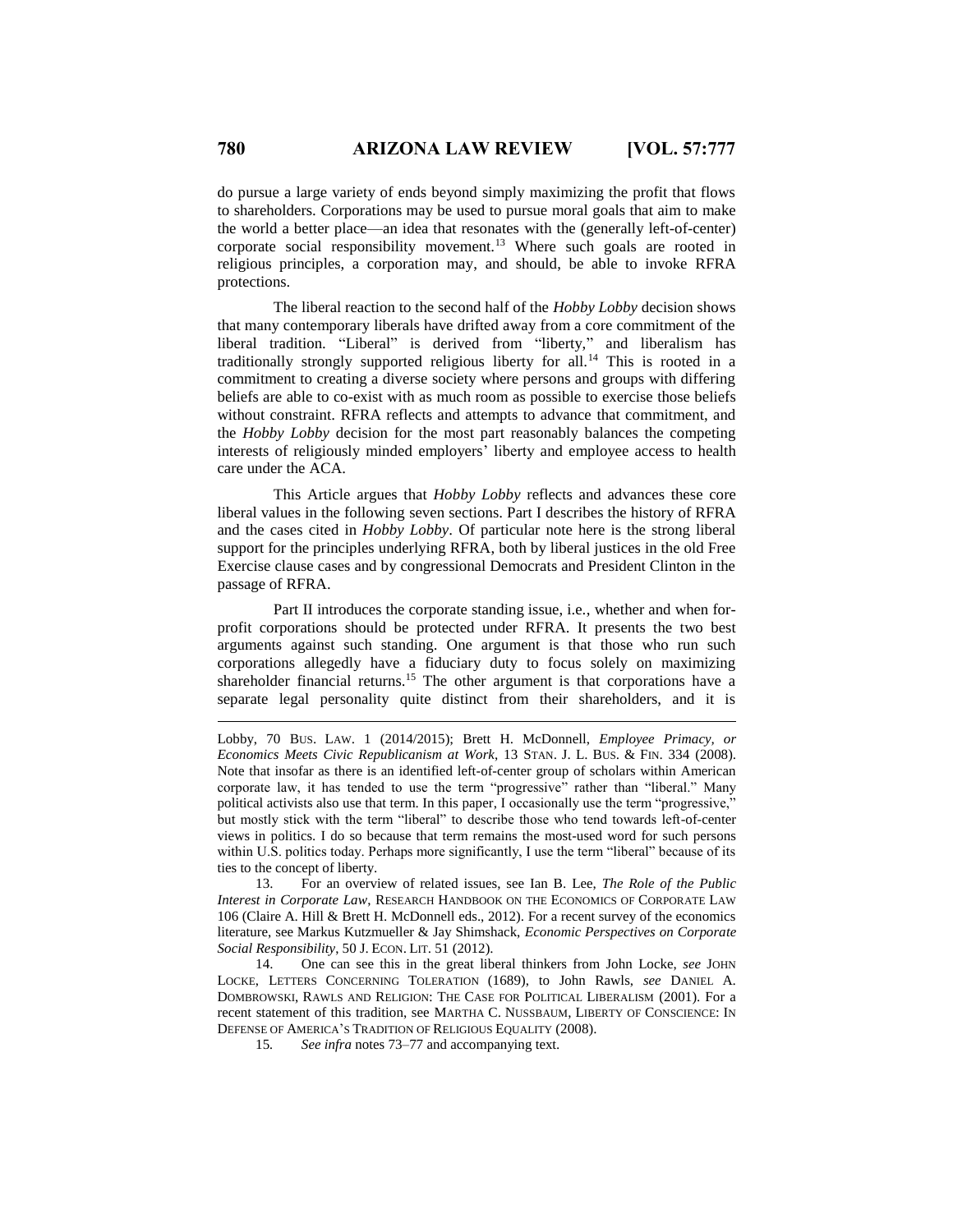$\overline{a}$ 

inappropriate to infer corporate religious beliefs from the beliefs of individual shareholders.<sup>16</sup>

Part III then analyzes the flaws in those two arguments, and builds upon that analysis to suggest a framework for assessing when a corporation may claim RFRA protection. As progressive corporate law scholars have stressed *contra* the duty argument, corporations may legitimately pursue a wide variety of ends.<sup>17</sup> The argument against standing based on the separate legal personality of corporations is (somewhat) valid when opposing one particular way of deriving RFRA standing for corporations. That argument looks to the religious beliefs of individual shareholders. A better grounded argument for corporate RFRA standing looks to commitments made within the legal structure of a corporation, with the board of directors as the key decision-maker. The resulting framework for analyzing RFRA standing considers two dimensions: organizational and ownership. Along each dimension, a corporation can vary from no to high religious commitment. Ownership looks to the number and concentration of shareholders, and the degree to which they share strongly held religious beliefs. More importantly, the organizational dimension looks to various ways in which the corporation, as an organization, has formally or informally committed to following a religious purpose. Where a corporation shows a strong, pervasive, and lasting commitment through the dimensions in combination, that corporation helps to advance the religious purpose of various groups who come together in the business.

Part IV analyzes the Court's opinion in *Hobby Lobby* and shows that it is quite consistent with the arguments and framework presented in Part III. The Court sees corporations as collective organizations that help a range of constituents pursue not just financial gains, but also a variety of other goals. Liberals seem to have been blinded either by a strong distrust of corporations or by an inability to identify with socially motivated businesses whose goals flow from religious beliefs rather than more secular values. A clearer picture shows that the Court's vision of corporations is highly consistent with liberal visions of the corporation.

Parts V and VI explore the Court's application of RFRA to the ACA contraceptive mandate. Part V considers whether the mandate imposes a substantial burden on religious employers. The majority and the dissent grasp opposing sides of a real dilemma. The dissent argues that the link between employers and the use of controversial contraceptives is too indirect and, as such, the statute does not substantially burden employers. However, this position requires uniform acceptance of individual complicity in complex causal situations, which itself is a hotly debated topic on which moral traditions differ.<sup>18</sup> The majority prefers to accept believers' assertions that the mandate places a burden on

<sup>16</sup>*. See infra* notes 78–80 and accompanying text.

<sup>17.</sup> There is some debate over how far the Court goes in this direction, with some arguing that the Court thinks that other ends are appropriate only where shareholders have explicitly approved such goals. I argue that the best interpretation of the majority opinion, as a whole, assumes that corporations may pursue other goals more readily than that. *See infra* notes 128–45 and accompanying text.

<sup>18</sup>*. See infra* notes 182–91 and accompanying text.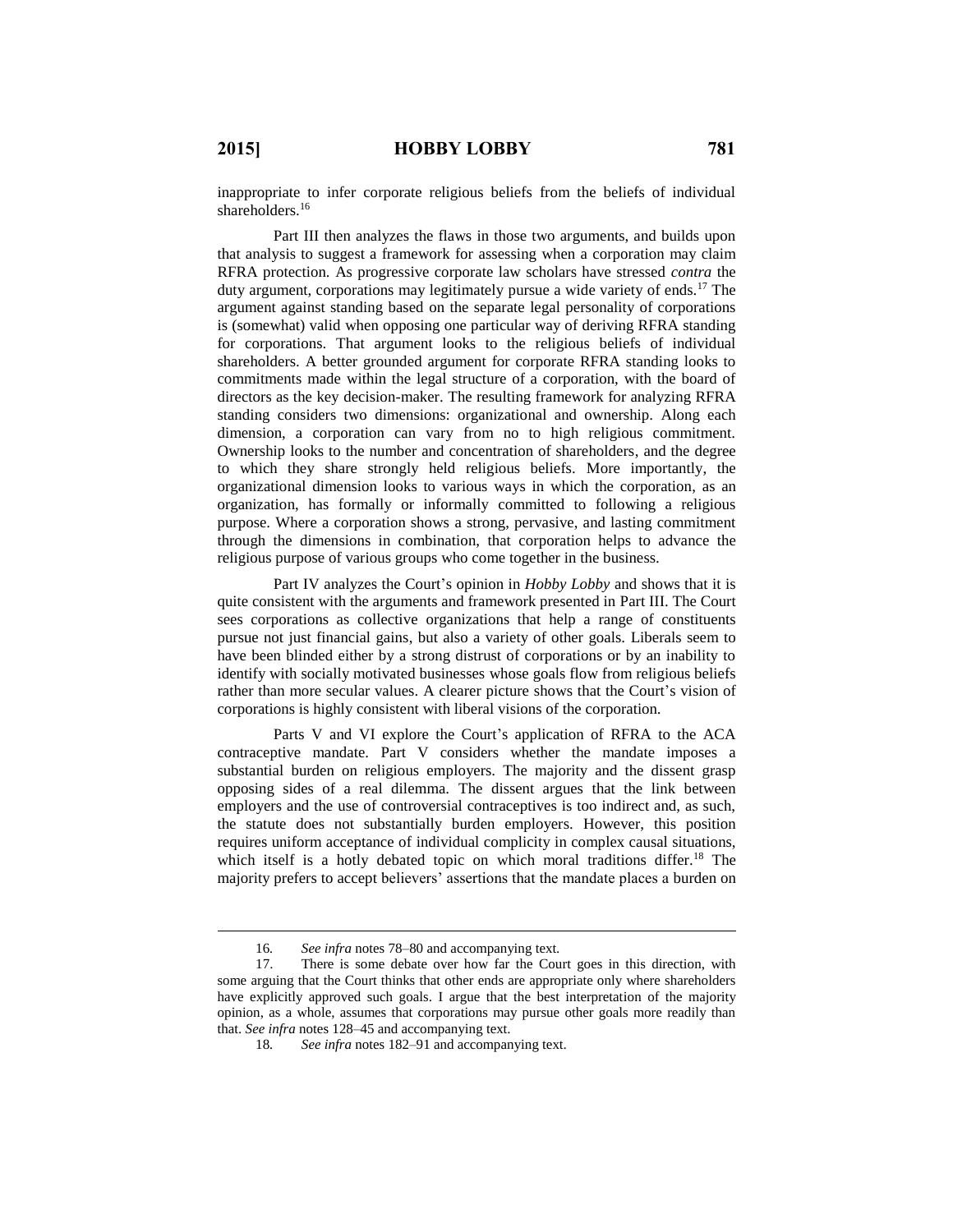their religious principles.<sup>19</sup> Although this position opens the door to potential abuse,<sup>20</sup> the majority's approach is truer to the purpose of RFRA than that of the dissent. However, it should be stressed that the Court should closely examine whether the asserted religious beliefs are truly genuine in future cases.<sup>21</sup>

Part VI analyzes the Court's application of RFRA's strict scrutiny language. The Court held that promoting contraceptive access for women could be a compelling interest, but the ACA's contraceptive mandate as applied to for-profit corporations was not the least restrictive means of achieving that interest. Although there is some language in the majority opinion that can be read broadly, ultimately the opinion—especially Justice Kennedy's concurrence—is a limited, fact-specific accommodation, whose extension beyond the contraceptive mandate is questionable. The burden on religious employers is lessened, while female employees still receive coverage at no greater cost.<sup>22</sup> It is a win-win solution, and a good illustration of how careful use of RFRA can advance legal goals while reducing the burden they place on religious believers.<sup>23</sup>

Part VII concludes. The fact that this limited and compelling accommodation has stirred such outrage illustrates that many contemporary liberals no longer support vigorous application of religious liberty. This may be explained by a change in political alignment and an analysis of who stands to gain from religious liberty laws like RFRA. In RFRA's foundational cases, the plaintiffs were generally members of nonmainstream religious groups operating in a society that was often unwilling to take their beliefs seriously. Liberals saw protecting them as part of their mission of protecting underdogs and promoting a diverse society. However, liberals have recently won some significant battles in the "culture wars," and more mainstream conservative religious groups are looking to use RFRA to put some limits on the resulting statutes. Many liberals do not sympathize with this use of RFRA, and fear the role of still powerful conservative religious groups who continue to try to restrict the liberties of those whom their religion condemns.<sup>24</sup> Combined with populist distrust of corporations, they see the Court in *Hobby Lobby* as going wrong in all sorts of ways. That is a shame. RFRA could provide a useful safety valve in the culture wars, serving as a way to protect some of the interests of traditionalist religious groups while still preserving the

- 21*. See infra* notes 191–93 and accompanying text.
- 22*. See infra* notes 221–24 and accompanying text.

23. It is true that the Court holds open the possibility that this accommodation itself may violate RFRA. Should the Court in future cases hold that it does, in a way that is not trivial and easy-to-correct, the Court will have pulled a bait and switch, which could undermine much of the attraction of the *Hobby Lobby* opinion. However, the Court has not yet done so, and there is much reason to hope that it will not. *See infra* notes 224–29 and accompanying text.

24*. See* Douglas Laycock, *Religious Liberty and the Culture Wars*, 2014 U. ILL. L. REV. 839, 878–79. One part of this may be that many liberals were never all that devoted to the abstract principle of religious liberty in the first place, and when that principle ceased to be politically useful for them, they abandoned it. The same is true in reverse on the conservative side, illustrating that devotion to abstract principles of political theory is likely not a central motivating factor for most human beings.

<sup>19.</sup> *See infra* notes 183–86 and accompanying text.

<sup>20</sup>*. See infra* notes 188–93 and accompanying text.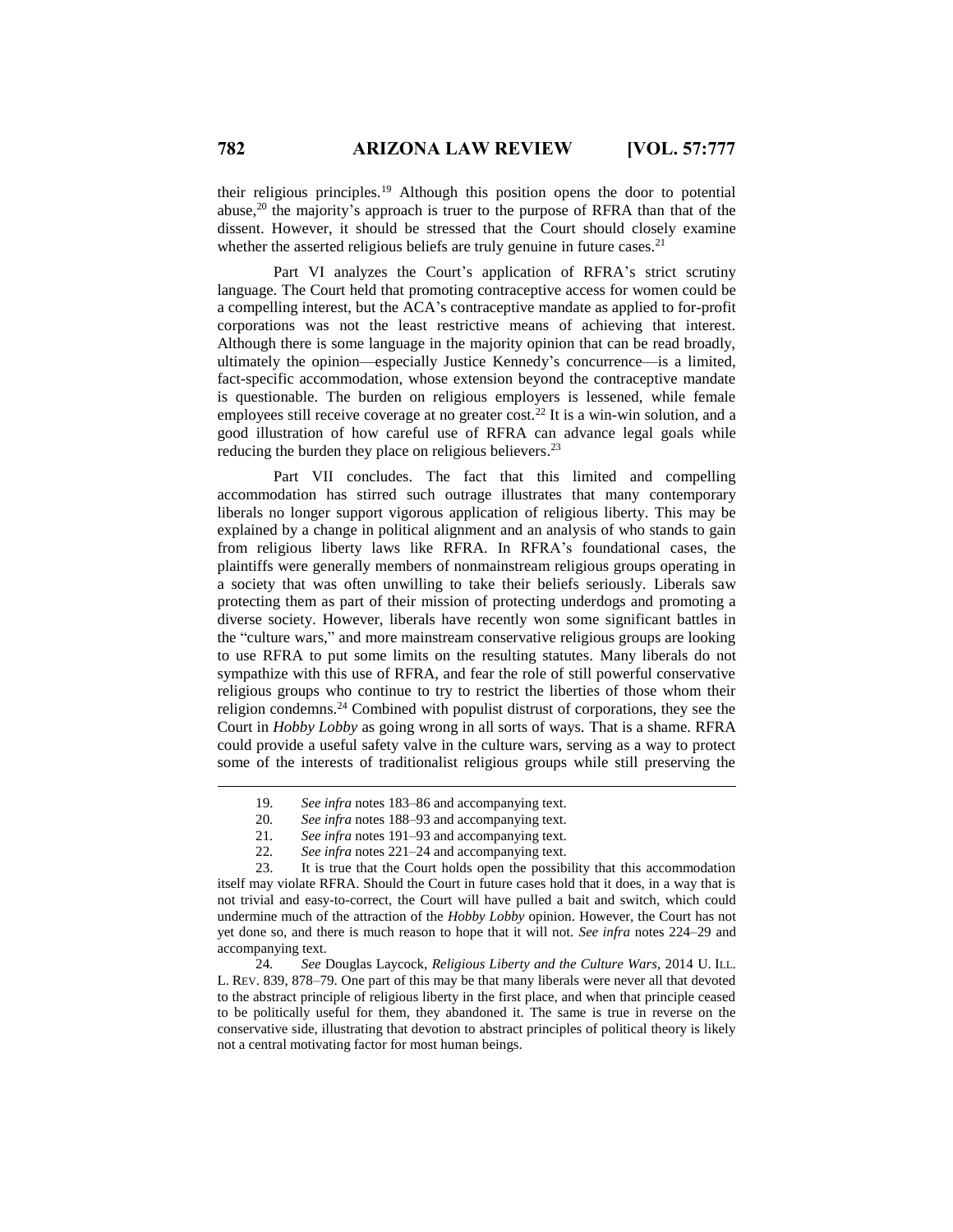goals of important statutes. Preserving space for diverse beliefs and practices while advocating a vision of the corporation that stresses their use for social purposes sounds like a set of principles that liberals should find inspiring. It is too bad that political polarization and a tribal sense of politics has prevented so many from appreciating what the Court has done.

#### **I. LEGAL AND FACTUAL BACKGROUND**

The Free Exercise Clause was incorporated against the states in 1940,<sup>25</sup> and after that, federal courts began to hear more cases in the area. It became increasingly important to determine the scope of the beliefs and behavior that the Clause protects. Clearly, statutes that explicitly discriminate or regulate religious practices were covered by the Clause. It was also possible that the Clause would apply to a statute that on its face said nothing about religion but was enacted with the clear intent to discriminate against the beliefs of a religion.<sup>26</sup> But, what of cases that involved a statute of general applicability that did not facially regulate religion and was not intended to discriminate against any religion, but as applied, would force members of a religion to behave in a way that violated significant religious beliefs? Does the Free Exercise Clause provide any protection of religious believers in such cases?

The traditional answer was no.<sup>27</sup> However, beginning with *Sherbert v*. *Verner*<sup>28</sup> in 1963, the Court began to apply the Free Exercise Clause in such circumstances. *Sherbert* involved a Seventh Day Adventist who refused to work on Saturdays (the Sabbath for that religion), was fired, and was denied unemployment compensation. In an opinion by Justice Brennan, the Court held that if a facially neutral statute imposed a substantial burden on genuinely held religious beliefs, that application of the statute was invalid unless it could be shown to be the least restrictive means to achieve a compelling governmental interest. The least restrictive means/compelling interest standard is used in a variety of areas of constitutional law, and is commonly called "strict scrutiny," although there is much room to doubt whether the Court applied strict scrutiny in the same way in this context compared with others.<sup>29</sup> With *Sherbert*, the Court recognized that the Free Exercise Clause protects not just the ability to hold and proclaim religious beliefs, but also the ability to act upon those beliefs.

After *Sherbert*, the Court followed a somewhat wobbly path in applying the *Sherbert* test. In several other cases, it used the test to strike down the application of a statute, most famously in *Wisconsin v. Yoder*, <sup>30</sup> where the Court held that Amish youth could not be required to attend school until they were

 $\overline{a}$ 

29. Eugene Volokh, *A Common-Law Model for Religious Exemptions*, 46 UCLA L. REV. 1465, 1498–1501 (1999).

<sup>25</sup>*.* Cantwell v. Connecticut, 310 U.S. 296, 303 (1940).

<sup>26.</sup> Douglas Laycock & Oliver S. Thomas, *Interpreting the Religious Freedom Restoration Act*, 73 TEX. L. REV. 209, 213 (1994).

<sup>27</sup>*.* Reynolds v. United States, 98 U.S. 145, 166 (1878); Ira C. Lupu, *Of Time and the RFRA: A Lawyers' Guide to the Religious Freedom Restoration Act*, 56 MONT. L. REV. 171, 176 (1995).

<sup>28.</sup> 374 U.S. 398 (1963).

<sup>30.</sup> 406 U.S. 205 (1972).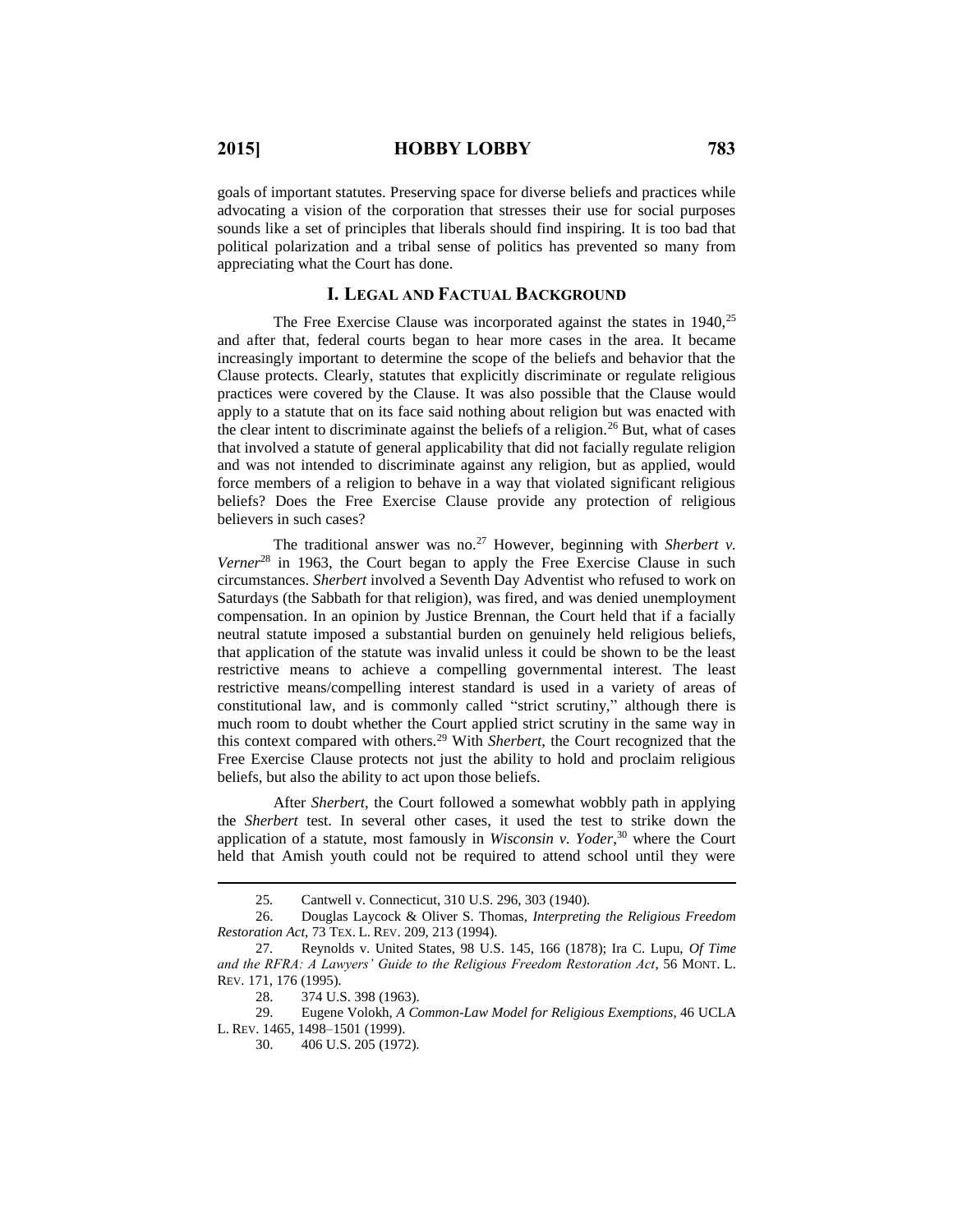sixteen. In some cases, however, the plaintiffs' claims failed.<sup>31</sup> In certain of those cases, the Court held that the statute in question did not substantially burden the plaintiffs' religious exercise.<sup>32</sup> Yet in others, it held that strict scrutiny did not apply within a certain class of regulation, notably the military.<sup>33</sup> And still in others, it applied strict scrutiny but held that the application of the law withstood that scrutiny.<sup>34</sup> Nonetheless, for several decades the Sherbert test provided potent protection of religious liberty.

That changed in 1990 with *Employment Division, Department of Human Resources of Oregon v. Smith*. <sup>35</sup> In that case, the Court effectively overturned the *Sherbert* test. In a blatantly forced and misleading interpretation of the post-*Sherbert* case law, Justice Scalia's majority opinion searched for ways to interpret away every case that seemed to be applying *Sherbert*'s test, ultimately denying that any such test ever really existed. More plausibly, Justice Scalia warned that general application of the *Sherbert* test threatened the rule of law, and was suspect under the Establishment Clause. Given the incredibly wide range of modern statutes affecting almost every area of life, and the broad array of religious beliefs in the United States, it will frequently happen that someone's religious beliefs are substantially burdened by a statute. Were the Court to apply a stringent test in all such instances, it would frequently hold that statutes do not apply to particular religious groups. This would leave statutes riddled with holes, and risk benefiting the groups who are able to claim special accommodations based on their religion.<sup>3</sup> Given the subsequent politics of RFRA, it is worth noting that the author of the opinion in *Smith* was Justice Scalia, the intellectual leader of the Court's conservatives and someone very publicly guided by his Catholic faith. The three dissenters in *Smith* were Justices Blackmun, Brennan, and Marshall<sup>37</sup>—three of the most liberal justices in the history of the Supreme Court.

Given the politics currently surrounding RFRA, it should come as little surprise that many religious organizations objected to the decision in *Smith*. It is more surprising that many liberal civil rights organizations objected as well—the ACLU, Americans United for the Separation of Church and State, People for the American Way, and Americans for Democratic Action came together in a powerful coalition that proposed a statutory overturning of *Smith*. <sup>38</sup> In 1993 this coalition succeeded.<sup>39</sup> RFRA passed 97–3 in the Senate (where Ted Kennedy joined Orrin Hatch as the lead sponsor), and unanimously in the House. That is not a typo. Notably, Democrats controlled both houses at the time, and President Bill Clinton signed RFRA into law.<sup>40</sup> Thus, at the Court, in Congress, and in the White

 $\overline{a}$ 

40*. Id.* at 209.

<sup>31</sup>*. See* Lupu, *supra* note 27, at 176–85.

<sup>32</sup>*. E.g.*, Bowen v. Roy, 476 U.S. 693 (1986).

<sup>33</sup>*. E.g*., Goldman v. Weinberger, 475 U.S. 503 (1986).

<sup>34</sup>*. E.g.*, United States v. Lee, 455 U.S. 252 (1982).

<sup>35.</sup> 494 U.S. 872 (1990).

<sup>36.</sup> *Id.* at 885.

<sup>37.</sup> *Id.* at 907 (Blackmun, J., dissenting).

<sup>38</sup>*. See* Laycock & Thomas, *supra* note 26, at 210 n.9.

<sup>39.</sup> *Id.* at 210.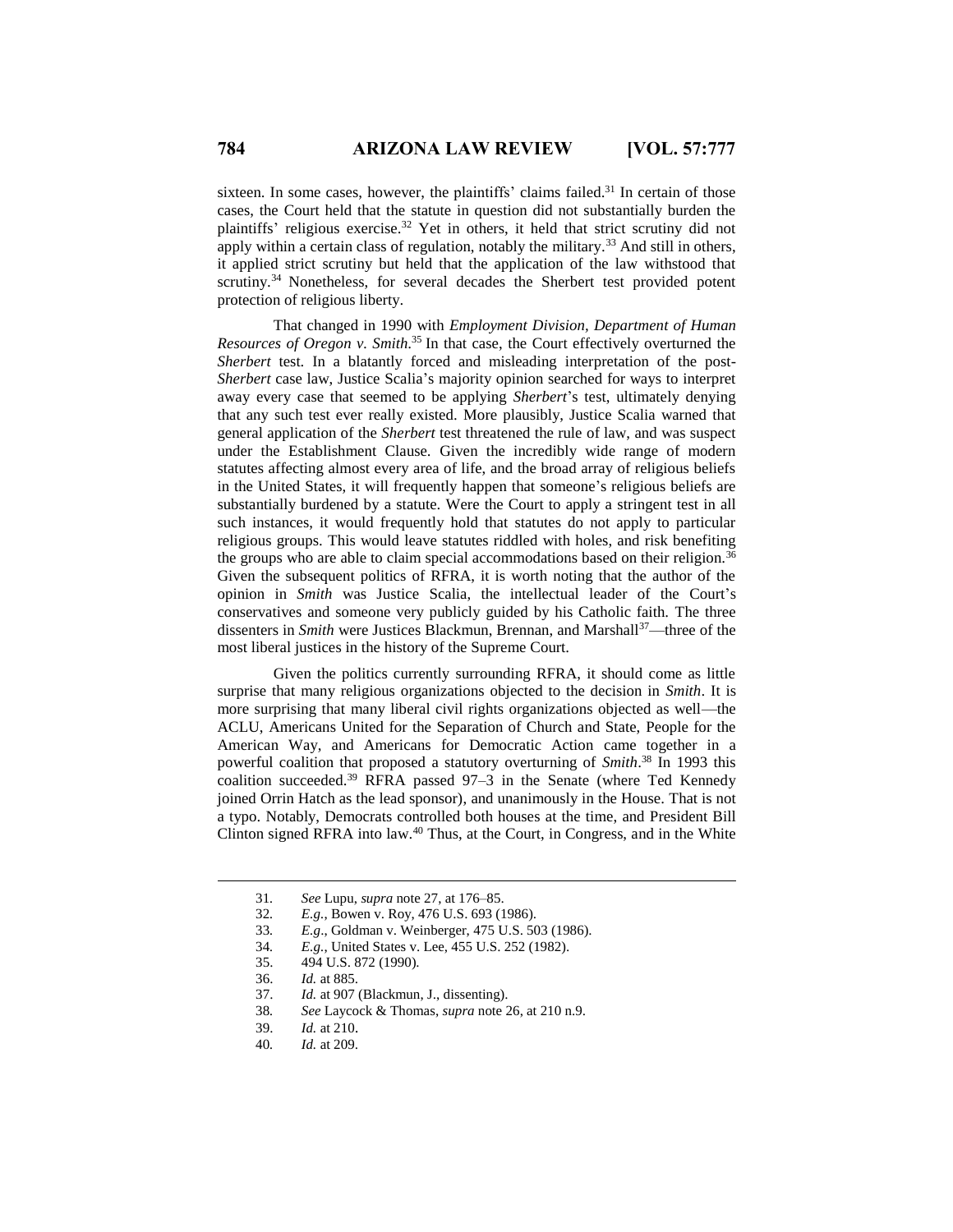House, a large number of liberals supported the principle of religious liberty embodied in RFRA.

RFRA was intended to reverse *Smith* and reinstate the *Sherbert* test<sup>41</sup> although there is debate as to whether it actually did so, or went further. The statute provides that "Government shall not substantially burden a person's exercise of religion even if the burden results from a rule of general applicability, except as provided in subsection  $(b)$ ."<sup>42</sup> Subsection  $(b)$  then uses the strict scrutiny language: "Government may burden a person's exercise of religion only if it demonstrates that application of the burden to the person (1) furthers a compelling governmental interest; and (2) is the least restrictive means of furthering that compelling governmental interest." 43

RFRA explicitly applied to state and federal laws. However, the Supreme Court held that Congress did not have the authority to apply RFRA to state laws, so only the application to federal law remains.<sup>44</sup> In response, some states have enacted RFRA to apply to their own laws, and in others, the state supreme court has interpreted the state constitution as imposing the *Sherbert* test or something similar.<sup>45</sup>

As was the case with *Sherbert*, many questions remain as to how far RFRA's protections extend. That brings us to the *Hobby Lobby* decision, which poses some of those questions. The case concerns a specific provision of the Affordable Care Act ("ACA"), often called Obamacare. The ACA requires employers with 50 or more full-time employees to offer health insurance that meets certain minimum coverage standards, including preventive care for women. The Health Resources and Services Administration ("HRSA") was charged with defining the preventive care standards. HRSA's guidelines provide that preventive services include all FDA-approved contraceptive methods.<sup>46</sup>

Here is where conflict arises: Several FDA-approved contraceptive methods work in part by preventing fertilized eggs from developing, and, according to some religious beliefs, that is a morally-prohibited taking of human life.<sup>47</sup> The Department of Health and Human Services ("HHS") addressed the resulting conflict with a pair of exemptions. One of these exempted religious employers, including churches, from the requirement completely.<sup>48</sup> Other religious nonprofit organizations received a somewhat more complicated accommodation. If

 $\overline{a}$ 

45. As of 2010, sixteen states had enacted a "baby RFRA" statute; other states have constitutional protections that state courts have interpreted along the lines of *Sherbert*. Christopher C. Lund, *Religious Liberty After* Gonzales*: A Look at State RFRAs*, 55 S.D. L. REV. 466, 479 (2010). The Baptist Joint Committee for Religious Liberty says there are now 21 states with state RFRAs. Don Byrd, *State RFRA Bill Tracker*, THE BAPTIST JOINT COMM. FOR RELIGIOUS LIBERTY (Mar. 4, 2015), http://www.bjconline.org/state-rfra-tracker-2015/.

48. *Burwell*, 134 S. Ct. at 2763.

<sup>41</sup>*. See* 42 U.S.C. § 2000bb(a)(4)–(5).

<sup>42.</sup> 42 U.S.C. § 2000bb-1(a).

<sup>43.</sup> 42 U.S.C. § 2000bb-1(b).

<sup>44</sup>*.* City of Boerne v. Flores, 521 U.S. 507, 536 (1997).

<sup>46.</sup> Burwell v. Hobby Lobby Stores, Inc., 134 S. Ct. 2751, 2762 (2014).

<sup>47.</sup> Laycock, *supra* note 24, at 853 n.81.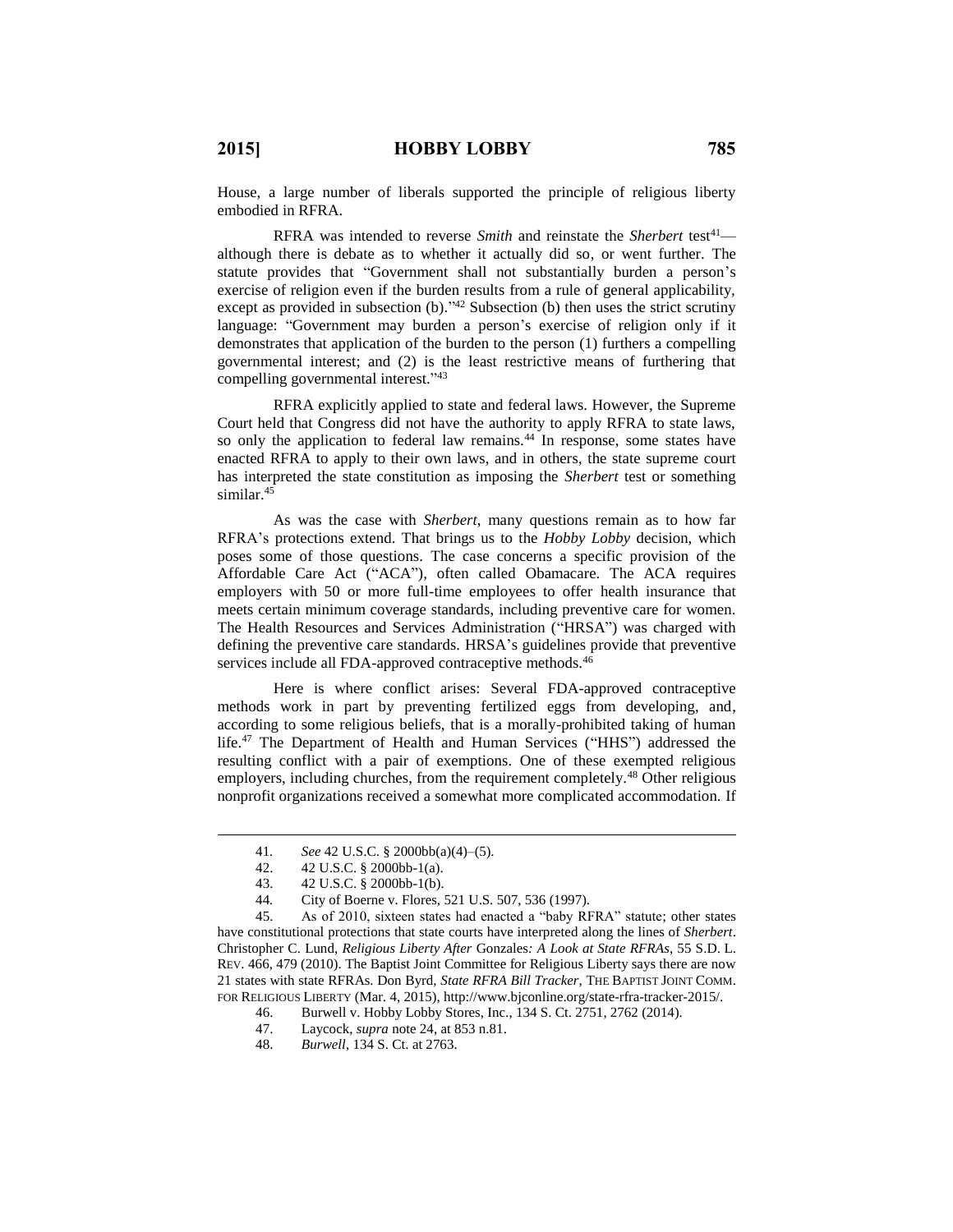an organization that fits within the terms of this accommodation objects to the contraceptive mandate, it may notify its insurer. That insurer must then separately pay to provide contraceptive services to the employees of the religious nonprofit. That may seem harsh for the insurers, but HHS has determined that the costs of providing contraceptives is balanced out by savings from the reduction of pregnancy-related expenses that follow. 49

Most employers, being neither churches nor religious nonprofits, do not benefit from either of these accommodations, however, and many sued under RFRA. Two cases were consolidated for the hearing before the Supreme Court. One of these involved Conestoga Wood Specialties,<sup>50</sup> a woodworking business owned by the Hahn family—two parents and their three children who are devout members of the Mennonite Church. Conestoga Wood is a for-profit corporation incorporated under Pennsylvania law. In addition to owning all shares, the Hahns control the board of directors,<sup>51</sup> and one of the sons serves as president and CEO. As I will discuss below, the Hahns believed that complying with the contraceptive mandate would violate their religious beliefs. They pointed to the company's Vision and Values Statement and to a board-adopted Statement on the Sanctity of Human Life as evidence that they had incorporated those religious beliefs into their business. The United States District Court for the Eastern District of Pennsylvania denied the requested preliminary injunction, and the Third Circuit Court of Appeals affirmed, holding that for-profit corporations are not able to sue under RFRA.

The other case before the Supreme Court involved two corporations owned by the Green family, also two parents and their three children, and also devout Christians. <sup>52</sup> One of the corporations was Hobby Lobby, a large chain of arts and crafts stores with 500 stores and over 13,000 employees. The other corporation, Mardel, is a chain of 35 Christian bookstores. Both companies are forprofit corporations incorporated in Oklahoma. The Green family controls all shares<sup>53</sup> and its members serve as directors and top officers. As with Conestoga, and again to be explored further below, the Greens pointed to various corporate statements and practices to show that they had incorporated their religious beliefs

<sup>49</sup>*. Id.*

<sup>50</sup>*.* Conestoga Wood Specialties Corp. v. Sec'y of U.S. Dep't Health & Human Servs*.*, 724 F.3d 377 (3d Cir. 2013).

<sup>51.</sup> They at least control the board in the sense that collectively they own all of the shares, and thus can determine who will be on the board as long as they vote together, which they appear to have done from what one can glean from the facts presented (anyone familiar with either corporate law or families will here want to insert the caveat that family members do not always continue to agree on important matters). Given that one family member is also the CEO, it would appear that the family actively monitors the business as well, although the opinion does not give much detail.

<sup>52</sup>*.* Hobby Lobby Stores, Inc. v. Sebelius, 723 F.3d 1114 (10th Cir. 2013).

<sup>53.</sup> The family actually owns Hobby Lobby through a trust. The five family members are the trustees and beneficiaries of the trust that, in turn, owns all of the shares of Hobby Lobby. Hobby Lobby Stores, Inc. v. Sebelius, 870 F. Supp. 2d 1278, 1284 (W.D. Okla. 2012).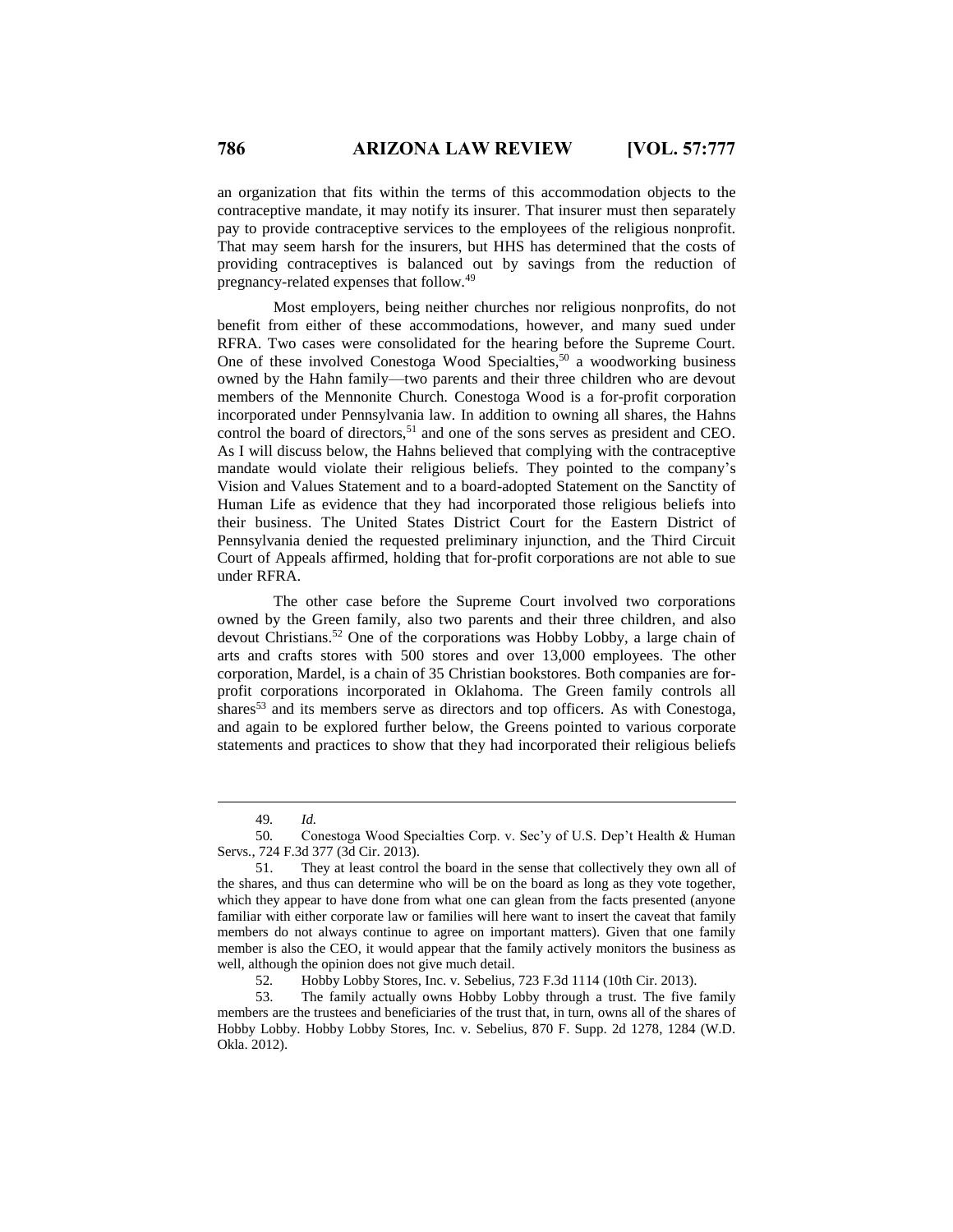into the business.<sup>54</sup> The Greens had more success than the Hahns in the lower courts—they too lost in district court, but the Tenth Circuit Court of Appeals reversed, holding that for-profit corporations may sue under RFRA, and that the contraceptive mandate burdened the plaintiffs' religious exercises and was not justified under the strict scrutiny test.

These cases raise three questions to be explored in the next three sections: (1) Do for-profit corporations ever have standing to sue under RFRA (and, if so, when)?; (2) Does the contraceptive mandate substantially burden the free exercise rights of the plaintiffs?; and (3) If the answers to the previous questions are yes, can the mandate be justified under the strict scrutiny language of RFRA?

The Court answered each of these questions in favor of the plaintiffs. Yes, for-profit corporations do, in some circumstances, have standing to sue under RFRA. Yes, the contraceptive mandate substantially burdens the free exercise rights of the plaintiffs. No, that mandate is not justified under strict scrutiny.

In the next three sections, I consider in turn each of the above questions. I look at the Court's legal analysis and argue that liberal unhappiness with the decision is mostly unjustified.

### **II. RFRA AND THE DILEMMA OF FOR-PROFIT CORPORATIONS**

The gateway question, and most broadly important legal issue in *Hobby Lobby*, is whether for-profit corporations can ever sue to claim the protections of RFRA. And, if so, when? It is a gateway question because if the answer is no, then the case ends, at least as far as the corporate plaintiffs are concerned.<sup>55</sup> This question is important because the Court's answer that corporations can sue applies whenever a RFRA claim is asserted against the imposition of *any* federal statute, not just the ACA. There are thousands of federal statutes, and they cover just about every area of life and society. One cannot anticipate all of the different contexts in which a corporation might assert a RFRA claim. For instance, a source of anxiety for many has been a potential RFRA defense against employees who claim that their employer discriminated against them on the basis of sexual orientation. This concern is rather speculative, given that sexual orientation is not a protected category under Title VII, and the Employment Non-Discrimination Act,<sup>56</sup> which would add sexual orientation to the list, does not have a realistic prospect of passage anytime soon.<sup>57</sup> Note also that this gateway question is actually two

<sup>54.</sup> *See* Elizabeth Pollman, *Corporate Law and Theory in* Hobby Lobby, *in* THE RISE OF CORPORATE RELIGIOUS LIBERTY 4 (Zoë Robinson et al. eds., Oxford Univ. Press 2015), http://www.papers.ssrn.com/sol3/papers.cfm?abstract\_id=2609585.

<sup>55.</sup> There is the possibility that the controlling family members could have standing to sue as shareholders, directors, or officers. The issue is important and related, but for simplicity's sake I will not address it. Because both the Court and I say that corporations have standing to invoke RFRA in appropriate circumstances, the alternative of standing for individual persons within the corporation becomes less crucial.

<sup>56.</sup> Employment Non-Discrimination Act of 2013, H.R. 1755, S. 815, 113th Cong. (2013).

<sup>57.</sup> Conflict could arise at the state level, but only in a state that has both a statute forbidding discrimination on the basis of sexual orientation and a state version of RFRA. There are not many such states, and those states are not bound by the Supreme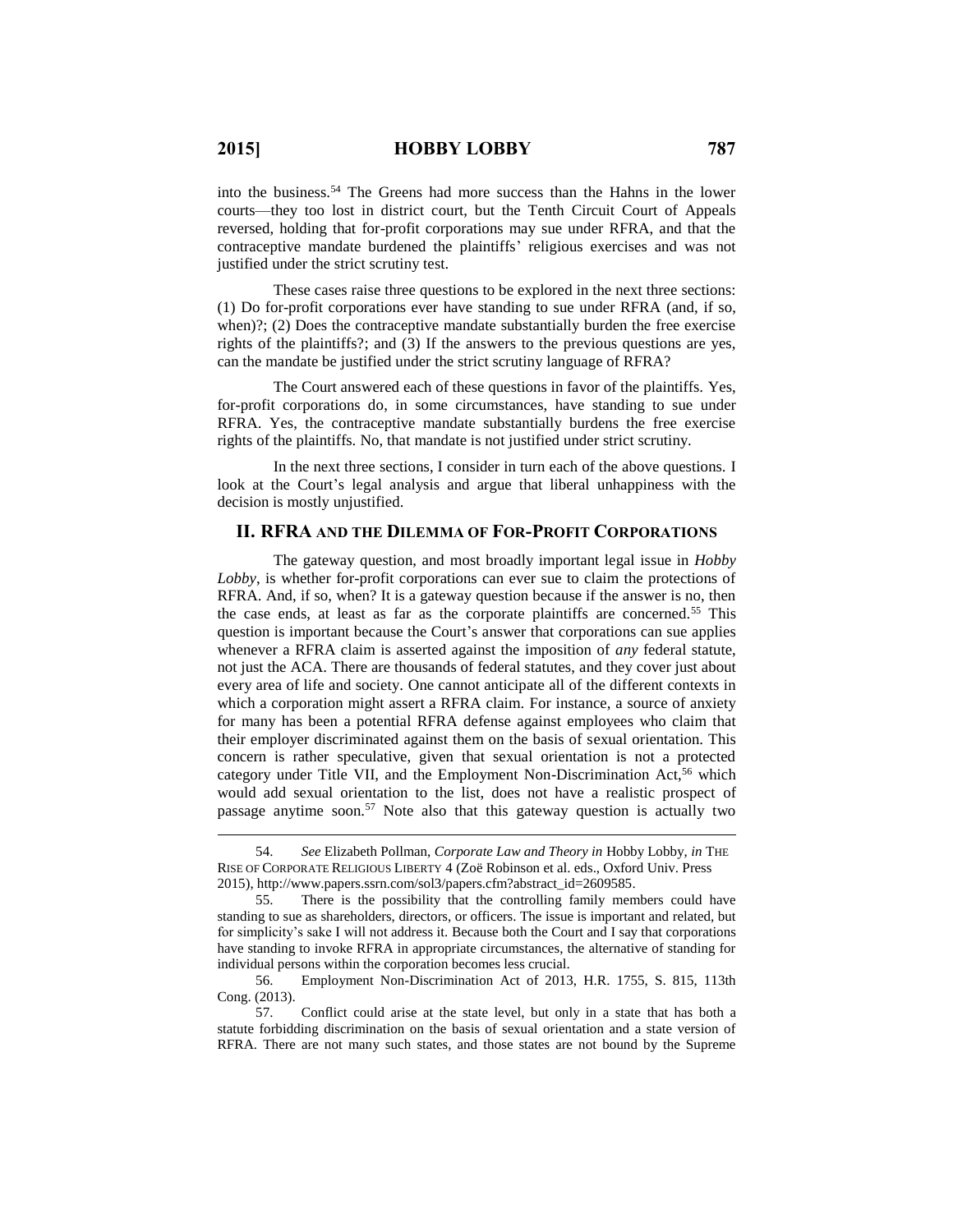questions: Can for-profit corporations sue under RFRA at all? And, if so, when can they?<sup>58</sup> This section frames these questions and presents the two leading arguments against allowing for-profit corporations to sue under RFRA. The next section responds to those two arguments and presents a framework for analyzing when corporations should be able to sue for protection under RFRA—as indeed liberal and progressive principles of corporate law suggest they should be able to do.

Analysis of this corporate standing issue begins with the text of RFRA. The core text of interest to this portion of our analysis is "Government shall not substantially burden *a person's exercise of religion* even if the burden results from a rule of general applicability." <sup>59</sup> The issue then becomes whether corporations are persons for the purpose of this statute, and more particularly, are they persons capable of exercising religion? If so, when can we say that a particular corporation is exercising religion?

The term "person" is not defined within RFRA itself. As a result, Justice Alito's majority opinion starts its analysis of the term by looking to the Dictionary Act, which defines the word "person" as used in federal statutes generally.<sup>60</sup> Under that Act, "the wor[d] 'person' . . . include[s] corporations, companies, associations, firms, partnerships, society, and joint stock companies, as well as individuals."<sup>61</sup> The context of a particular statute may indicate otherwise, but this is the starting point. That starting point accords well with general common law and corporate law, which treat corporations as persons for a host of legal issues, such as the ability to enter into contracts or to sue and be sued.<sup>62</sup>

That is the starting point, but we are *very* far from being finished. Is there something about the context of RFRA that dictates corporations should not be treated as persons? Or, even if corporations are persons under RFRA, does it make sense to say that they are capable of exercising religion? Common sense might answer no to the latter question. How can a legal entity, with no body or mind of its own, have, or act, upon religious beliefs? The thought seems comically absurd, to the benefit of writers for left-of-center comics.<sup>63</sup>

To answer this question in a nonhumorous (but one hopes not humorless) way, we must consider RFRA's context. RFRA was enacted to protect religious liberty rights, and should be understood in the context of the Free Exercise Clause, particularly as interpreted in the pre-*Smith* case law that RFRA was intended to

- 59. 42 U.S.C. § 2000bb-1(a) (emphasis added).
- 60. Burwell v. Hobby Lobby Stores, Inc., 134 S. Ct. 2751, 2768 (2014).
- 61. 1 U.S.C. § 1.

 $\overline{a}$ 

62. ERIC ORTS, BUSINESS PERSONS: A LEGAL THEORY OF THE FIRM (2013).

63. *See, e.g.*, Janet Allon, *WATCH: Jon Stewart Mocks the* Hobby Lobby *Ruling that Corporations Are People*, ALTERNET (July 13, 2014), http://www.alternet.org/video/watch-jon-stewart-mocks-hobby-lobby-ruling-corporationsare-people; *Last Week Tonight with John Oliver:* Hobby Lobby *(HBO)*, YOUTUBE (June 30, 2014), http://www.youtube.com/watch?v=zSQCH1qyIDo.

Court's interpretation of the federal RFRA when it comes to interpreting their own state statute.

<sup>58.</sup> For convenience, I refer to both of these closely related questions as the corporate standing question. Context should make clear which of the two I am discussing where the distinction matters.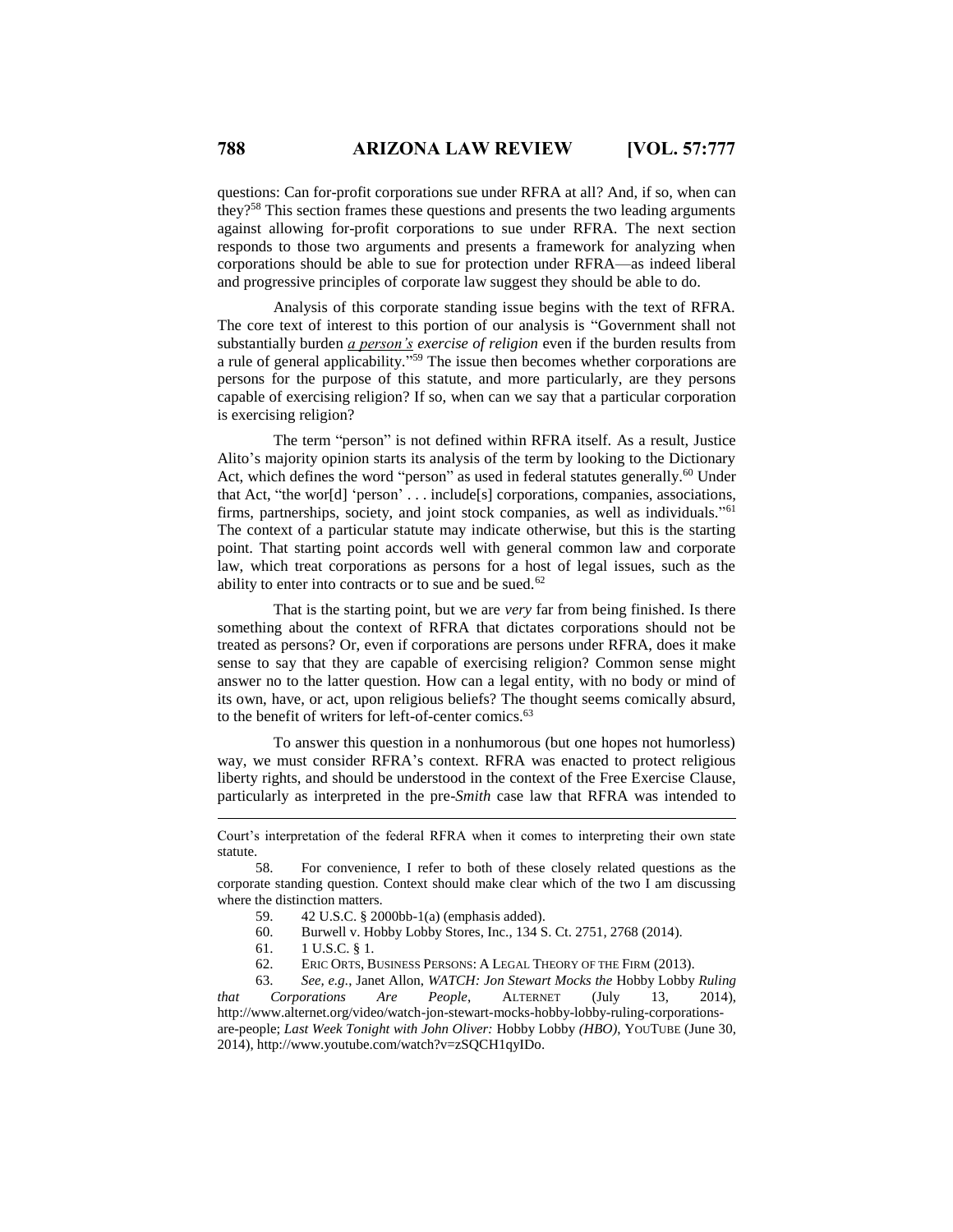$\overline{a}$ 

71. *Id.* 

resurrect.<sup>64</sup> The majority and dissent in *Hobby Lobby* have some back and forth as to what the pre-*Smith* case law says about for-profit corporations exercising religion,<sup>65</sup> with particular focus on the various opinions in *Gallagher v. Crown Kosher Super Market of Massachusetts, Inc.*<sup>66</sup>

One must then ask whether granting for-profit corporations RFRA rights fits with the general purposes of RFRA and the Free Exercise Clause. The Court recognizes that corporations have constitutional rights in a variety of contexts, notably the Free Speech clause of the First Amendment.<sup>67</sup> The Court does so because individuals often exercise their rights collectively in organizations, including corporations. Protecting such corporations helps protect the individuals involved in them.

The exercise of religion is sometimes done in collective organizations as well. The most obvious example is churches, which are often legally organized as nonprofit corporations. Both First Amendment and RFRA case law recognize that such organizations have protected rights.<sup>68</sup> One might try to limit such rights only to organizations like churches that are specifically and exclusively dedicated to religious worship. However, what of nonprofit corporations that are clearly tied to a particular religious group while advancing some of that group's religiously motivated beliefs by providing services such as schooling, health care, or charitable giving? It seems pretty widely recognized that such nonprofit corporations should also be seen as having free exercise rights.<sup>69</sup>

Does involvement in commercial, for-profit business then put one outside the protections of the Free Exercise clause and RFRA? Justice Alito's opinion points out that the Court had already decided it does not. This opinion points to several Free Exercise cases in which the Court considered the rights of individual business persons.<sup>70</sup> Although in some cases the plaintiffs ultimately lost, the Court nonetheless recognized their standing to make a claim—simply holding that the law withstood strict scrutiny.<sup>71</sup>

Thus, our question has become more focused. If nonprofit corporations can claim RFRA protection, and individuals engaged in for-profit businesses can

67. *See, e.g.*, Citizens United v. Fed. Election Comm'n, 558 U.S. 310 (2010); N.Y. Times Co. v. Sullivan, 376 U.S. 254 (1964).

<sup>64.</sup> *See supra* notes 27–40 and accompanying text.

<sup>65.</sup> *Burwell*, 134 S. Ct. at 2772–73, 2794.

<sup>66.</sup> 366 U.S. 617 (1961). I would summarize the result of that back and forth as follows: the pre-*Smith* case law contains no definitive holding either that for-profit corporations can exercise protected Free Exercise rights or that they cannot. The majority and dissent draw different inferences as to the implications of this silence for interpreting RFRA. I do not think that an inference from silence in either direction is very strong or persuasive.

<sup>68</sup>*.* Gonzales v. O Centro Espirita Beneficiente Uniao do Vegetal, 546 U.S. 418 (2006); Church of the Lukumi Babalu Aye, Inc. v. Hialeah, 508 U.S. 520 (1993).

<sup>69.</sup> As indeed was done with the contraceptive mandate itself. *See supra* notes 46–49 and accompanying text.

<sup>70.</sup> *Burwell*, 134 S. Ct. at 2769–70 (citing Braunfeld v. Brown, 366 U.S. 599 (1961); United States v. Lee, 455 U.S. 252 (1982)).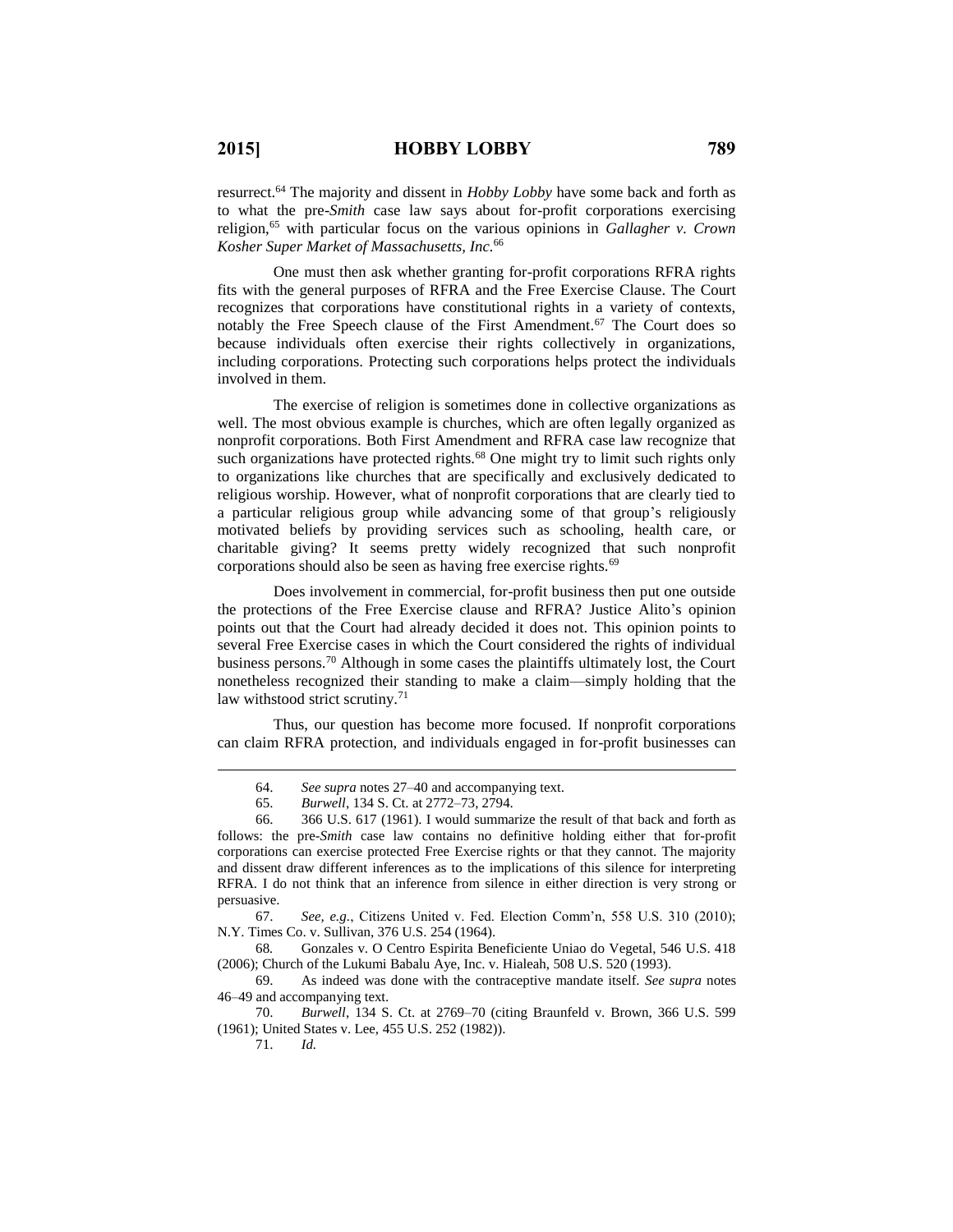as well, is there anything about the for-profit corporation that categorically excludes it from claiming RFRA protection?

There are two leading reasons that individuals use to argue that for-profit corporations are indeed special such that RFRA should never protect them. I think that both reasons are wrong. However, in exploring them, we will not only be answering critics of this portion of the *Hobby Lobby* opinion, but also gaining insight into both *why* for-profit corporations should be able to claim RFRA rights and, just as importantly, *when* they should be able to do so.<sup>72</sup> So let us first see those two leading arguments against RFRA standing for for-profit corporations, and then move on to why those arguments are wrong.

The first argument against RFRA protecting for-profit corporations arises from a particular understanding of the fiduciary duty of corporate directors and officers. Under this argument, officers owe a duty to corporate shareholders, and the only allowable goal of the corporation is to maximize the financial return that shareholders receive. Let us call this the "shareholder conception" of the corporation (which we shall soon contrast with the "stakeholder conception"). The *locus classicus* for legal articulations of the shareholder conception of the corporation is the old case of *Dodge v. Ford Motor Corporation*. <sup>73</sup> Recent cases that describe the shareholder conception of the corporation include *Revlon, Inc. v. MacAndrews & Forbes Holdings, Inc.*<sup>74</sup> and *eBay Domestic Holdings, Inc. v. Newmark*. <sup>75</sup> A number of scholars agree with this view of the purpose of the corporation.<sup>76</sup>

If a strong version of the shareholder conception is correct, it might explain why for-profit corporations are critically different from both nonprofit corporations and unincorporated for-profit businesses. Nonprofit corporations are allowed to have a wide range of purposes, including religious purposes. For-profit corporations are allowed just one purpose, maximizing returns to shareholders. This leaves no room for any other goals, including religious goals. As for unincorporated for-profit businesses, it is true that persons engaged in such businesses pursue profit. However, no legal duty requires them to *only* pursue profit. They can pursue other goals, including religious goals, along with profit. They may put religion over profit whenever the two conflict if they so desire. That is not true in for-profit corporations, where placing religion over profit would

<sup>72.</sup> Thus, the analysis will help answer both questions linked together under the concept of corporate standing. *See supra* note 58 and accompanying text.

<sup>73.</sup> 170 N.W. 668 (Mich. 1919).

<sup>74.</sup> 506 A.2d 173 (Del. 1986). The scope of circumstances in which the *Revlon* duties apply has become quite narrow. *See* Lyman Johnson, *The Dwindling of* Revlon, 71 WASH. & LEE L. REV. 167 (2014).

<sup>75.</sup> 16 A.3d 1 (Del. Ch. 2010).

<sup>76</sup>*. See, e.g.*, FRANK H. EASTERBROOK & DANIEL R. FISCHEL, THE ECONOMIC STRUCTURE OF CORPORATE LAW 36 (1991); Stephen M. Bainbridge, *Director Primacy: The Means and Ends of Corporate Governance*, 97 NW. UNIV. L. REV. 547 (2003); Jonathan R. Macey, *Fiduciary Duties as Residual Claims: Obligations to Nonshareholder Constituencies from a Theory of the Firm Perspective*, 84 CORNELL L. REV. 1266 (1999). For an overview, see David Millon, *Radical Shareholder Primacy*, 10 U. ST. THOMAS L.J. 1013 (2013).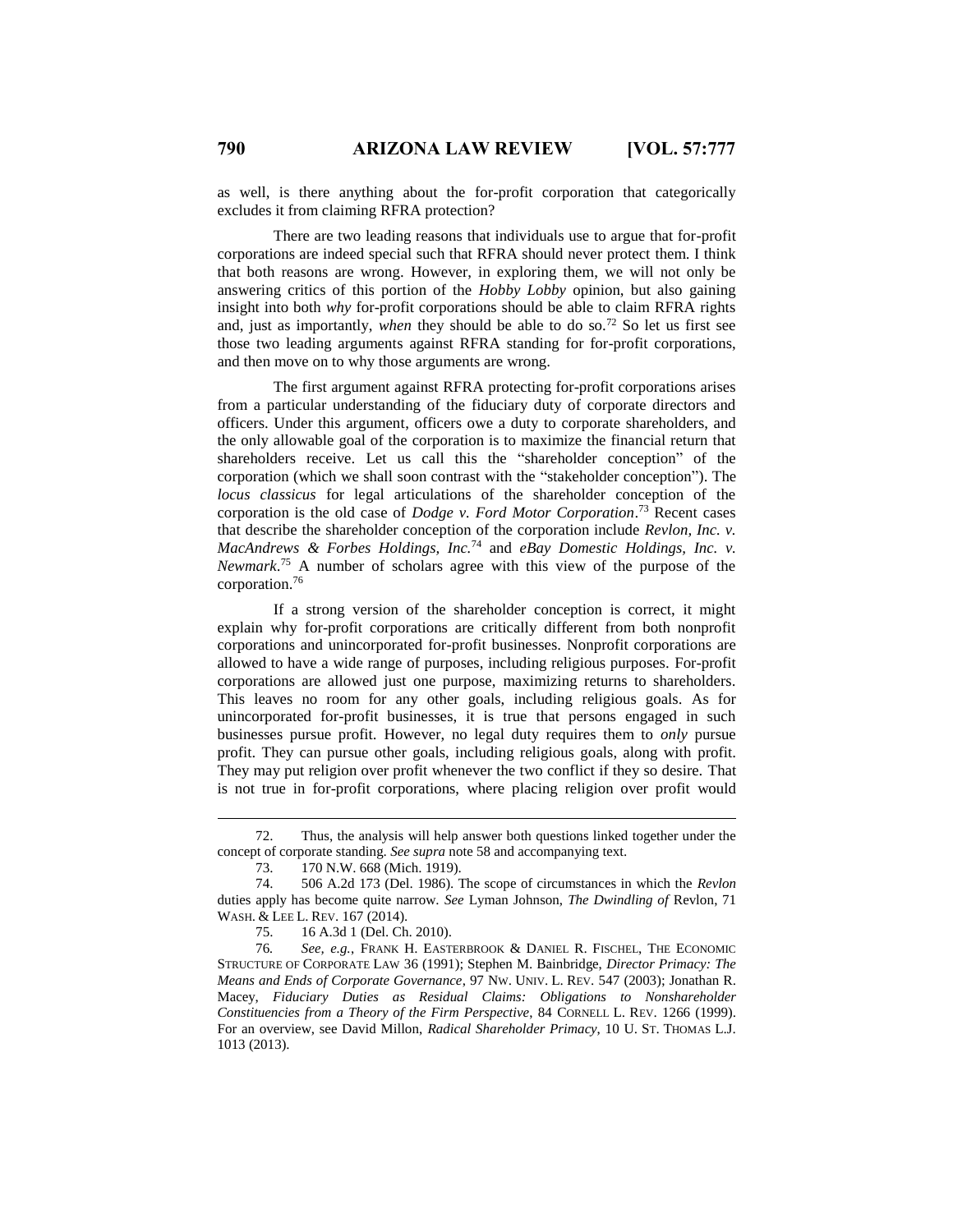violate the fiduciary duties owed to shareholders. Thus, it can make no legal sense to say that a for-profit corporation has any sort of religious value as a defining  $goal.<sup>77</sup>$ 

Before responding to the shareholder conception, let us consider the other leading corporate law argument for denying RFRA standing to for-profit corporations. This is the argument from corporate personhood, articulated by a number of prominent corporate law scholars in an amicus brief to the Supreme Court in *Hobby Lobby*. <sup>78</sup> The scholars argue that the corporations in *Hobby Lobby* are trying to pass through the religious beliefs of their shareholders to the corporation itself. However, one of the characteristics of a corporation is that it is legally distinct from its shareholders. Shareholders are not responsible for the liabilities of the corporation—one of the key benefits of the corporate form.<sup>79</sup> By attributing the shareholders' religious beliefs to the corporation, scholars argue, shareholders want the benefits that a separate legal personality provides through limited liability while ignoring that separate personality when seeking the protection of RFRA.<sup>80</sup>

#### **III. A FRAMEWORK FOR ANALYZING RFRA STANDING**

Now we turn to what is wrong with these two arguments. This will lead us to both a core liberal principle underlying the *Hobby Lobby* decision and a framework for determining when corporations should be able to invoke RFRA protection. Opposing the shareholder conception of corporate purpose and duty is a liberal and progressive stakeholder vision of corporations as vehicles for pursuing a variety of public goods while still achieving a return for shareholders. Opposing the argument based on corporate personality, we will see that, although the premise of a legal separation between the shareholders and the corporation is completely correct, the conclusion that corporations cannot be vehicles for pursuing religious purposes does not follow at all. The proposed framework for analyzing RFRA standing has two dimensions. The first, and more important dimension looks at the various degrees and forms of organizational commitment to a religious purpose. The second dimension considers how the extent of shareholding concentration in a limited number of shareholders with religious commitments can also affect the analysis. Variations along each dimension can be more or less supportive of RFRA standing, with the analysis being easy where both dimensions either strongly support or discourage standing, and more difficult where the dimensions are at cross purposes.

<sup>77.</sup> Some judges in the lower court cases made this argument. *See* Conestoga Wood Specialties Corp. v. Sec'y of U.S. Dep't of Health & Human Servs., 724 F.3d 377, 385, (3d Cir. 2013); Autocam Corp. v. Sebelius, 730 F.3d 618, 626 (6th Cir. 2013).

<sup>78.</sup> Brief for Corporate and Criminal Law Professors as Amicus Curiae Supporting Petitioners, Burwell v. Hobby Lobby Stores, Inc., 134 S. Ct. 2751 (2014) (Nos. 13-354, 13-356), 2014 WL 333889, http://www.americanbar.org/content/dam/aba/publications/supreme\_court\_preview/briefsv3/13-354-13-356\_amcu\_cclp.authcheckdam.pdf [hereinafter *Amicus Brief*].

<sup>79</sup>*. Id.* at 6–8.

<sup>80</sup>*. Id.* at 13–16.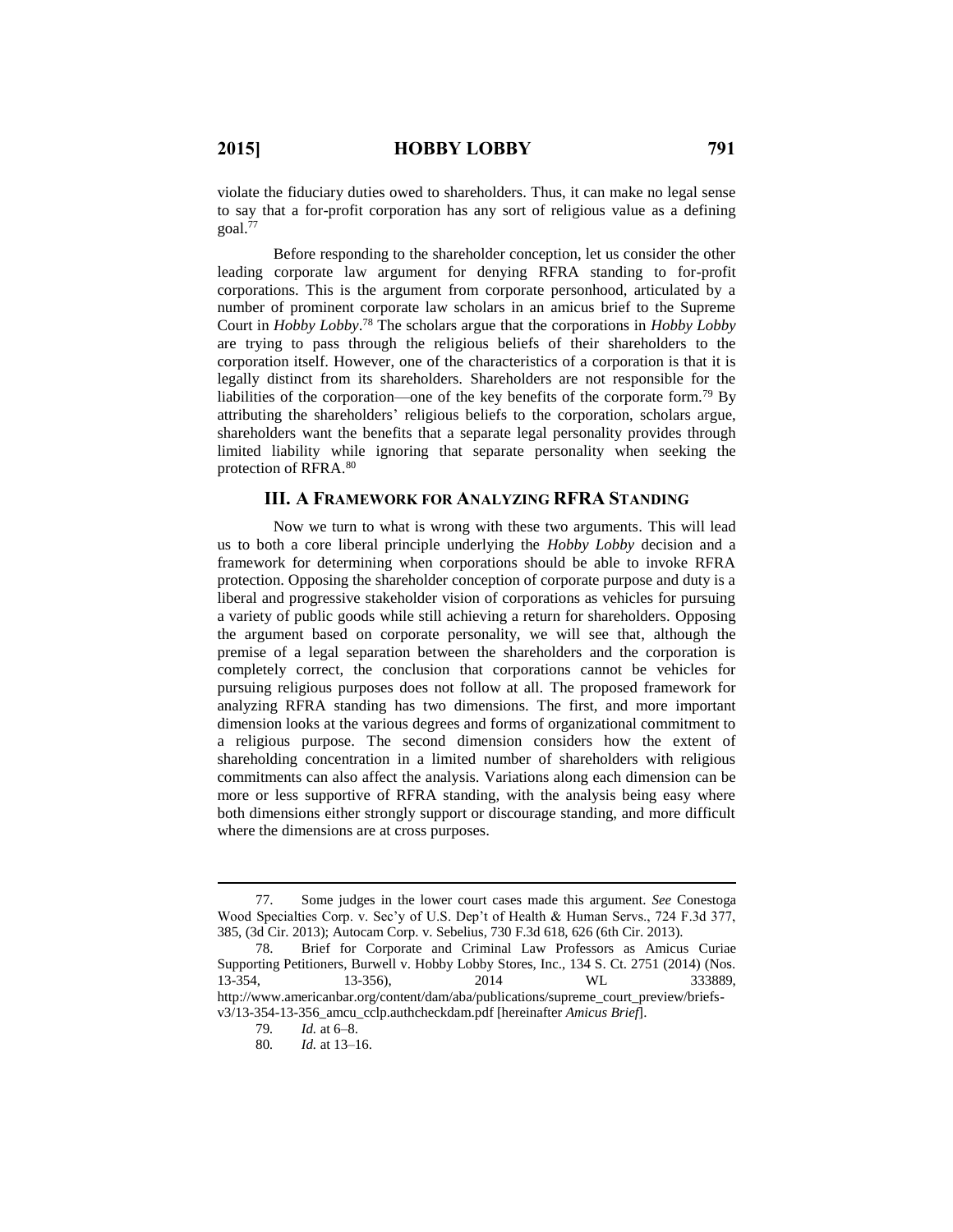Let us start with the shareholder conception of the corporation and its fiduciary duty argument. First, even if one accepts that there is an immutable fiduciary duty to solely maximize shareholder returns, that need not necessarily rule out other goals as important subsidiary purposes of a corporation. There are many different ways to achieve the end of maximizing financial returns. In the vast majority of real world situations, spotting a sharp conflict between profit maximization and other plausible goals is nearly impossible because figuring out what profit maximization entails is extraordinarily complicated and subject to differing opinions. Recognizing this, courts use the business judgment rule (acknowledged even in *Dodge*) <sup>81</sup> to give boards much latitude in determining how best to maximize profit. <sup>82</sup> For instance, many believe that had Henry Ford simply said he was giving his workers high wages as a way of maintaining loyalty and high productivity, rather than explicitly saying he was ignoring profits in doing so, the court would not have second-guessed his judgment.<sup>83</sup>

Similarly, for some corporations a religious goal and reputation might be good business. If Hobby Lobby has deeply branded itself as a religious corporation, it could well justify a decision that follows religious precepts by sacrificing short-term profits. Such a decision may increase long-term profitability by making its employees and customers more loyal. It may not, of course, but courts applying the business judgment rule would defer to the judgment of the directors and officers. For such a corporation, it might be the case that its religious goal is strong and entrenched enough to grant it standing under RFRA. After all, if that goal succeeds, it does so by attracting religiously minded employees, consumers, and investors, inducing them to get involved with the corporation. It is precisely such collective involvement with a shared religious purpose that the extension of RFRA to organizations is intended to protect.<sup>84</sup>

But the fiduciary duty objection is more wrong than that. It seems highly unlikely that the duty to maximize shareholder returns is immutable. If shareholders agree to follow legally recognized methods, they should be able to waive that duty and allow their corporation to pursue other goals potentially at odds with maximizing profits. A core principle of American corporate law is that most of its rules are defaults, which the corporation may opt out of when the appropriate approval is received.<sup>85</sup> Shareholders should be able to opt out of the alleged duty by agreeing to a provision in the charter, bylaw, or shareholder

<sup>81.</sup> Dodge v. Ford Motor Co., 170 N.W. 668, 682 (Mich. 1919).

<sup>82.</sup> *See* Claire A. Hill & Brett H. McDonnell, *Fiduciary Duties: The Emerging Jurisprudence*, *in* RESEARCH HANDBOOK ON THE ECONOMICS OF CORPORATE LAW 133, 135– 37 (2012); Stephen M. Bainbridge, *The Business Judgment Rule as Abstention Doctrine*, 57 VAND. L. REV. 83 (2004).

<sup>83.</sup> M. Todd Henderson, *Everything Old Is New Again: Lessons from* Dodge v. Ford Motor Company (Univ. of Chi. Law & Econs. Olin Working Paper No. 373, 2007), http://papers.ssrn.com/sol3/papers.cfm?abstract\_id=1070284.

<sup>84.</sup> Burwell v. Hobby Lobby Stores, Inc., 134 S. Ct. 2751, 2768 (2014).

<sup>85.</sup> *See* EASTERBROOK & FISCHEL, *supra* note 76; ROBERTA ROMANO, THE GENIUS OF AMERICAN CORPORATE LAW (1993); Alan J. Meese & Nathan B. Oman, Hobby Lobby*, Corporate Law, and the Theory of the Firm: Why For-Profit Corporations Are RFRA Persons*, 127 HARV. L. REV. F. 273, 277 (2014).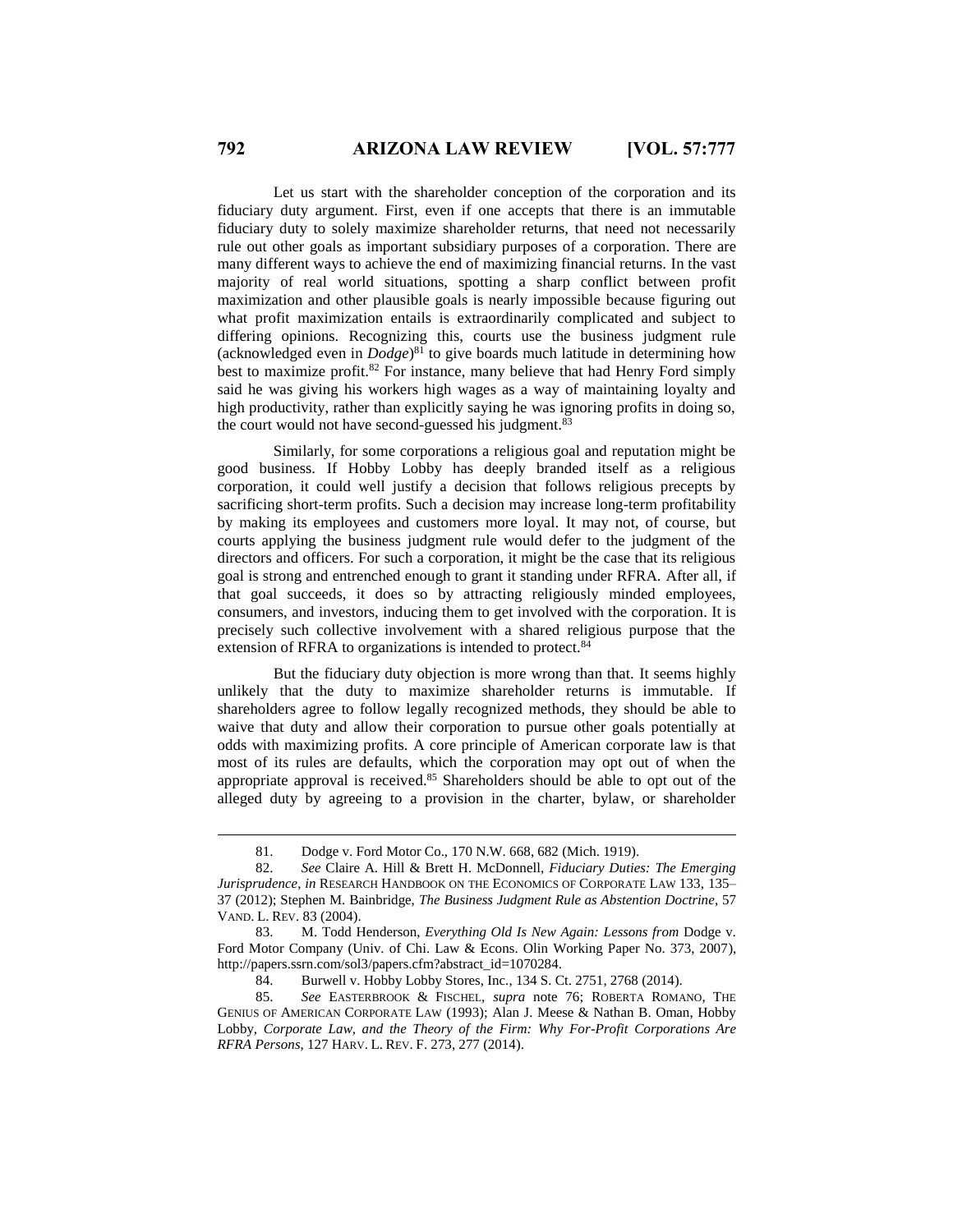$\overline{a}$ 

agreement.<sup>86</sup> Thus, a corporation that has adopted a charter provision stating that it has as a core purpose<sup>87</sup> to pursue Christian values would presumably be a prime candidate for RFRA protection.

But we have still not plumbed the depth of error in the fiduciary duty objection. The previous paragraph suggested that corporations may deviate from the exclusive focus on shareholder wealth *only if* shareholders approve. Many, including myself, do not believe that is a correct characterization.<sup>88</sup> We believe that boards may validly consider and advance the interests of a variety of persons associated with a corporation, including its employees, creditors, customers, and suppliers—even if those interests lead to a reduction in profits. Moreover, shareholders themselves may have interests other than maximizing their own financial returns, and may want corporations in which they have invested to pursue other goals.<sup>89</sup> This is the stakeholder conception of the corporation, and is often associated with those who are on the more liberal or progressive end of the political spectrum.<sup>90</sup> Here is where we see the first major liberal value embedded within the *Hobby Lobby* decision.<sup>91</sup>

88. *See* Lee, *supra* note 13; LYNN A. STOUT, THE SHAREHOLDER VALUE MYTH: HOW PUTTING SHAREHOLDERS FIRST HARMS INVESTORS, CORPORATION, AND THE PUBLIC (2012); Margaret M. Blair & Lynn A. Stout, *A Team Production Theory of Corporate Law*, 85 VA. L. REV. 247 (1999); Lyman Johnson, *Law and Legal Theory in the History of Corporate Responsibility: Corporate Personhood*, 35 SEATTLE U. L. REV. 1135 (2012); Johnson & Millon, *supra* note 12; McDonnell, *supra* note 12; David Millon, *Two Model of Corporate Social Responsibility*, 46 WAKE FOREST L. REV. 523 (2011).

89. *See* Anne Tucker, *The Citizen Shareholder: Modernizing the Agency Paradigm to Reflect How and Why a Majority of Americans Invest in the Market*, 35 SEATTLE U. L. REV. 1299, 1318 n.85 (2012).

90. PROGRESSIVE CORPORATE LAW, *supra* note 12. Several decades ago, a leading practical expression of this viewpoint was the creation of corporate constituency statutes, which explicitly allow corporations to pursue goals other than shareholder wealth maximization. *See* Brett H. McDonnell, *Corporate Constituency Statutes and Employee Governance*, 30 WM. MITCHELL L. REV. 1227 (2004); Lawrence E. Mitchell, *A Theoretical and Practical Framework for Enforcing Corporate Constituency Statutes*, 70 TEX. L. REV. 579 (1992); Eric W. Orts, *Beyond Shareholders: Interpreting Corporate Constituency Statutes*, 61 GEO. WASH. L. REV. 14 (1992). Another practical expression has been the movement to encourage corporations to behave in socially responsible ways. A very recent practical expression is the creation of benefit corporation statutes, in which corporations can affirmatively commit to pursuing goals other than shareholder wealth maximization. *See* Brett H. McDonnell, *Committing to Doing Good and Doing Well: Fiduciary Duty in Benefit Corporations*, 20 FORDHAM J. CORP. & FIN. L. 19 (2014); Lyman Johnson, *Pluralism in Corporate Form: Corporate Law and Benefit Corps.*, 25 REGENT U. L. REV. 269, 279 (2012–2013); Mark J. Loewenstein, *Benefit Corporations: A Challenge in Corporate Governance*, 68 BUS. LAW. 1007, 1021–22 (2013); William H. Clark, Jr. et al., *White Paper: The Need and Rationale for the Benefit Corporation: Why It Is the Legal Form that Best Addresses the Need of Social Entrepreneurs, Investors, and, Ultimately, the Public* (on

<sup>86.</sup> Meese & Oman, *supra* note 85, at 281–83.

<sup>87.</sup> I say "a core purpose," not "its sole purpose." Any for-profit corporation will have as one of its purposes achieving a financial return for its shareholders. If it has no intent to return any money at all to its shareholders, it can and should organize as a nonprofit corporation or some other sort of entity.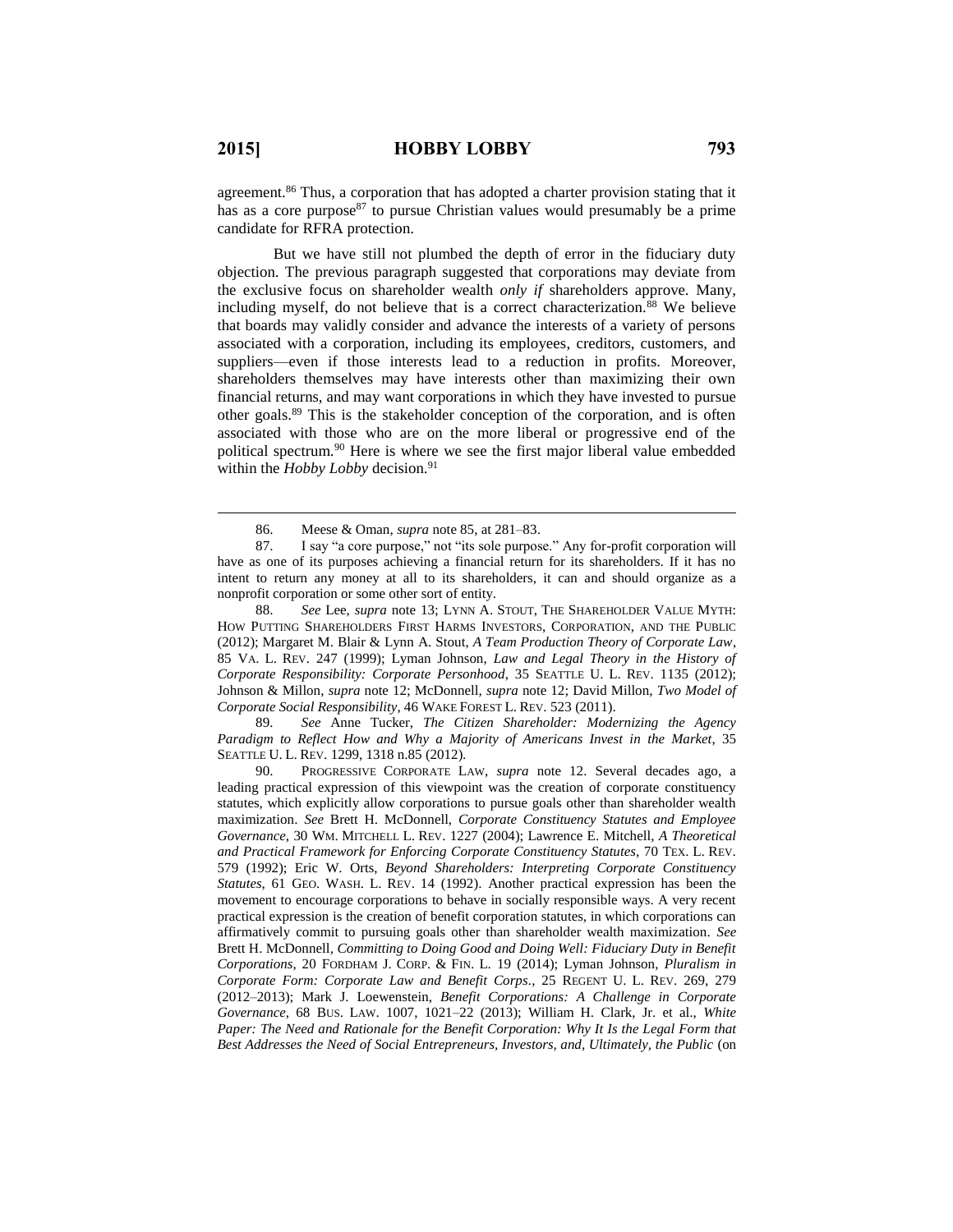Scholars have endlessly debated whether the stakeholder or shareholder conception of the corporation better characterizes American corporate law. As to the leading state, Delaware, Christopher Bruner's take on the enduring ambivalence of Delaware on this point is persuasive.<sup>92</sup> That is, Delaware case law vacillates between the shareholder and stakeholder conceptions, with proponents of each side able to quote authority in their favor.<sup>93</sup> But over half of the states have adopted a corporate constituency statute, which explicitly allows directors to consider the interests of enumerated stakeholders.<sup>94</sup> Although a cramped reading of these statutes is conceivable, it seems pretty clear that in these states the stakeholder conception has triumphed.

Shortly, I shall argue that it has triumphed in Justice Alito's majority opinion as well. If one accepts the stakeholder conception of the corporation, then the fiduciary duty objection to RFRA standing collapses completely. No sort of duty requires those acting on behalf of corporations to pursue shareholder wealth maximization as their only goal. Moreover, if this conception is right, it should lead courts to recognize corporations as adopting a religious purpose more readily than if one prefers the previous responses to the duty objection. There is no need to point to any sort of potential long-term benefit to shareholders in justifying the religious goal. Nor is there any need to show that shareholders have formally approved the shareholder goal. Moreover, the analysis is not limited to closely held corporations—public corporations are also allowed to pursue goals other than shareholder wealth maximization. There is still the question of determining when a corporation has actually adopted such a goal, but a broad array of indicators may point to the conclusion that it has done so. We shall explore these soon.

But first, let us consider the flaws in the argument against RFRA standing based on separate corporate personality.<sup>95</sup> A limited response to this is that occasionally corporate law disregards the separation between the shareholders and the corporation. When a court does so, it is said to have pierced the corporate veil. Courts pierce the veil where one or a few shareholders totally dominate a corporation, and where they have abused the corporate form in a way that unfairly hurts others. When this happens, the court ignores the usual rule of limited liability, and allows creditors of the corporation to collect unpaid debts from the controlling shareholder.<sup>96</sup>

file with author). It is notable that the Court cites the example of benefit corporations to illustrate that a pure shareholder focus is not required in corporation law. Burwell v. Hobby Lobby Stores, Inc., 134 S. Ct. 2751, 2771 (2014).

<sup>91.</sup> Assuming that this view is indeed embedded within the majority opinion. I shall argue that it is the first major liberal value. *See infra* notes 120–43 and accompanying text.

<sup>92.</sup> Christopher M. Bruner, *The Enduring Ambivalence of Corporate Law*, 59 ALA. L. REV. 1385 (2008).

<sup>93.</sup> *See id.*

<sup>94.</sup> McDonnell, *supra* note 90; Orts, *supra* note 90; Mitchell, *supra* note 90.

<sup>95</sup>*. See Amicus Brief*, *supra* notes 78–80 and accompanying text.

<sup>96.</sup> *See* Stephen M. Bainbridge, *Abolishing Veil Piercing*, 26 J. CORP. L. 479, 481 (2001); John H. Matheson, *Why Courts Pierce: An Empirical Study of Piercing the*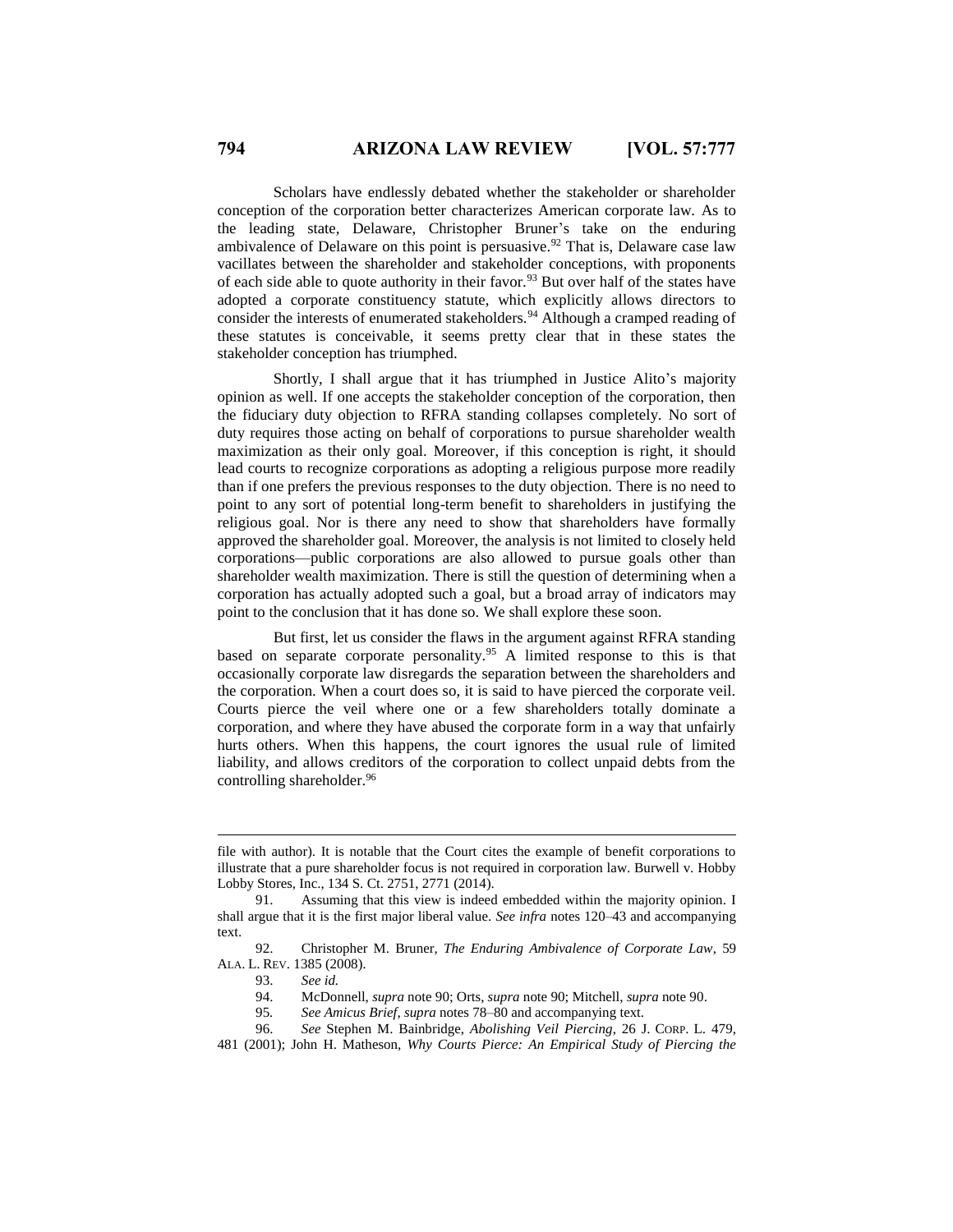With RFRA, one might on occasion decide to pierce in the opposite direction. That is, instead of allowing creditors to treat a debt that belongs to the corporation as belonging to its shareholders as well, one might attribute a free exercise right that belongs to the shareholders as belonging to the corporation. One would do so only in the rare circumstances where there are a very few shareholders who are fully identified with the corporation itself. Indeed, there are a few instances outside of RFRA where courts have engaged in such "reverse veilpiercing." <sup>97</sup> Stephen Bainbridge has argued for using reverse veil-piercing in the RFRA context.<sup>98</sup> The corporate law scholars who wrote the amicus brief think that veil-piercing is inappropriate.<sup>99</sup> Bainbridge is seemingly right in stating that we disregard corporate personality on occasion, but it is rare. If this were the only response to the corporate personhood argument, it would lead to recognizing corporate standing under RFRA in only a few extreme cases.

But, there is a much more robust response to the argument. Corporate personhood is not really an argument that corporations cannot have a religious purpose. Rather, it is an argument against inferring such a purpose from the individual beliefs of its shareholders. Doing so misconceives the relationship between shareholders and corporations. But, recognizing the importance of separate corporate personality in no way rules out the possibility that a religious purpose may be inferred via other means. In particular, the body that has most authority to make decisions and determine corporate strategies and purposes is the board of directors.<sup>100</sup> Should the board choose to declare the religious purpose of a corporation, nothing at all in the argument from corporate personality would seem to argue against recognizing that board declaration.

Pulling the discussion of fiduciary duty and corporate personality together, the best articulation of a theory of corporations that fits within a liberal or progressive vision is probably the team production model of Margaret Blair and Lynn Stout.<sup>101</sup> Under this theory, the board acts as a mediating hierarch that guides the general direction of the corporation, taking into account the shared and competing interests of a variety of groups that contribute resources to the corporation. The board's fiduciary duty does not focus exclusively on maximizing shareholder wealth. The corporation is indeed quite separate from shareholders, and it is the board that makes the big policy decisions that define the corporation.

Is there no way in which shareholders are singled out, given that they do elect the board, and have a few other important powers, such as approving charter amendments, the ability to amend the bylaws on their own, and the ability to enter

*Corporate Veil*, 7 BERKELEY BUS. L. J. 1, 3–4 (2010); Richard B. Thompson, *Piercing the Corporate Veil: An Empirical Study*, 76 CORNELL L. REV. 1036, 1036 (1991).

<sup>97</sup>*. See* Cargill, Inc. v. Hedge, 375 N.W.2d 477 (Minn. 1985); State Bank in Eden Valley v. Euerle Farms, Inc*.*, 441 N.W.2d 121 (Minn. Ct. App. 1989); *see generally* Gregory S. Crespi, *The Reverse Pierce Doctrine: Applying Appropriate Standards*, 16 J. CORP. L. 33 (1990).

<sup>98.</sup> Stephen M. Bainbridge, *Using Reverse Veil Piercing to Vindicate the Free Exercise Rights of Incorporated Employers*, 16 GREEN BAG 2d 235 (2013).

<sup>99</sup>*. Amicus Brief*, *supra* note 78.

<sup>100.</sup> Bainbridge, *supra* note 76, at 559.

<sup>101.</sup> Blair & Stout, *supra* note 88.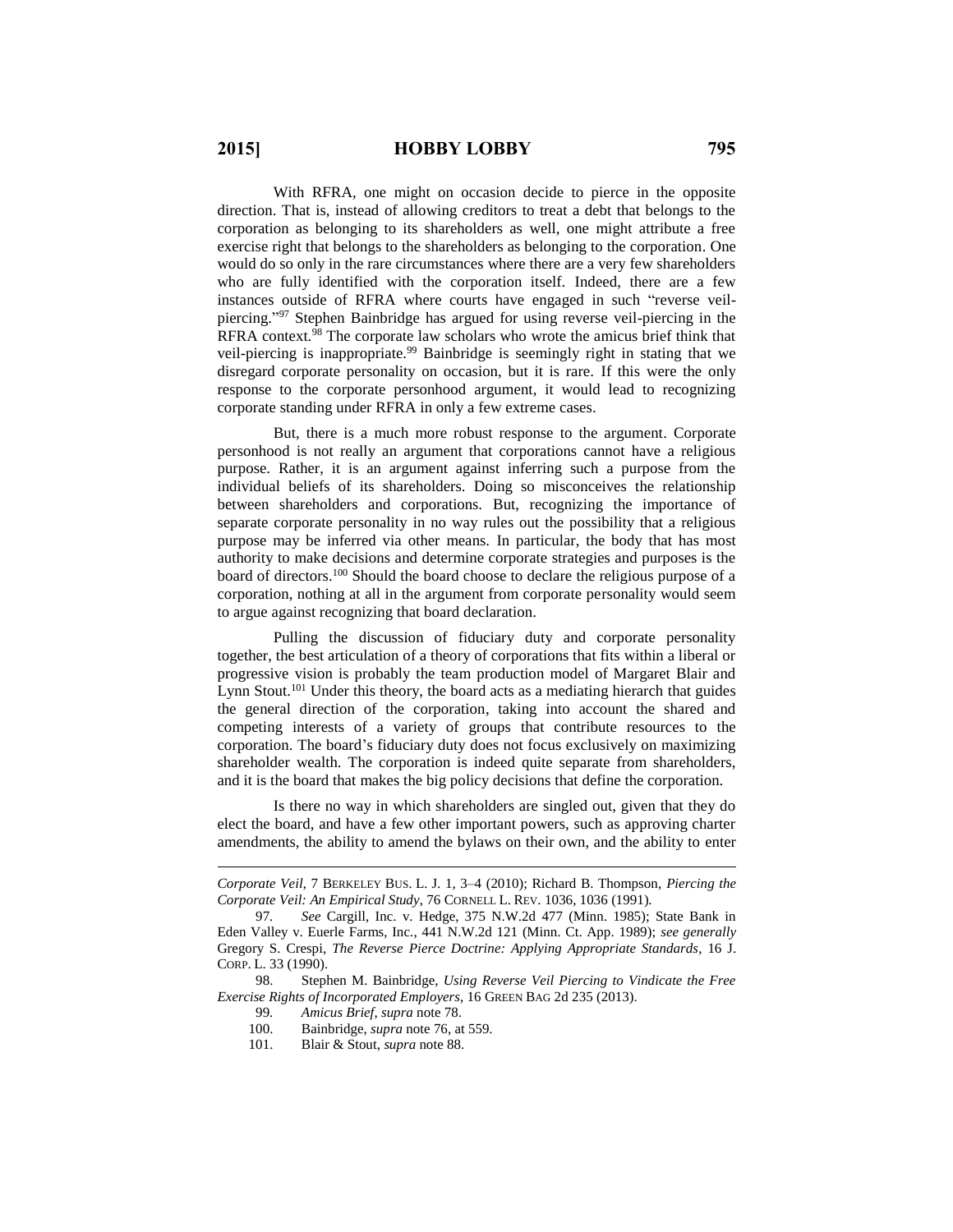into shareholder agreements that can bind the corporation? Here, I may deviate a bit from the pure team production theory, which goes pretty far in trying to minimize the import of the shareholder role.<sup>102</sup> Those just-mentioned shareholder powers are significant and go beyond what other constituent groups, such as creditors and employees, have. In fact, in closely held corporations—not the intended subject for the team production theory<sup>103</sup>—those powers often mean that a few shareholders have full control over the corporation, particularly because the same shareholders typically serve as directors and officers as well. Thus, although one should focus on the actions and statements of the board to determine a corporation's purpose, the shareholders (and officers) may matter as well especially in closely held corporations. A corporation with just a few related shareholders who are deeply committed to the same religious beliefs may well be more deeply and effectively committed to a religious purpose than an otherwise similar corporation with a more divided and diluted group of shareholders.

This theory of the goals and power structure of corporations should be agreeable to liberals for a few reasons. It allows corporations to pursue a wide variety of goals, creating space for corporations to engage in socially responsible behavior. It also deemphasizes the importance and authority of shareholders and puts more focus on the role of other groups (such as employees) and, insofar as liberals tend to champion those with relatively less wealth and power, liberal sympathy tends to lie with some of those groups.<sup>104</sup>

Next, I shall propose a suggested framework for determining whether a corporation should have standing under RFRA. Then, I shall compare that framework with what the Court says in *Hobby Lobby*.

Consider two dimensions of religious commitment by a corporation: organizational and ownership. The more important dimension focuses on organizational rules and practices.<sup>105</sup> Consistent with the basic structure of corporate law, the board is primarily responsible for these rules and practices, although officers may determine some of them (subject to the board's oversight and approval). A few of the most formal and foundational rules are subject to shareholder approval.

Organizational rules and practices can be more or less authoritative and controlling. The most authoritative rule would be a provision in the corporate

<sup>102</sup>*. See* Margaret M. Blair, *Corporate Law and the Team Production Problem*, *in*  RESEARCH HANDBOOK ON THE ECONOMICS OF CORPORATE LAW 33, 43–44 (Claire A. Hill & Brett H. McDonnell eds., 2012).

<sup>103.</sup> Blair and Stout refer repeatedly to "public corporations" as the type of entity that they are explaining. *See* Blair & Stout, *supra* note 88. For a brief discussion of the distinction between closely held and public corporations, see *infra* notes 113–18 and accompanying text.

<sup>104.</sup> *See* Kent Greenfield, *The Place of Workers in Corporate Law*, 39 B.C. L. REV. 283 (1998); McDonnell, *supra* note 12; Marleen A. O'Connor, *The Human Capital Era: Reconceptualizing Corporate Law to Facilitate Labor-Management Cooperation*, 78 CORNELL L. REV. 899 (1993).

<sup>105.</sup> I will call this the "organizational dimension."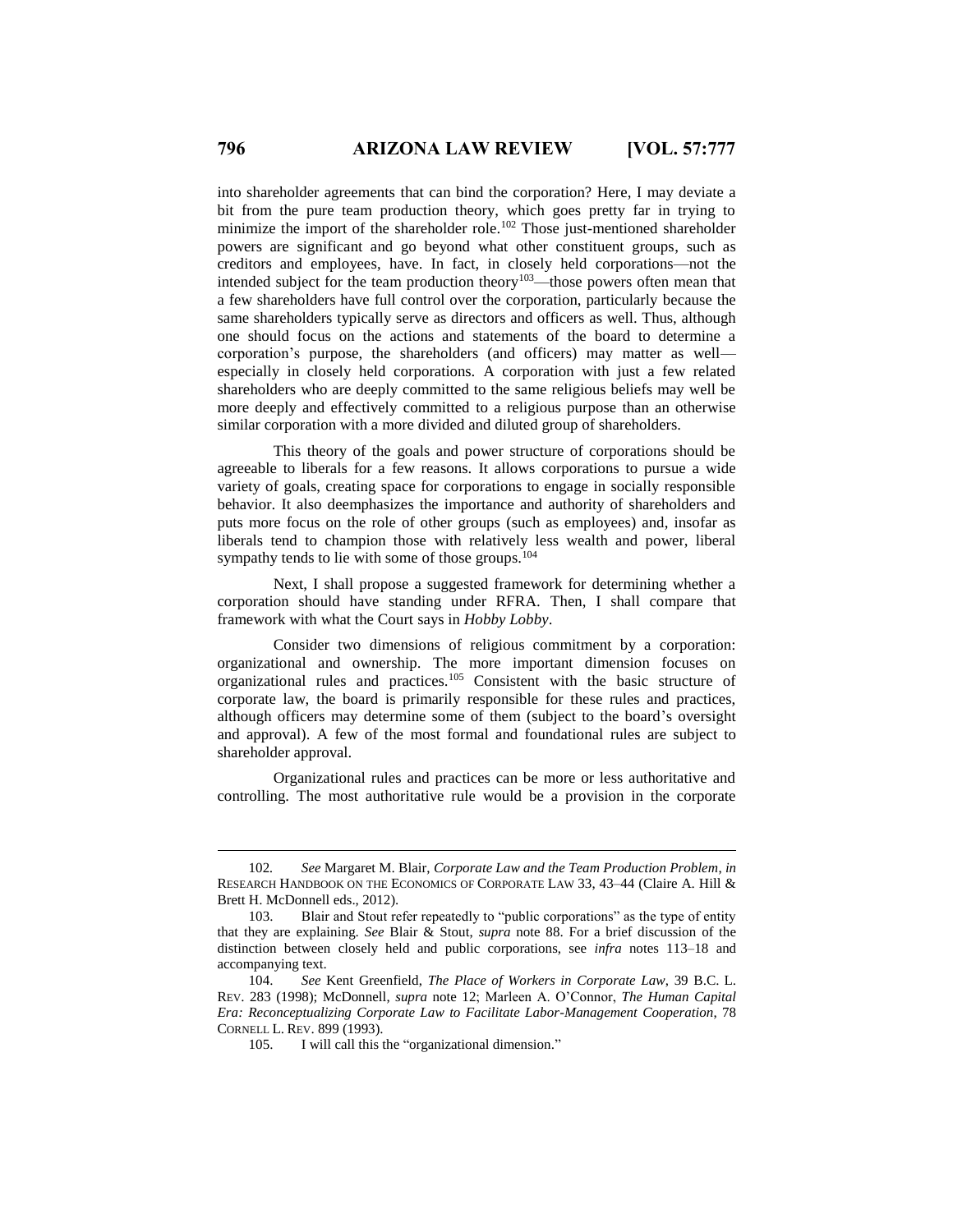$\overline{a}$ 

charter, which must be approved by both the board and shareholders.<sup>106</sup> Slightly less authoritative would be a provision in the bylaws, which may be approved by either the board or the shareholders on their own.<sup>107</sup> Shareholders may also enter into agreements that can bind the corporation.<sup>108</sup> These are the three main formal powers that shareholders have that are relevant for setting corporate policy, beyond electing the board. Recall that on some conceptions of corporate duty and purpose, formal shareholder approval is required to deviate from the shareholder wealth maximization default, so that only these sorts of rules would suffice to establish a religious purpose.<sup>109</sup>

A broader stakeholder theory of the corporation does not require such formal shareholder approval, and, thus, other sorts of rules and practices may be enough to establish a religious purpose. Boards may adopt policy or value statements that proclaim a corporation's commitment to religious values. Their choice of goods or services produced or sold (or not sold) may deliberately reflect religious values. They may enter into agreements that commit them to courses of action or constraints that reflect religious values. They may make charitable commitments that reflect their values. They may market themselves to consumers, employees, and/or investors based on their religious values. They may make formal disclosures or more informal public statements proclaiming their values. And so on. There is obviously a rich array of possibilities. For any particular corporation, one can consider the totality of circumstances and ask how firmly, formally, broadly, and pervasively that corporation has used this array of methods to proclaim and commit to a set of religious values.

Ownership is the other dimension of corporate religious commitment. It is less important than the organizational dimension, but it does matter given the role of shareholders within the corporation, including both their position as the body that elects the board and their role in amendments to the charter and bylaws.<sup>110</sup> There are several factors that will drive how strongly committed the shareholders are to a religious purpose. One factor is the sincerity and strength of the religious commitment of individual shareholders. Another factor is the degree that share ownership is concentrated in one or a few shareholders. A corporation with just one or two shareholders who are deeply committed to religious values is more

106. DEL. CODE ANN. tit. 8, § 242(b) (2015); MODEL BUS. CORP. ACT § 10.03 (2010).

107. DEL. CODE ANN. tit. 8, § 109(a); MODEL BUS. CORP. ACT § 10.20.

109. *See* Meese & Oman, *supra* note 85, at 284–85; *see also* notes 85–88 and accompanying text. An interesting question would be what weight if any to give to nonauthoritative shareholder expressions of purpose, e.g., policy statement made in a nonbinding Rule 14a-8 shareholder proposal. On my approach, such a statement would carry some weight, but probably not very much. For a description of the 14a-8 shareholder proposal process, see Div. of Corp. Fin., SEC, Staff Legal Bulletin No. 14 (CF) (2001), http://www.sec.gov/pdf/cfs1614.pdf.

110*. See supra* notes 85–86 and accompanying text.

<sup>108.</sup> What is required for such agreements to be legally binding on the corporation varies by state. Of particular note is whether the agreement must be signed by all shareholders, or only shareholders holding a majority of the outstanding shares. *See, e.g.*, DEL. CODE ANN. tit. 8, § 350 (agreement of majority of shares may bind close corporation); MODEL BUS. CORP. ACT § 7.32 (agreement must be signed by all shareholders).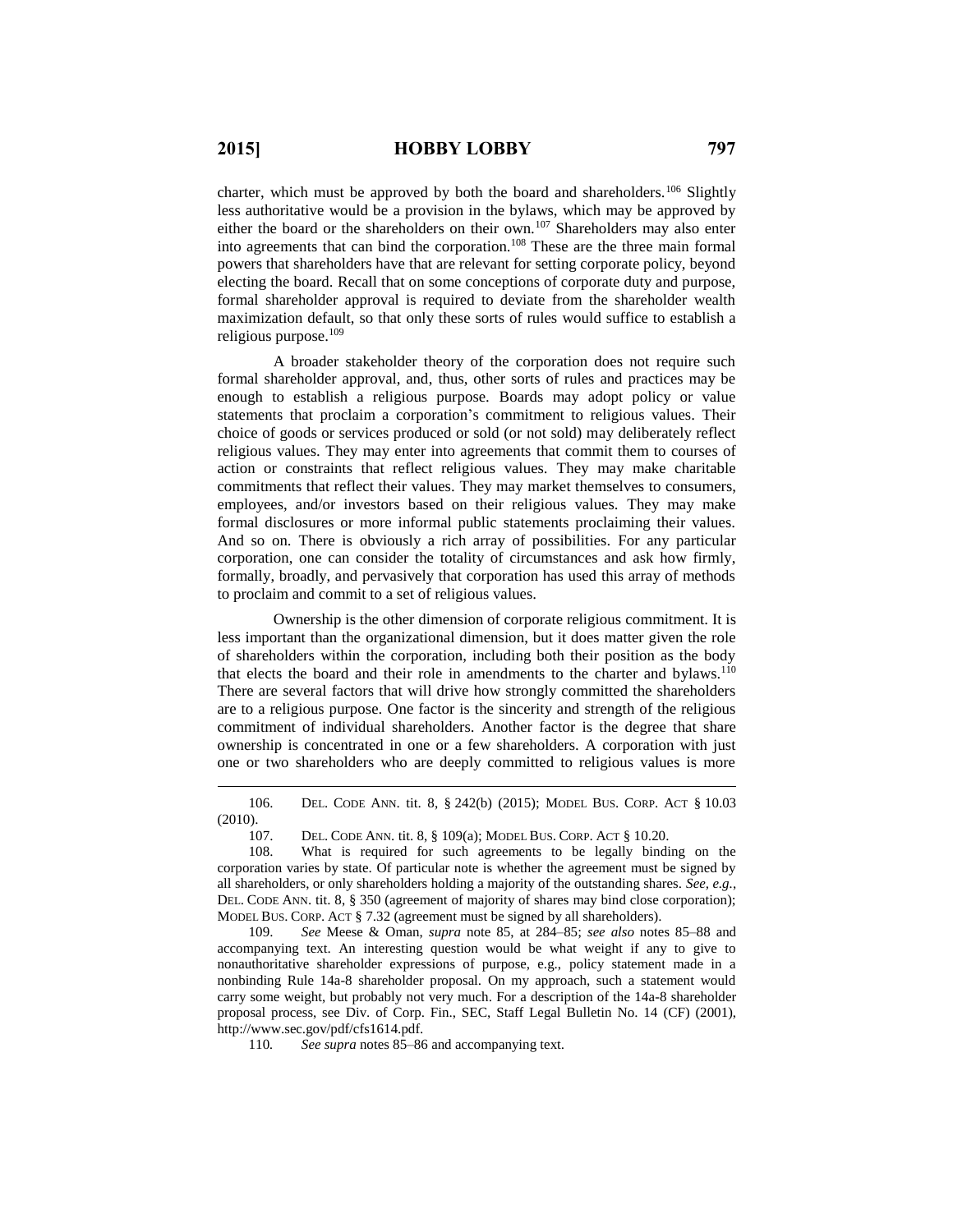likely to remain committed to those values. For the same reason, the total number of shareholders is also relevant. Another factor is to what extent a liquid market exists for a corporation's shares. If there is such a market, the current shareholder base is more prone to turnover as time goes by, so that even if the current shareholders are highly religious, there is a greater chance that future shareholders may not be.

Corporate law has several related but separate concepts that help distinguish important variations in the ownership dimension. From the veilpiercing doctrine comes the notion of an alter ego, where one shareholder so dominates the corporation that there is no real distinction between that shareholder and the corporation.<sup>111</sup> Moving towards a lesser degree of concentration, there is the notion of a controlling shareholder or controlling group.<sup>112</sup> This occurs where one person or closely related group owns enough shares that they can effectively control the corporation; they can elect a majority of the board. Control of a majority of the outstanding shares is generally a sufficient but not necessary condition for such control. Another idea is that of a closely held corporation, $113$ which the Court frequently invokes in *Hobby Lobby*. The idea of a closely held corporation is somewhat nebulous, although some states do have special rules for close corporations that provide a more precise legal definition.<sup>114</sup> The two defining features of a closely held corporation are: (1) a relatively small number of shareholders and (2) no active market for the shares (indeed, those statutes which define close corporations typically require that shares must be subject to transfer restrictions).<sup>115</sup> In contrast, shares of a public corporation are traded on a public market.<sup>116</sup> Note that a closely held corporation need not have any controlling shareholder or group,<sup>117</sup> while a public corporation may have a controlling shareholder.<sup>118</sup>

<sup>111</sup>*. See supra* note 96 and accompanying text.

<sup>112.</sup> Ronald J. Gilson, *Controlling Shareholders and Corporate Governance: Complicating the Comparative Taxonomy*, 119 HARV. L. REV. 1641 (2006); Ronald J. Gilson & Jeffrey N. Gordon, *Controlling Controlling Shareholders*, 152 U. PA. L. REV. 785 (2003).

<sup>113.</sup> MICHAEL S. LONG & THOMAS A. BRYANT, VALUING THE CLOSELY HELD FIRM (2007); Robert B. Thompson, *Allocating the Roles for Contracts and Judges in the Closely Held Firm*, 33 W. NEW ENG. L. REV. 369 (2011).

<sup>114</sup>*. See, e.g.*, DEL. CODE ANN. tit. 8, § 342 (2015).

<sup>115.</sup> *See, e.g.*, *id.* § 342(a)(2).

<sup>116.</sup> *See* James J. Park, *Two Trends in the Regulation of the Public Corporation*, 7 OHIO ST. ENTREPRENEURIAL BUS. L. J. 429 (2012); Hillary A. Sale, *The New "Public" Corporation*, 74 LAW & CONTEMP. PROBS. 137, 138 (2011).

<sup>117.</sup> For instance, even with as few as two shareholders, there may be no controlling shareholder if each owns an equal number of shares (or each has the right to elect an equal number of directors) and the two shareholders are in conflict with each other (this is not an ideal share ownership situation, by the way).

<sup>118.</sup> In 2010, for instance, the two founders of Google still controlled 59% of the voting share rights of that company. Tom Krazit, *Google Founders to Sell Stock, Cede Majority Control by 2014*, CNET (Jan. 22, 2010, 5:39 PM), http://www.cnet.com/news/google-founders-to-sell-stock-cede-majority-control-by-2014/.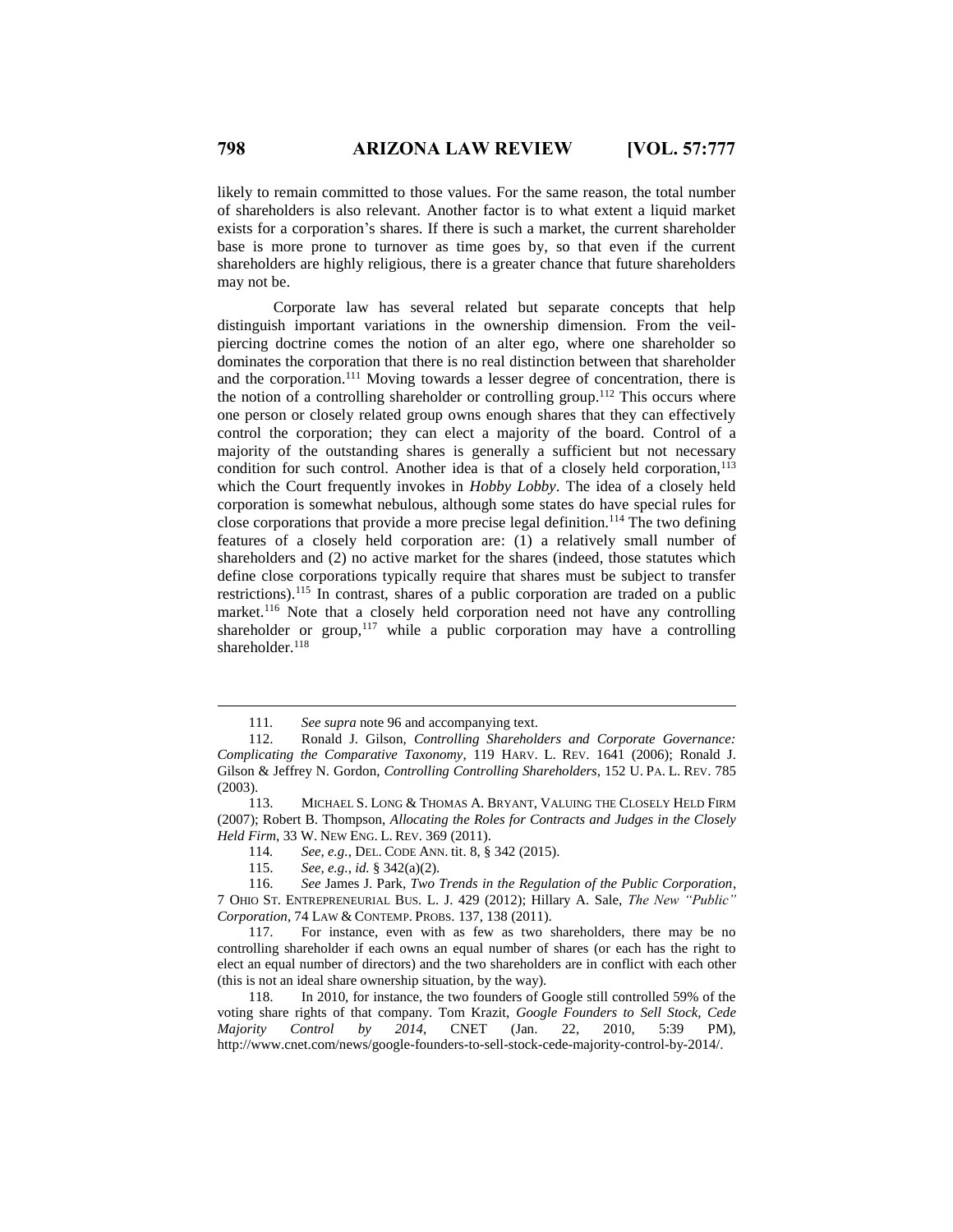Let us bring together these two dimensions to suggest a framework for determining when a corporation should be able to claim RFRA standing. In both organizational and ownership dimensions, a corporation may show a stronger or weaker degree of commitment to a religious purpose and values. How do those two dimensions interact?

|                                                 | Concentrated religious<br>ownership | No religious ownership |
|-------------------------------------------------|-------------------------------------|------------------------|
| Strong organizational<br>commitment to religion | Strongest case for standing         | Possible standing      |
|                                                 |                                     |                        |
| No organizational<br>commitment to religion     | Possible standing                   | No standing            |
|                                                 | Ш                                   | I V                    |

Table 1: Framework for Determining RFRA Standing.

Consider four extreme cases, illustrated in Table 1, depending upon whether each dimension shows either a quite strong or a quite weak commitment to a religious purpose. The best case for RFRA standing occurs where both dimensions show a strong commitment, as in box I of Table 1. Imagine a family corporation with just a few family members who own all of the shares, with no history or prospect of any sort of market in those shares, and where all shareholders have a sincere and strong commitment to the same specific religion. The corporation has adopted a charter provision declaring that its decisions will be guided by the beliefs of that religion, the corporation has repeatedly and publicly proclaimed this commitment in a variety of settings, the service it provides is closely linked to a religious identity, and, as a result of all these commitments, most employees and customers identify with the same religious beliefs. This is the strongest case for granting RFRA standing. In such a corporation, it is not just the shareholders who are likely to look to the corporation as a way of acting on their religious beliefs, but also many of the employees and customers. The commitment is deep and long-lasting, making it more likely that the corporation will attract similar believers and reducing the likelihood that it is claiming a religious purpose under RFRA as a deceptive way of achieving a commercial advantage. If courts are to grant any for-profit corporation standing under RFRA (and *Hobby Lobby* indicates they will) this is the clearest kind of example of a case where doing so would be appropriate.

Consider the other end of the spectrum, a corporation with no signs of religious commitment on either dimension as in box IV of Table 1. Imagine a public corporation with no shareholder holding more than a few percentage points of the shares, and an active share market on the New York Stock Exchange with heavy turnover. No official policy, statement, or settled practice shows any sign of a commitment to any religious purpose. Clearly, such a corporation cannot claim standing under RFRA, not even if it tried to claim a sudden St. Paul conversion moment.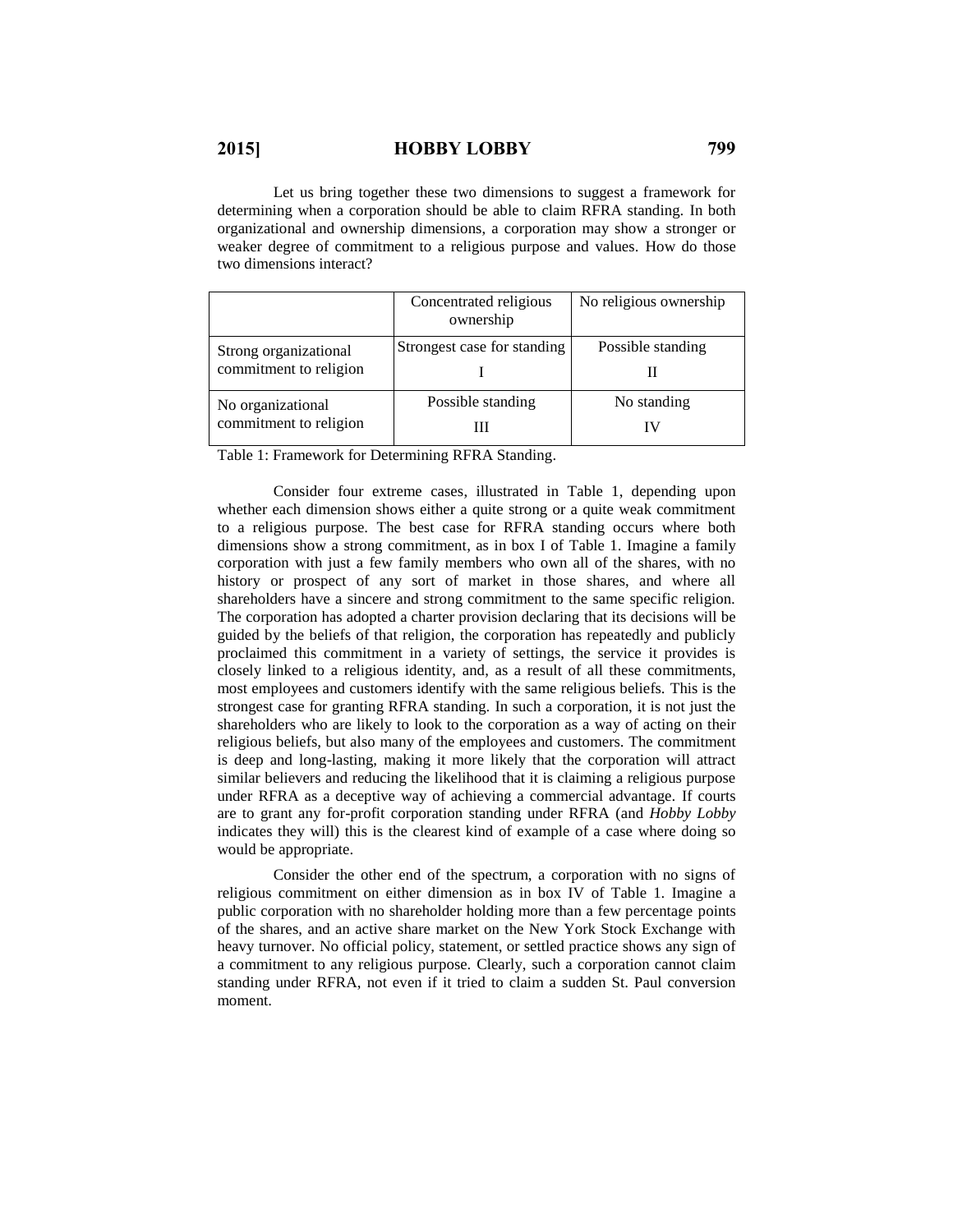More interesting and difficult are the other two cases where a corporation shows a strong religious commitment on one dimension but not the other. Given that the organizational dimension is generally more important under corporate law and theory than the ownership dimension,<sup>119</sup> let us turn to the case where a corporation has a strong commitment on the organizational dimension but not the ownership dimension (as in box II of Table 1). Imagine a corporation that was owned by a religious family in its early stages, with a religious purpose bylaw, a well-publicized religious vision statement, and products and policies that show a clear commitment to religious values. As a result, the company's directors, officers, and many of its employees and customers share the founders' strong religious beliefs. However, the founders recently gave up their controlling share position, either by selling out to a company with no religious commitment or by going public and selling enough shares to divest the founding family members of a controlling block.

In this example, the lack of commitment in the ownership dimension does matter. It matters in part because it means that the shareholders themselves are not expressing their religious values through their involvement in the organization, so that is one important constituent group for which RFRA standing serves no purpose.<sup>120</sup> Moreover, the ownership situation unsettles the strength of commitment found in the organizational dimension. If the new shareholders become disillusioned with the religious commitment of this corporation, they may replace the directors with a more secularly-minded board, which in turn may revoke the various statements and practices that constitute the company's ongoing commitment to a religious purpose. Indeed, the rarity (perhaps complete nonexistence)<sup>121</sup> of a corporation fitting this hypothetical situation suggests that public corporations face strong practical pressure to focus on shareholder financial value.

However, that does not necessarily imply that RFRA standing is inappropriate in this case. If the commitments along the organizational dimension are strong enough, this may remain a religious enough corporation. Even if the shareholders are not religious, the directors, officers, employees, and customers are, so the religious values of many individuals are still being pursued through this corporation. Moreover, the commitment may remain quite strong and unlikely to

<sup>119.</sup> *See* Bainbridge, *supra* note 76; Blair & Stout, *supra* note 88.

<sup>120.</sup> Burwell v. Hobby Lobby Stores, Inc., 134 S. Ct. 2751, 2768 (2014).

<sup>121.</sup> I am not aware of a corporation that currently fits this description. Chik-fil-A could someday do so—it is a large, profitable corporation with a strong Christian commitment. Currently it is closely held, but its finances are such that it is certainly a candidate for going public someday. However, its religious commitments may make its shareholders reluctant to do so. *See* Zach Spiegel, *Chik-fil-A IPO Update*, WEALTH DAILY (Oct. 27, 2014), http://www.wealthdaily.com/articles/chick-fil-a-ipo-update/5420. A nonreligious example from the liberal world of social responsibility may be Ben & Jerry's, which began as a corporation dedicated to various social causes, but eventually sold out to the large multinational corporation Unilever. The terms of the sale tried to maintain an independent culture of social responsibility within Ben & Jerry's as a subsidiary of Unilever. However, that arrangement has been, at best, modestly successful. *See* Antony Page & Robert A. Katz, *Freezing Out Ben & Jerry: Corporate Law and the Sale of a Social Enterprise Icon*, 35 VA. TECH. L. REV. 211 (2010).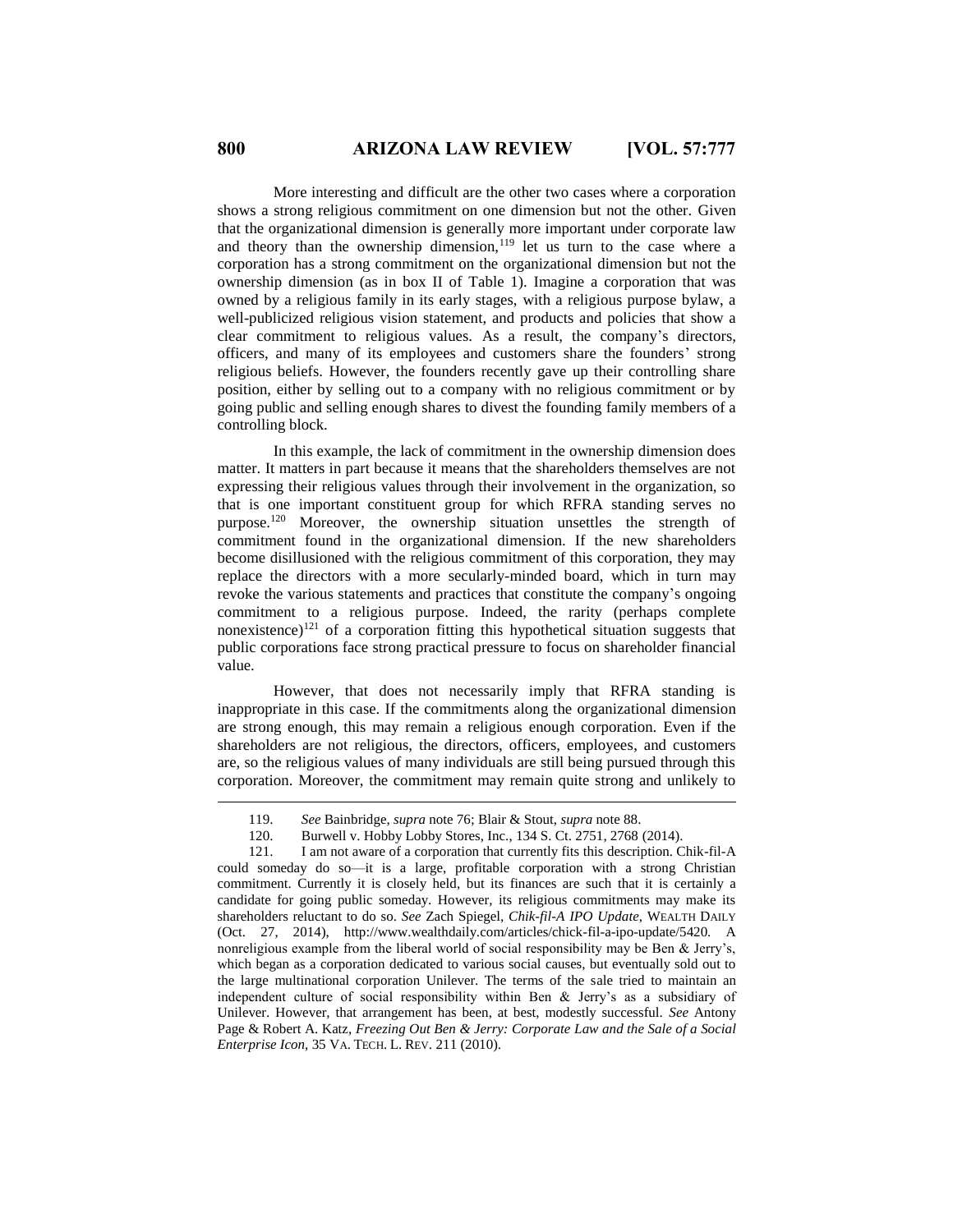$\overline{a}$ 

be changed. The shareholders may find that attacking that commitment is a suicidal business strategy. Insofar as the commitment is embodied in ongoing contracts, it may take time to be able to withdraw from them. In the case of public share ownership, the shareholders may well find the costs of organizing to replace the board prohibitive. <sup>122</sup> Depending upon the precise facts, RFRA standing may be appropriate; though, where the ownership dimension is weak, one does require particularly strong commitment on the organizational dimension.

Finally, consider the case where commitment is weak on the organizational dimension but strong in ownership. Imagine a family corporation owned by just a couple of committed Christian family members, whose shared beliefs are sincere and strong. However, they have in the past shown no particular religious purpose in their business, although they have not caused the business to behave in any way that violates their religious beliefs. Now a new law would force them to violate a strongly held belief. Of course, the corporation can always adopt a formal policy after the issue has arisen, but one should perhaps be more skeptical of such post hoc actions. *Conestoga Wood Specialties* in the *Hobby Lobby* case itself may not be too far off from this description—at least as described by the Supreme Court. Although its shareholder family was certainly composed of committed Christians, the number and formality of organizational commitments to a Christian purpose was pretty meager.<sup>123</sup> Should the corporation be able to claim standing under RFRA?

This is the hardest case of the four. The greater importance of the organizational dimension—which derives from both the stakeholder conception of the corporation with respect to duty<sup>124</sup> and from a recognition of distinct corporate personality<sup>125</sup>—suggests not giving RFRA standing here. If these owners meant to use this business as a vehicle for pursuing their religious beliefs, why have they given no sign of it among the many sorts of practices that we consider on the organizational dimension? We should be able to find *some* degree of religious commitment along the organizational dimension if we are to grant RFRA standing, although the degree of commitment can certainly be more modest where the ownership dimension shows a strong commitment.

But perhaps in rare circumstances we might want to grant RFRA standing to such a corporation. The rationale would be along veil-piercing lines, where we see the corporation as essentially an extension of the dominant owner(s).<sup>126</sup> Even if such owners are not affirmatively using the business to advance their religious values, they may see those values as imposing strong moral constraints on what they are willing to do, even if in the past those constraints have not been visibly binding. Indeed, insofar as we encourage socially responsible corporations, we want to encourage owners who recognize such moral constraints on the behavior

<sup>122</sup>*. See* Sanford J. Grossman & Oliver J. Hart, *Takeover Bids, the Free Rider Problem, and the Theory of the Corporation*, 11 BELL J. ECON. 42 (1980).

<sup>123.</sup> Conestoga Wood Specialties Corp. v. Sec'y of U.S. Dep't Health & Human Servs*.*, 724 F.3d 377 (3d Cir. 2013).

<sup>124</sup>*. See supra* notes 81-91 and accompanying text.

<sup>125</sup>*. See supra* notes 95-100 and accompanying text.

<sup>126</sup>*. See supra* notes 96-99 and accompanying text.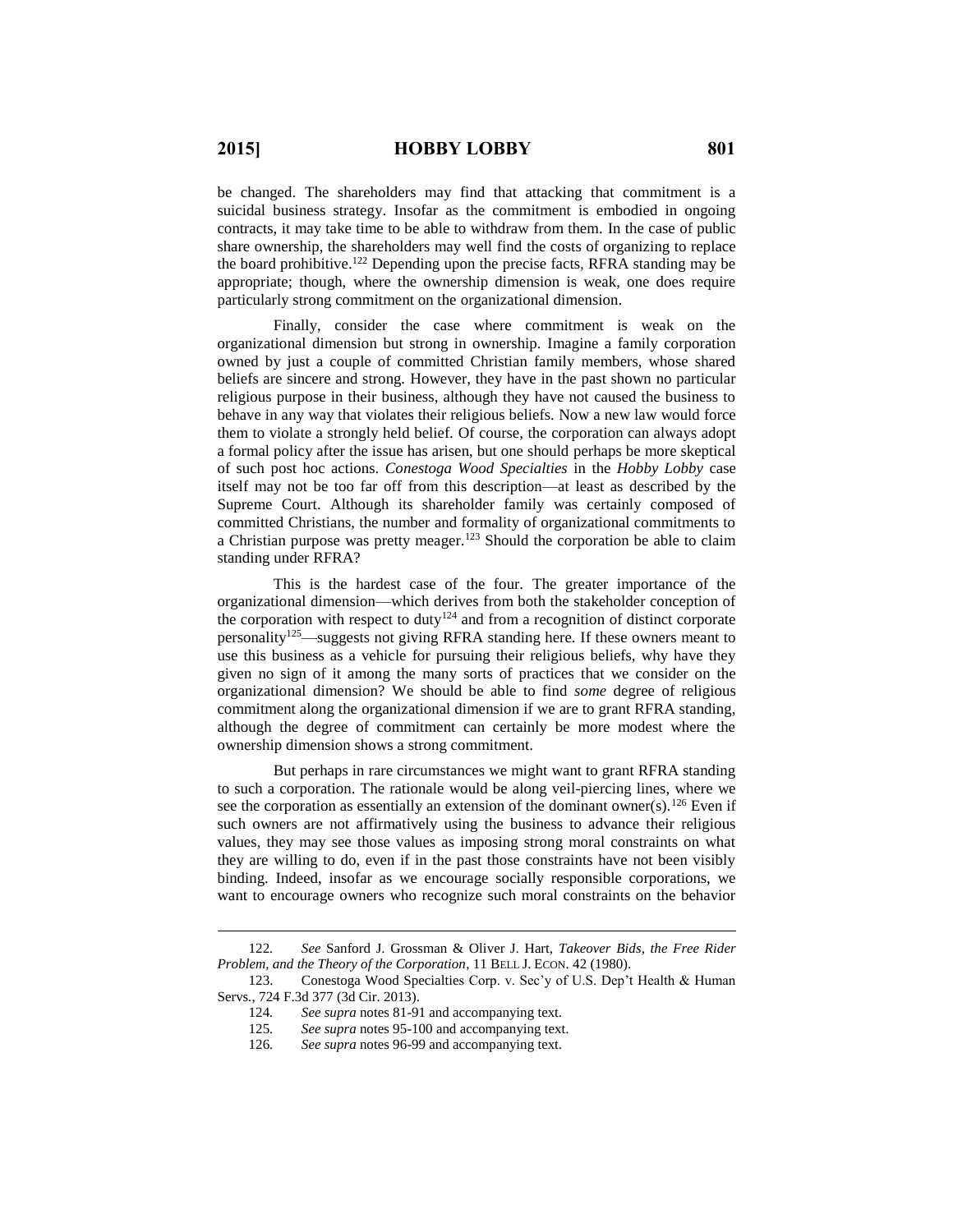of the businesses they own.<sup>127</sup> Where the beliefs are sincere, and the burden on those beliefs is significant, we should be willing to consider an accommodation for such a corporation. But in the absence of any sort of significant commitment at the organizational level, this case is (at best) an extremely tenuous candidate for RFRA standing. Of course, once the issue has been identified, the shareholders of such a corporation can move to create the necessary organizational commitment, which could eliminate the dilemma supposed in this hypothesized situation. However, we may often be skeptical of such after-the-fact rationalizations, especially in cases (unlike *Hobby Lobby*, it appears) where the corporation may gain monetarily from seeking a religious accommodation. In such cases, a court could credit such belated commitments only where they appear to commit the corporation to profit-decreasing as well as profit-increasing actions.

I have just suggested a framework for deciding when a corporation should be able to claim standing under RFRA. The guiding concept is an inquiry into the extent to which a corporation has committed itself, legally and practically, to a religious purpose that helps shape its decision-making. One should consider both the organizational dimension and the ownership dimension in determining a corporation's degree of commitment, assigning more importance to the organizational dimension. This framework is grounded in corporate law and theory, and fits well with a perspective on corporate law that is often associated with political liberals or progressives. It provides more of a legal standard than a bright line rule, and will not always lead to clear answers. The result will depend upon the totality of the circumstances. However, it does identify the major factors one should consider, and in concert with well-understood concepts of corporate law, it should provide some handy guidance most of the time.

# **IV. THE SUPREME COURT'S OPINION FITS WITHIN THIS FRAMEWORK**

To what extent does this framework reflect the approach of the *Hobby Lobby* opinion? I believe the framework fits the opinion quite well. I acknowledge that the fit is not perfect. The Supreme Court did not develop a full-fledged theory, but rather went only as far as it needed in order to address the facts in front of it. Even then, it may not have gone far enough. Supreme Court justices are not chosen for their expertise in corporate law, and it shows. The opinion is rather vague and imprecise, and contains elements of several different approaches to corporate law. In fact, a plausible claim can be made that the Court has sided with any one of several different understandings of corporations.<sup>128</sup> Nonetheless, the approach

<sup>127</sup>*. See supra* notes 88-91 and accompanying text.

<sup>128.</sup> *See* Stephen J. Padfield, *Corporate Social Responsibility and Concession Theory*, 6 WM. & MARY BUS. L. REV. 1, 25 (2015); Alan Meese, Hobby Lobby *and Corporate Social Responsibility: A View from the Right*, THE CONGLOMERATE (July 16, 2014), http://www.theconglomerate.org/2014/07/hobby-lobby-and-corporate-socialresponsibility-a-view-from-the-right.html.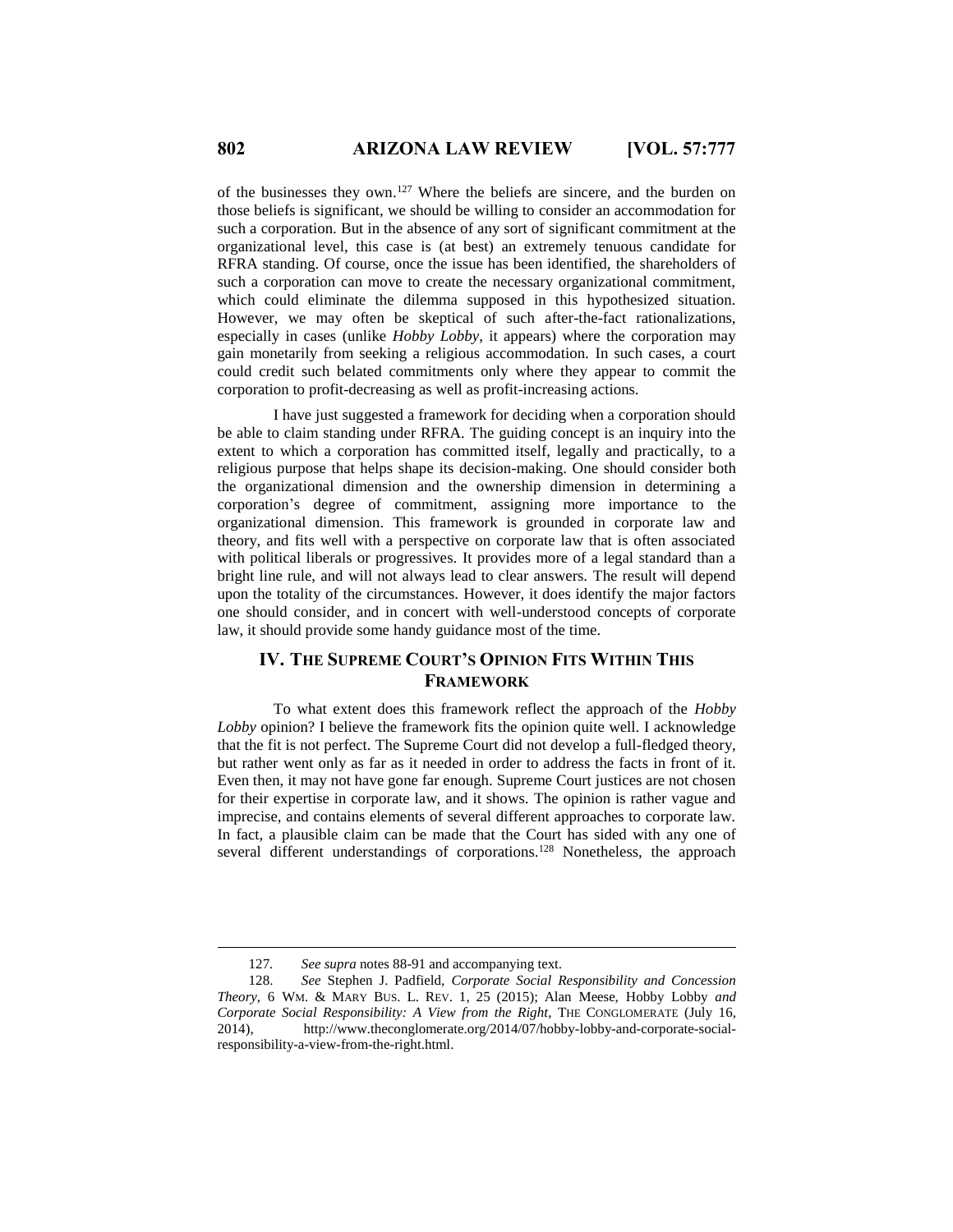outlined here fits the *Hobby Lobby* opinion at least as well as, and probably better than, all competing approaches.<sup>129</sup>

In attempting to decipher the majority opinion's theory of the corporation, we should look to both its general statements of how corporations should be understood within RFRA, and its description of the facts surrounding the plaintiff corporations in *Hobby Lobby* itself. As to the former, there are two extended passages of particular note. The first states:

> Congress provided protection for people like the Hahns and Greens by employing a familiar legal fiction: It included corporations within RFRA's definition of "persons." But it is important to keep in mind that the purpose of this fiction is to provide protection for human beings. A corporation is simply a form of organization used by human beings to achieve desired ends. An established body of law specifies the rights and obligations of the *people* (including shareholders, officers, and employees) who are associated with a corporation in one way or another. When rights, whether constitutional or statutory, are extended to corporations, the purpose is to protect the rights of these people. . . protecting the free-exercise rights of corporations like Hobby Lobby, Conestoga, and Mardel protects the religious liberty of the humans who own and control those companies.<sup>130</sup>

When this passage speaks of the people who are associated with a corporation, it lists not only shareholders, but also officers and employees.<sup>131</sup> This suggests more of a stakeholder conception of the corporation, not a shareholder conception. The end of the passage does narrow its focus to "the humans who own and control those companies."<sup>132</sup> However, that, in part, reflects the fact that the corporations in the case, to which the beginning of that sentence refers, are closely held corporations with just five shareholders, who are also the directors and officers. And even this narrower sentence points to those who "own and *control*" the companies, which includes directors and officers, not just shareholders.

Immediately following this passage, the majority opinion cites the Third Circuit Court of Appeals's opinion below, <sup>133</sup> which made the argument based on separate corporate personhood. Justice Alito replied by acknowledging the reality and importance of separate corporate personhood, but dismissed the argument as "quite beside the point," reasoning that: "Corporations, 'separate and apart from' the human beings who own, run, and are employed by them, cannot do anything at all."<sup>134</sup> The Court thereby acknowledges the law of separate corporate personhood,

 $\overline{a}$ 

133. Conestoga Wood Specialties Corp. v. Sec'y of U.S. Dep't Health & Human Servs*.*, 724 F.3d 377, 385 (3d Cir. 2013).

<sup>129.</sup> For a similar characterization of the decision, see Johnson & Millon, *supra* note 12.

<sup>130.</sup> Burwell v. Hobby Lobby Stores, Inc., 134 S. Ct. 2751, 2768 (2014).

<sup>131.</sup> Any corporate law junkie reading this will wonder why directors are not on that list, thus illustrating that the U.S. Supreme Court is most emphatically not the Delaware Supreme Court.

<sup>132.</sup> *Id.*

<sup>134.</sup> *Burwell*, 134 S. Ct. at 2768.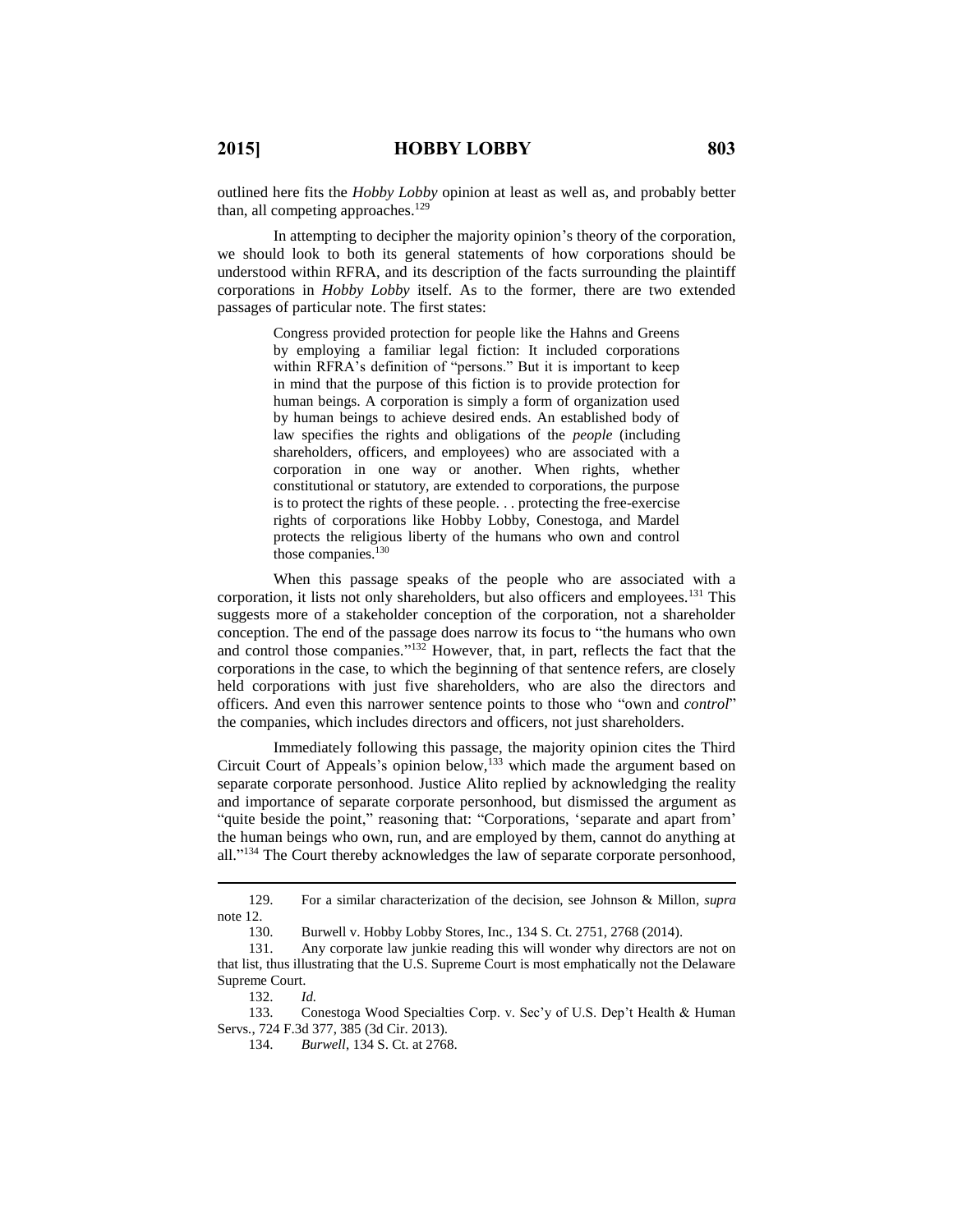but says that law is used for various purposes to advance the interests of those involved in the corporation. In applying RFRA, the point is not to identify the corporation with its shareholders, but rather to determine whether granting RFRA standing is consistent with the goals and structure of the corporation in question. In pointing to the human beings who make up a corporation, the Court specifically mentions "the human beings who own, run, and are employed by them,"<sup>135</sup> once again going well beyond shareholders. This whole passage is highly consistent with my response above to the argument from separate corporate personality.<sup>136</sup>

The other general statement of note appears several pages later, and considers the fiduciary duty argument against RFRA standing. It too deserves extended quotation:

> Some lower court judges have suggested that RFRA does not protect for-profit corporations because the purpose of such corporations is simply to make money. This argument flies in the face of modern corporate law. "Each American jurisdiction today either expressly or by implication authorizes corporation to be formed under its general corporation act for *any lawful purpose* or business." While it is certainly true that a central objective of forprofit corporations is to make money, modern corporate law does not require for-profit corporations to pursue profit at the expense of everything else, and many do not do so. For-profit corporations, with ownership approval, support a wide variety of charitable causes, and it is not at all uncommon for such corporations to further humanitarian and other altruistic objectives. Many examples come readily to mind. So long as its owners agree, a for-profit corporation may take costly pollution-control and energyconservation measures that go beyond what the law requires. A forprofit corporation that operates facilities in other countries may exceed the requirements of local law regarding working conditions and benefits. If for-profit corporations may pursue such worthy objectives, there is no apparent reason why they may not further religious objectives as well.<sup>137</sup>

This paragraph, for the most part, works as a ringing endorsement of the stakeholder conception of the corporation that many liberals and progressives prefer. It certainly denies the existence of an immutable duty to only consider the financial interests of shareholders, requiring corporate directors and officers to justify any other sorts of goals as helping to maximize profit in the long run.<sup>138</sup>

The passage does show some ambiguity between weaker and stronger understandings of the stakeholder conception.<sup>139</sup> Recall that a weak understanding asserts that a profit-maximization-only goal is the default rule, and opting out of it requires explicit shareholder approval,<sup>140</sup> whereas a stronger stakeholder

<sup>135</sup>*. Id.*

<sup>136</sup>*. See supra* notes 95–100 and accompanying text.

<sup>137.</sup> *Burwell*, 134 S. Ct. at 2770–71.

<sup>138</sup>*. See supra* notes 73–77 and accompanying text.

<sup>139.</sup> *See* Pollman, *supra* note 54.

<sup>140</sup>*. See supra* notes 85–86 and accompanying text.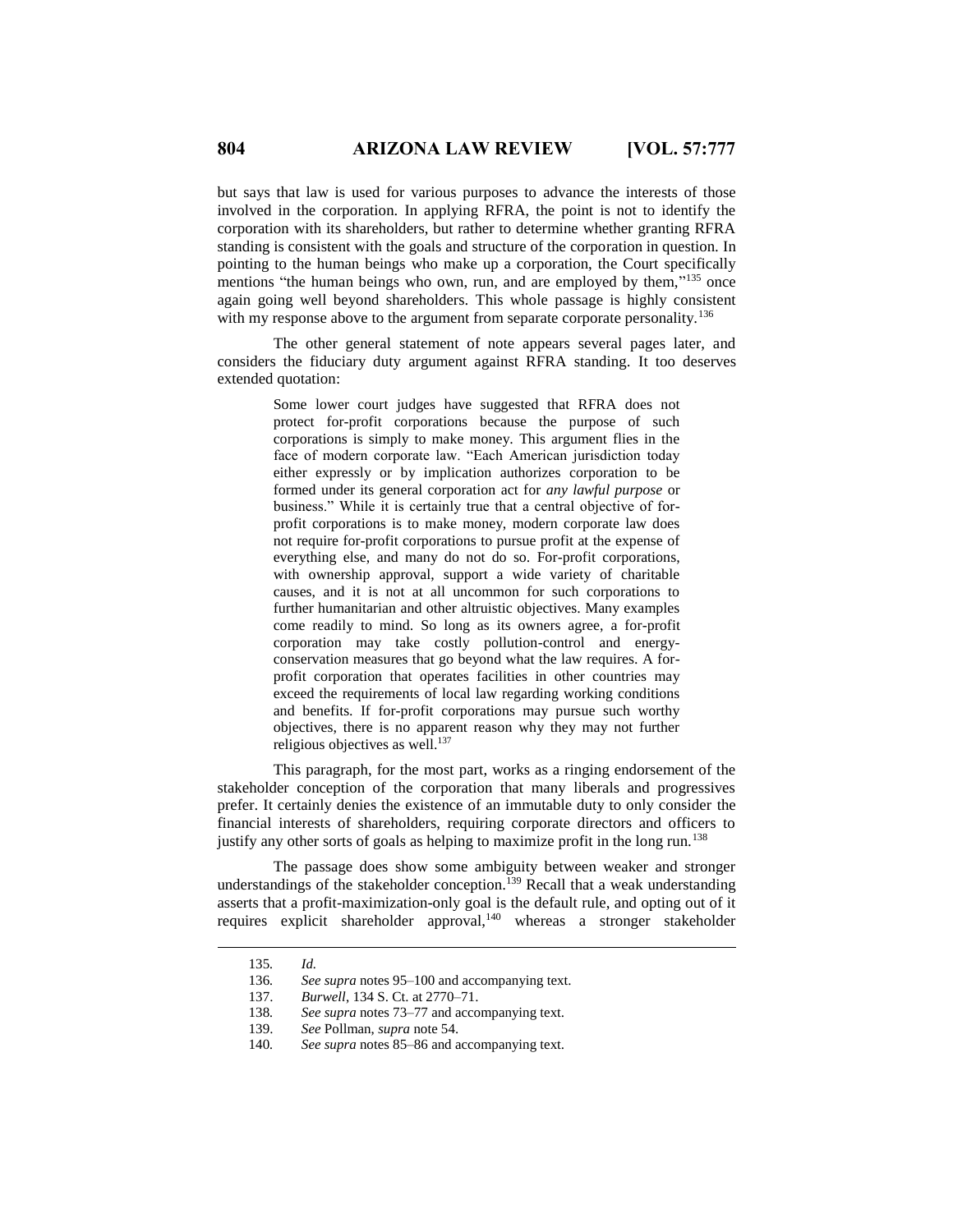conception asserts that an exclusive focus on profit-maximization is not the default rule, so that shareholder approval is not required to consider other goals.<sup>141</sup> The beginning and end of the quoted passage assert the validity of purposes other than shareholder profit without any qualifiers concerning shareholder approval, suggesting the stronger stakeholder conception. However, in the middle of the passage there are two references to "owner" approval, which could suggest a weaker conception. The first of those references states that "[f]or-profit corporations, *with ownership approval*, support a wide variety of charitable causes, and it is not at all uncommon for such corporations to further humanitarian and other altruistic objectives." <sup>142</sup> Although this passage could be read to suggest that ownership approval is required in order to give to charity, $143$  it need not be understood that way. The reference to ownership approval may simply be pointing out that in many cases the shareholders themselves are happy for the corporation to behave charitably, so that shareholders and the beneficiaries can both benefit. Note that many, probably most, corporations that engage in charitable giving do not obtain any sort of explicit shareholder approval, neither for specific instances of giving nor for the general power to give. So this example is not a very good one for the weak stakeholder conception (requiring explicit shareholder approval for nonprofit goals) as an explanation of actual corporate law and behavior.

The second reference to shareholder approval is admittedly stronger evidence that the Court has in mind only the weak stakeholder conception: "*So long as its owners agree*, a for-profit corporation may take costly pollution-control and energy-conservation measures that go beyond what the law requires."<sup>144</sup> That "so long as" does indeed suggest that without owner approval, a for-profit corporation could not take such profit-reducing measures.<sup>145</sup> However, that is only one sentence within the quoted passage above, and the other sentences seem to suggest the stronger stakeholder conception.

More tellingly, the Court's application of its reasoning to the facts in the cases before it in *Hobby Lobby* is more consistent with the strong than the weak stakeholder conception. Indeed, on the weak conception, it is not at all clear that the corporations behaved appropriately, or even legally, to the extent that they reduced profits in order to advance religious goals. For the Conestoga Wood Specialties Corporation, the Court points to several statements from the shareholders themselves, apparently prepared for trial. It also points to a company "Vision and Values Statement," with no indication that the shareholders acting as shareholders approved the statement, and to a board-adopted "Statement on the Sanctity of Human Life."<sup>146</sup> In *Hobby Lobby*, there were two corporations owned by the same family. For these corporations, the Court points to a company statement of purpose, pledges signed by the family members to run the business in

<sup>141</sup>*. See supra* notes 88–91 and accompanying text.

<sup>142.</sup> *Burwell*, 134 S. Ct. at 2771 (emphasis added).

<sup>143.</sup> *See* Meese, *supra* note 128; Padfield, *supra* note 128.

<sup>144.</sup> *Burwell*, 134 S. Ct. at 2771 (emphasis added).

<sup>145.</sup> *See* Meese, *supra* note 128; Padfield, *supra* note 128.

<sup>146.</sup> *Burwell*, 134 S. Ct. at 2764–65.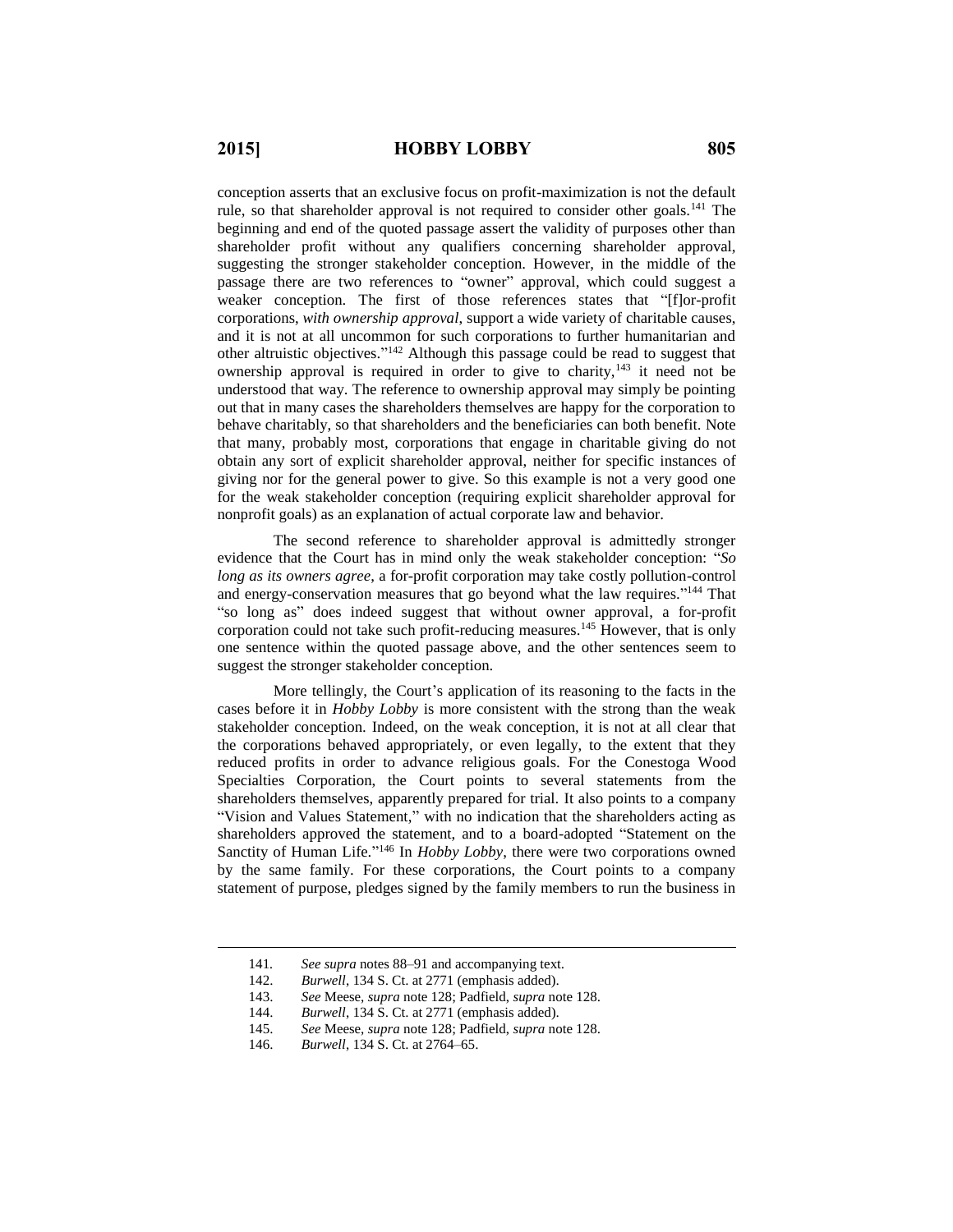accordance with their religious beliefs, and various religious practices adopted by the companies.<sup>147</sup>

Thus, for none of the three corporations does the Court point to any action taken by the shareholders, while acting as shareholders and following corporate law procedures for shareholder action (e.g., charter amendments, bylaw amendments, or shareholder agreements).<sup>148</sup> The weak stakeholder conception would seem to require such formal shareholder approval for a deviation from the profit-maximization default rule.<sup>149</sup> Perhaps that does not matter in a case like this, where the roles of shareholders, directors, and officers overlap completely, and where it is clear that each individual shareholder does agree with the religious goals. As a matter of corporate law, that should not make a difference. Corporate law prescribes the ways in which shareholders can act where their approval is required for a corporate action.<sup>150</sup> If the shareholders have not acted in such a legally recognized way, then the requisite approval has not been obtained.<sup>151</sup>

It is possible that the Court holds to the weak stakeholder conception but was simply not aware of the need for corporate formalities. Or, perhaps the Court decided that for purposes of RFRA standing, it did not need to require such formality and could recognize the necessary shareholder approval more informally, since in the cases at hand, it was clear that all of the shareholders did in fact approve.<sup>152</sup> But the Court gives no indication that it is introducing its own variant of corporate law for this particular setting. Nor would it be wise for the Court to stray from the requirements of state corporate law in interpreting RFRA. For one thing, the federal courts have no expertise in corporate law, and are unlikely to make sensible choices if they stray from the established state law system. More fundamentally, looking to state law is the conceptually proper inquiry. Recall that the point of this inquiry is to determine what the agreed-upon goals of a corporation are, because an organization that has adopted an adequately strong religious purpose will attract to it persons who want to advance that purpose through their actions within the corporation.<sup>153</sup> In determining what the purposes of *an organization* are, we do not simply add up the individual preferences of

 $\overline{a}$ 

153*. See supra* notes 63–69 and accompanying text.

<sup>147</sup>*. Id.* at 2765–66.

<sup>148.</sup> The three listed mechanisms are the ways in which shareholders can exercise their collective powers. There are formal voting requirements for the adoption and amendment of both certificates and articles, *see e.g.*, DEL. CODE ANN. tit. 8, § 102 (2015); MODEL BUS. CORP. ACT § 10.03 (2010) and bylaws, *see, e.g.*, DEL. CODE ANN. tit. 8, § 109; MODEL BUS. CORP. ACT § 10.20. Shareholder agreements (not contained in the articles or bylaws) that bind the corporation must be in writing and signed by the requisite number, which varies from holders of a majority of the voting power, *see, e.g.*, DEL. CODE ANN. tit. 8, § 350 to a unanimity requirement, *see, e.g.*, MODEL BUS. CORP. ACT § 7.32(b).

<sup>149.</sup> *See* Meese & Oman, *supra* note 85, at 282; Alan Meese, *Discerning Shareholder Consent to Profit-Reducing Religious Exercise*, THE CONGLOMERATE (July 18, 2014), http://www.theconglomerate.org/2014/07/i-have-previously-suggested-along-withmy-co-author-nate-oman-that-profit-maximization-is-a-default-rule-whichshareholder.html.

<sup>150</sup>*. See supra* note 148 and accompanying text.

<sup>151.</sup> Meese, *supra* note 128.

<sup>152</sup>*. Id.*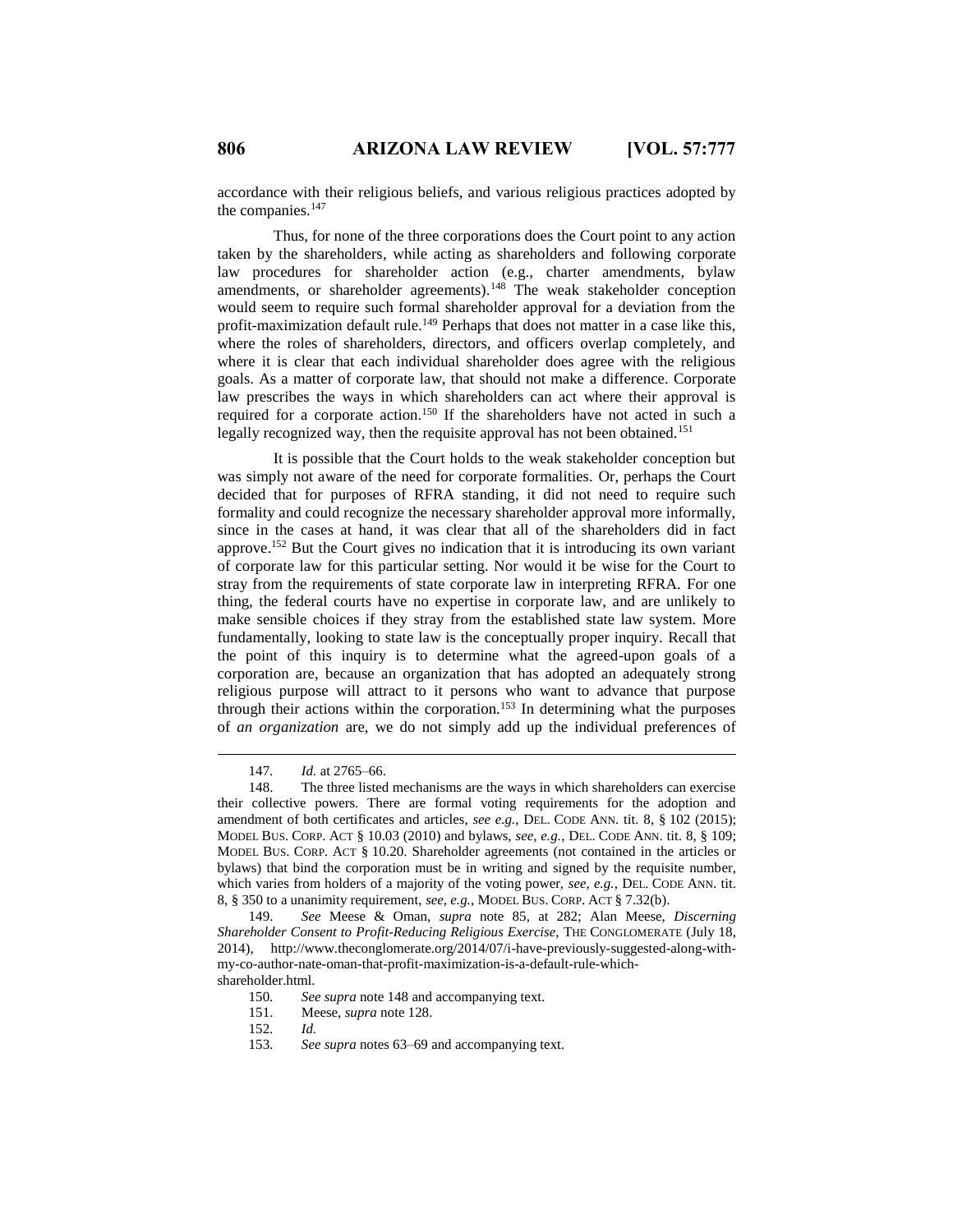those human beings involved in the organization; we look to the defining rules of the organization to ask what its purposes are, and who has the authority to define them. For a corporation, the state corporate law statutes and case law set the core legal framework for those defining rules, and the documents and practices of particular corporations set their purposes operating within the state law rules that constitute corporations. Thus, the state law rules are precisely where the federal courts should look in determining the RFRA standing of a corporation. The majority in *Hobby Lobby* shows no sign whatsoever that it thinks it is ignoring the relevant state law rules,  $154$  and we should not lightly assume that it is doing so. The Court's attribution of a religious purpose given the facts of the case in front of it is most easily justified legally under a strong stakeholder conception of the corporation, and we should take the opinion as, at least to some extent, an endorsement of that conception.<sup>155</sup>

One other facet of the opinion worth noting is its repeated reference to closely held corporations. Some have taken this as a sign that *only* closely held corporations may claim an exemption under RFRA. Most notable of those drawing this inference are the agencies that implement the ACA. In their proposed revision to the definition of "eligible organizations" that can claim an accommodation to the contraceptive requirement, the agencies limit RFRA protection to closely held corporations.<sup>156</sup> This is certainly inconsistent with the corporate law and theory reviewed in Part III. It also does not follow from the Supreme Court's opinion. It is true that the three corporations at issue in that case were all closely held, and in a proper exercise of judicial prudence the Court did not extend its reasoning well beyond the facts of the case in front of it. The Court does note that getting shareholders in a public corporation to agree to a religious purpose is improbable, and thus it is unlikely that many, if any, public corporations will adopt the kind of commitments that would make them eligible for a RFRA accommodation.<sup>157</sup> It then states "we have no occasion in these cases to consider RFRA's applicability to such companies." <sup>158</sup> That does *not* mean the Court concluded that only closely held corporations may claim a RFRA accommodation. As we have seen, the fundamental corporate law principles that govern all U.S. business corporations, and which the Court repeatedly refers to, dictate that should a public corporation

<sup>154.</sup> Indeed, it repeatedly points to state corporate law. *See* Burwell v. Hobby Lobby Stores, Inc., 134 S. Ct. 2751, 2770–72, 2775 (2014).

<sup>155.</sup> It is certainly possible, indeed probable, that the Court is rather vague as to the legal and conceptual distinctions that matter to corporate law scholars such as myself, and so its factual analysis in this case may have missed the important question of whether and how formal shareholder approval was expressed. In that instance, my argument should be taken as an attempt at a deeper elaboration of the Court's position that goes more explicitly into the relevant corporate law issues and reveals the conception that best fits both what the Court does say and also the facts of the case.

<sup>156.</sup> Coverage of Certain Preventive Services under the Affordable Care Act, 79 Fed. Reg. 5118-01 (proposed Aug. 27, 2014) (to be codified at 26 C.F.R. pt. 54, 29 C.F.R. pt. 2590, 45 C.F.R. pt. 147).

<sup>157</sup>*. Burwell*, 134 S. Ct. at 2774.

<sup>158</sup>*. Id.*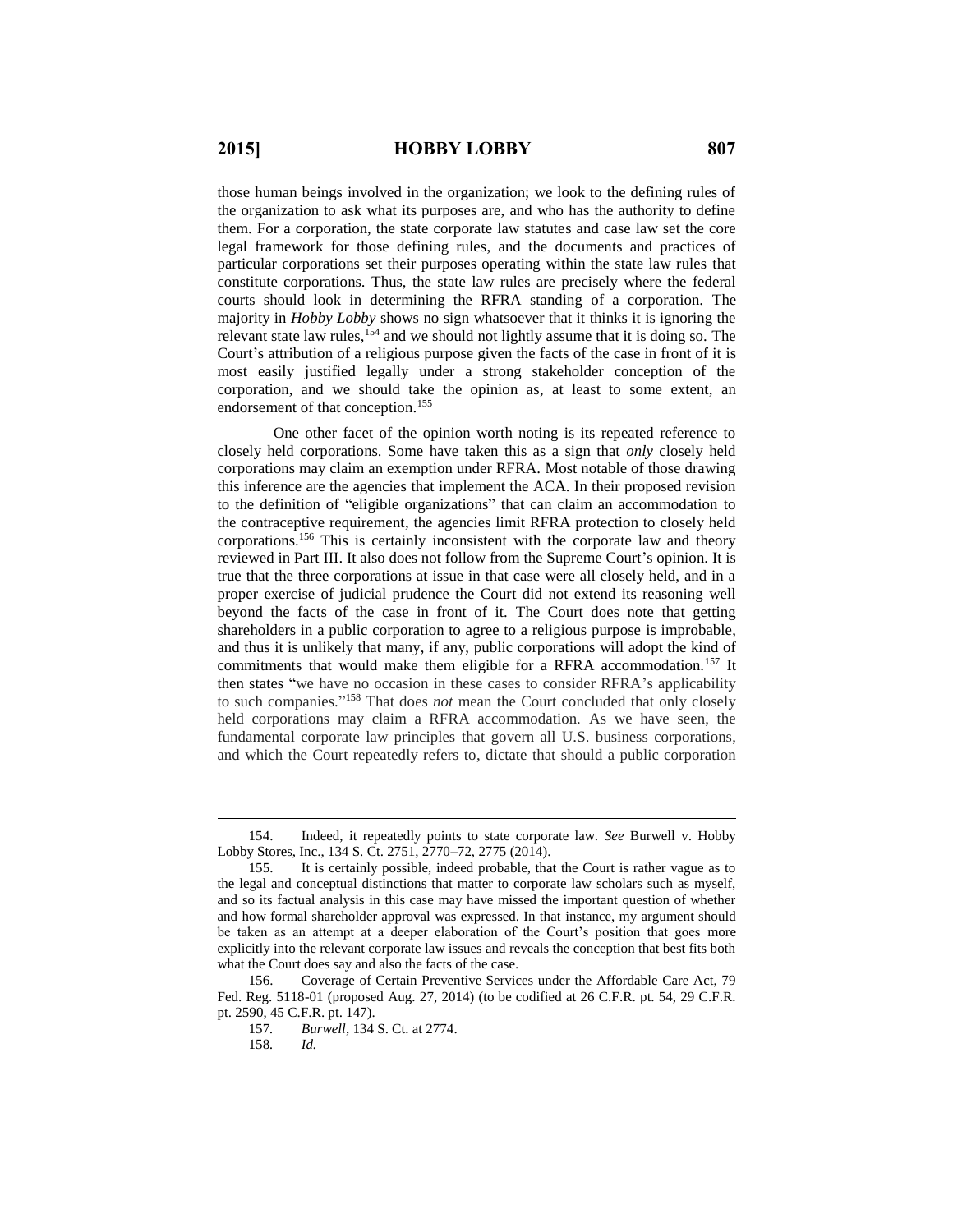choose to commit to a religious purpose, that would be as legitimate and valid as a closely held corporation doing so.<sup>159</sup>

Thus, the majority decision in *Hobby Lobby* fits well with the framework for determining RFRA standing elaborated here, which in turn fits well with the prevailing progressive conception of the corporation. It includes a strong stakeholder conception of corporate purpose and duty, wherein corporations and their officers and directors have much freedom to adopt and pursue goals other than maximizing the financial returns of shareholders. Separate corporate personality is recognized but not fetishized. That is, corporations are not identified with their shareholders, but rather seen as a collective organization in which a variety of constituencies work together to further their own interests and conceptions of the good. We look to how a corporation has defined its purposes to determine whether a particular corporation has adopted enough of a religious purpose for it to appropriately claim standing under RFRA. Shareholder ownership and beliefs play a role in this analysis—inevitably so, given the authority that shareholders have in corporate law (especially the authority to elect directors, as well as the authority to set rules in the charter and bylaws). While the various roles of shareholders, directors, and officers tend to blend together in corporations like Hobby Lobby, Mardel, and Conestoga Wood, other sources of organizational commitment are equally, if not more important. Corporate law liberals may not identify with the sorts of religious commitments one finds in this case. However, they should very much identify with, and approve of, corporations that have so visibly and consciously chosen to pursue their visions of the public good along with profit. As compared with the kind of socially responsible corporations that progressives lionize and want to enable through the law,<sup>160</sup> Hobby Lobby is very similar—it is just its particular vision of the public good, and the source of that vision, that differs.

It is thus a shame, and somewhat puzzling, that the prevailing liberal and progressive response to the corporate standing element of *Hobby Lobby* has been so hostile.<sup>161</sup> I note in conclusion on this element that there is serious tension between two different liberal complaints about corporate standing. One of these complaints, seen best in the corporate law professor amicus brief,  $^{162}$  is concerned that the Court gives too much emphasis to the beliefs of individual shareholders, ignoring the importance of separate corporate personality. A more popular complaint is that the Court's rationale for granting standing is not as limited as the Court claims. Even though the Court stresses at several points that its analysis in the opinion only applies to closely held corporations, many fear that the Court's reasoning may eventually sweep further, and note that the Court does not define

<sup>159.</sup> For a similar analysis and critique of the proposed definition of eligible organization, see Lyman Johnson et al., *Comments on the HHS' Flawed Post-*Hobby Lobby *Rules* (UCLA Sch. Of Law Research Paper No. 14-18, 2014), http://papers.ssrn.com/sol3/papers.cfm?abstract\_id=2512860.

<sup>160</sup>*. See supra* notes 88–91 and accompanying text.

<sup>161</sup>*. See supra* notes 8–9 and accompanying text.

<sup>162</sup>*. See Amicus Brief*, *supra* note 78.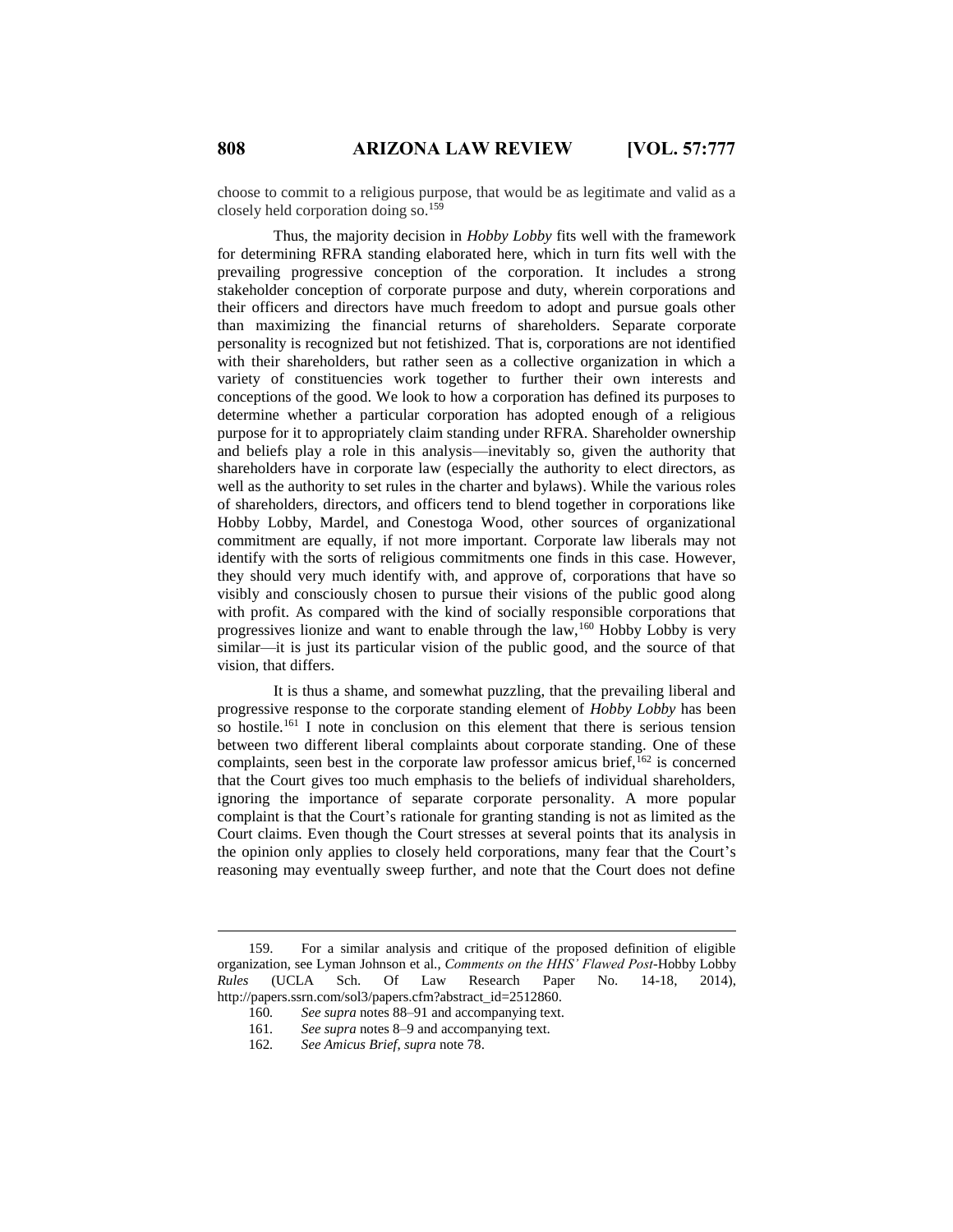what it means by "closely held."<sup>163</sup> This second complaint is right—for the most part. The Court's reasoning allows RFRA standing in some circumstances where a corporation is not closely held, although those circumstances are likely to be extremely rare, if not nonexistent in practice. But that shows precisely that the Court has *not* ignored separate corporate personality, as the first type of complaint asserts. Where the second sort of complaint goes wrong is that it does not have a good theory for *why* a broader conception of RFRA standing is objectionable. The underlying emotion seems to be that corporations are dodgy, profit-obsessed forces, which should not be allowed to be free of valid legal restrictions.<sup>164</sup> But that objection, in turn, ignores the whole progressive corporate law project of creating a legal and practical space for socially responsible corporations. Many corporations are indeed profit-obsessed organizations that trample on other values, but many are not, and nothing in the law requires that they be that way. The majority decision in *Hobby Lobby* recognizes this, and liberals should celebrate that.

A response to this claim that the majority opinion embodies a liberal vision of the corporation is: Progressive corporate law is about doing more than the law requires, whereas *Hobby Lobby* is about opting out of legal requirements.<sup>165</sup> But both progressive corporate law and the *Hobby Lobby* opinion agree in seeing corporations as ways for like-minded persons to come together to pursue shared goals to advance a shared vision of the common good in ways that go beyond simply complying with the law. The key issue that the RFRA context brings to the forefront is that different groups and corporations may have different conceptions of the common good and how to pursue it—indeed, in a diverse society, that happens all of the time. What, then, should we do when a corporation pursuing a religiously grounded view of the good runs into conflict with a legal rule? Can we make room for both the group's vision and achieving the purposes of the law? That brings us to the operation of RFRA once one has determined that a particular organization's objection to following a law is indeed grounded in the exercise of religion—the subject to which we now turn.

### **V. SUBSTANTIAL BURDEN**

The Court's holding on corporate standing has received the most attention, and for good reason, as that holding applies to a multitude of federal statutes. However, the opinion does not end with the discussion of corporate standing (nor does its criticism). Once the Court holds that the corporate plaintiffs may invoke the protection of RFRA, it must then go on to apply the statute. That happens in two steps. First, the Court must decide whether or not the complainedof ACA mandate imposes a substantial burden on the plaintiffs' exercise of religion. If it determines the answer is yes, as the majority does in *Hobby Lobby*, it must then ask whether this application of the ACA can be justified under the strict

<sup>163</sup>*. See, e.g.*, Greenfield, *supra* note 7. This line of argument begins with Justice Ginsburg's dissent. *Burwell*, 134 S. Ct. at 2797 (Ginsburg, J., dissenting) ("Although the Court attempts to cabin its language to closely held corporations, its logic extends to corporations of any size, public or private.").

<sup>164</sup>*. Id.*

<sup>165.</sup> Pollman, *supra* note 54, at 21 (responding to this Article).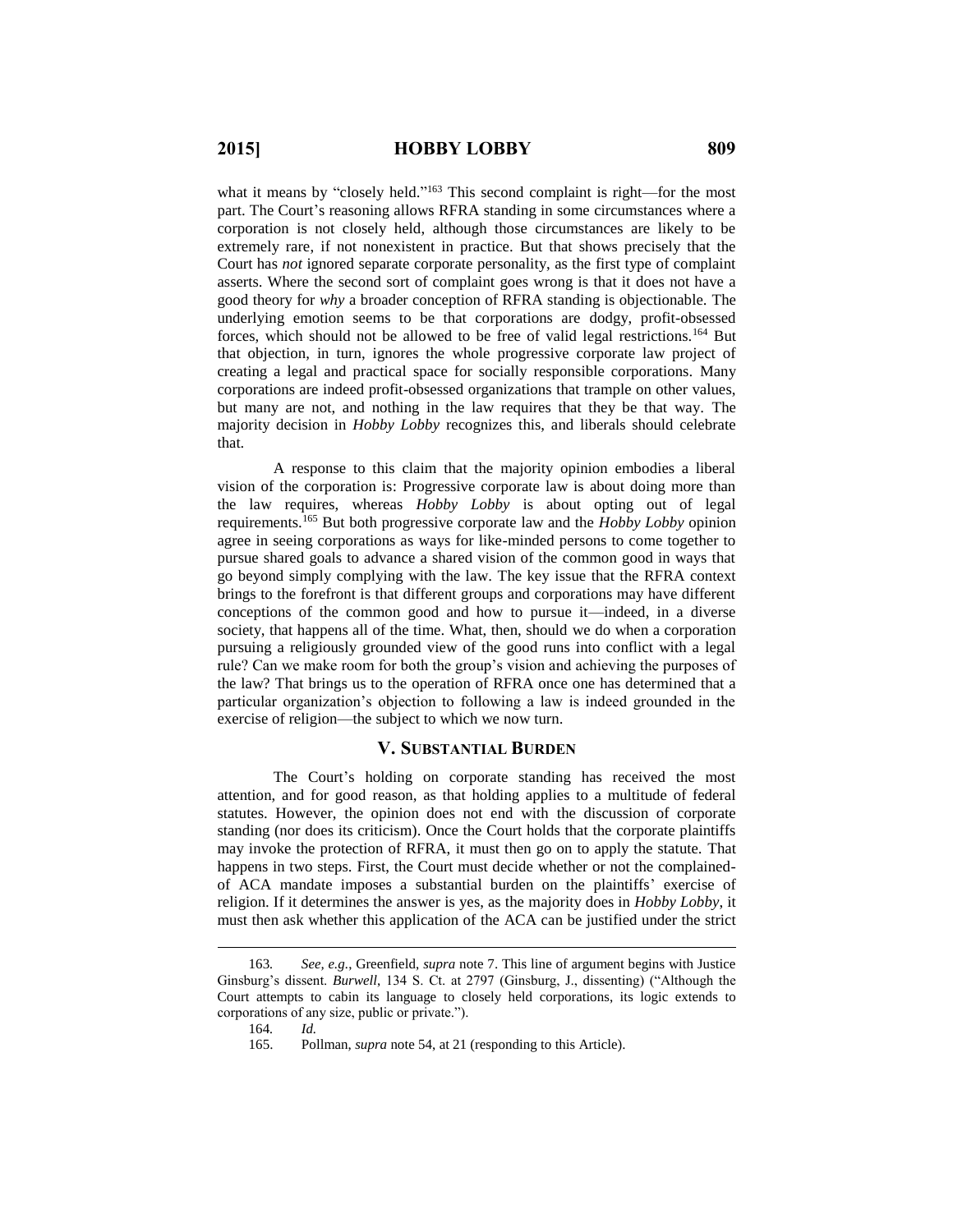scrutiny standard, i.e., as the least restrictive means for achieving a compelling governmental interest.

Both of these steps have produced widespread scorn and fear from liberal commentators. In some cases that reaction stems from ignorance about what the Court actually said and did, but certainly not always. Indeed, Justice Ginsburg's dissent nicely illustrates the strength of the reaction. The opening of that dissent deserves extended quotation:

> In a decision of startling breadth, the Court holds that commercial enterprises, including corporations, along with partnerships and sole proprietorships, can opt out of any law (saving only tax laws) they judge incompatible with their sincerely held religious beliefs. Compelling governmental interests in uniform compliance with the law, and disadvantages that religion-based opt-outs impose on others, hold no sway, the Court decides, at least where there is a "less restrictive alternative." And such an alternative, the Court suggests, there always will be whenever, in lieu of tolling an enterprise claiming a religion-based exemption, the government, *i.e.*, the general public, can pick up the tab.

> . . . In the Court's view, RFRA demands accommodation of forprofit corporation's religious beliefs no matter the impact that accommodation may have on third parties who do not share the corporation owners' religious faith—in these cases, thousands of women employed by Hobby Lobby and Conestoga or dependents of persons those corporations employ. Persuaded that Congress enacted RFRA to serve a far less radical purpose, and mindful of the havoc the Court's judgment can introduce, I dissent.<sup>166</sup>

There is no "respectfully" in that "I dissent." It is strong stuff, and it is far from just the holding on corporate standing that Justice Ginsburg finds so disturbing.

In much of the reaction to *Hobby Lobby*, it seems easy to detect some resistance to RFRA itself, with a desire to limit the reach of that statute. Why might one find such resistance, given the strong support of liberals at RFRA's origin, and given RFRA's roots in earlier Supreme Court opinions endorsed by many of the most liberal justices in the history of the Court?<sup>167</sup>

One concern may be the great potential breadth of RFRA. It applies to all statutes, even though they say nothing about religion, and have no purpose of burdening religion.<sup>168</sup> The federal government has a huge number of statutes, and there are a huge variety of competing religious groups in the United States.<sup>169</sup> If "significant burden" is interpreted expansively, then it could easily happen that even the most well intentioned of statutes significantly burden some persons'

<sup>166.</sup> *Burwell*, 134 S. Ct. at 2787 (Ginsburg, J., dissenting).

<sup>167</sup>*. Supra* notes 37–40 and accompanying text.

<sup>168.</sup> *Burwell*, 134 S. Ct. at 2761.

<sup>169</sup>*. See* Emp't Div., Dep't of Human Res. of Or. v. Smith, 494 U.S. 872, 888 (1990); Laycock, *supra* note 24, at 842.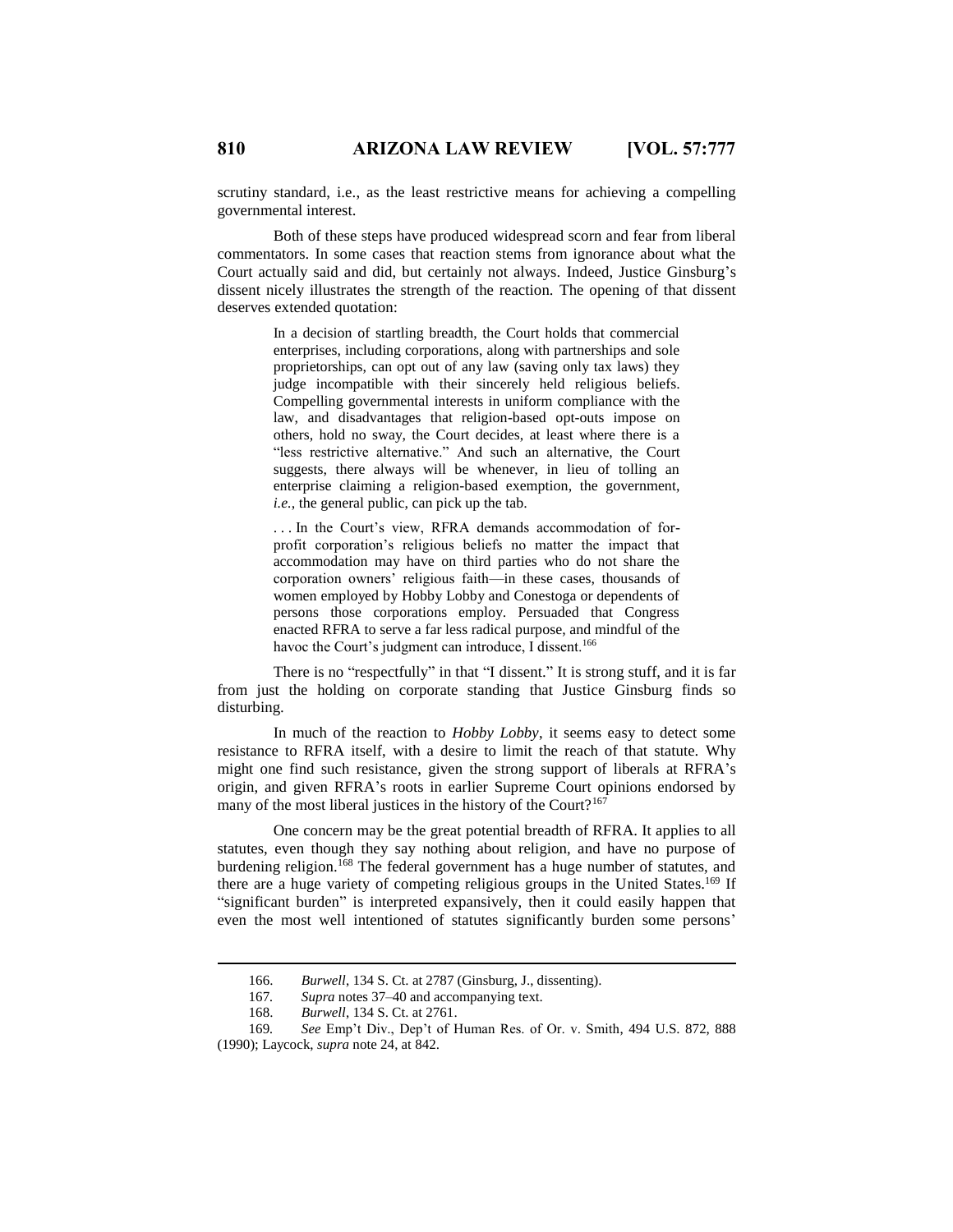religious beliefs under some circumstances.<sup>170</sup> Moreover, if the strict scrutiny language is interpreted as being strict in theory, but fatal in fact, that will lead to a large number of accommodations. Insofar as liberals are more generally positive than conservatives about the large number of restrictions on private behavior contained in our modern administrative state, they might be more attuned to a threat to the wide web of federal statutes and regulations.

However, this critique of the RFRA principle was well understood before the passage of RFRA—it forms the core of Justice Scalia's decision in *Smith*. 171 And yet, that critique obviously did not stop liberal dissents in that case or liberal support of RFRA.<sup>172</sup> In what follows, I will give due regard for this concern about an overly aggressive use of RFRA, but I do not think it adequately explains the highly polarized reaction to *Hobby Lobby*. I am afraid that another part of the reaction is that liberals today see RFRA primarily as an assertion of power by conservative Christians against laws that reflect liberal victories in the ongoing culture wars.<sup>173</sup> The ACA is one such victory and much comment on *Hobby Lobby* has focused on speculation about the implications for protections against discrimination on the basis of sexual orientation, another major battle site in the culture wars.<sup>174</sup> Why the change from when RFRA passed in 1993? The answer may be that the perceived beneficiaries of the RFRA principle have shifted. In the old Free Exercise cases, the plaintiffs were religious groups that were generally on the fringes of society—Amish, Seventh Day Adventists, and persons engaged in traditional Native American rituals. Liberals were more inclined to sympathize with such relative social outcasts. In *Hobby Lobby*, the ACA provision was objectionable to a wider array of more mainstream religious organizations, which is also true for the much discussed possible application of RFRA to anti-gay discrimination laws.<sup>175</sup> Conservatives on the Court, most prominently Justice Scalia himself, have hence switched from Justice Scalia's position in *Smith* to strong support of RFRA, while liberals have made the opposite switch.

If this is a part of the explanation for the reaction to *Hobby Lobby*, it is a shame. It represents a repudiation of some of the core values of the liberal tradition.<sup>176</sup> Many who would call themselves liberals seem to have forgotten that the word is derived from "liberty," and support for liberty includes support for religious liberty.<sup>177</sup> The United States is a large and diverse country, with many religious groups holding deeply opposed core beliefs. Whenever a law forces believers of some religion to violate strongly held beliefs in order to comply with that law, we have made it harder for such diversity to thrive.<sup>178</sup> That is a loss to those who value being part of a diverse society—which should be understood as a core commitment of liberalism.

 $\overline{a}$ 

178. Laycock, *supra* note 24, at 841–42.

<sup>170.</sup> Lupu, *supra* note 27, at 180.

<sup>171</sup>*. See supra* notes 35–36 and accompanying text.

<sup>172</sup>*. See supra* notes 37–40 and accompanying text.

<sup>173.</sup> Laycock, *supra* note 24, at 870.

<sup>174</sup>*. Id.* at 848–51.

<sup>175</sup>*. Id.*

<sup>176.</sup> NUSSBAUM, *supra* note 14, at 125.

<sup>177</sup>*. Id.*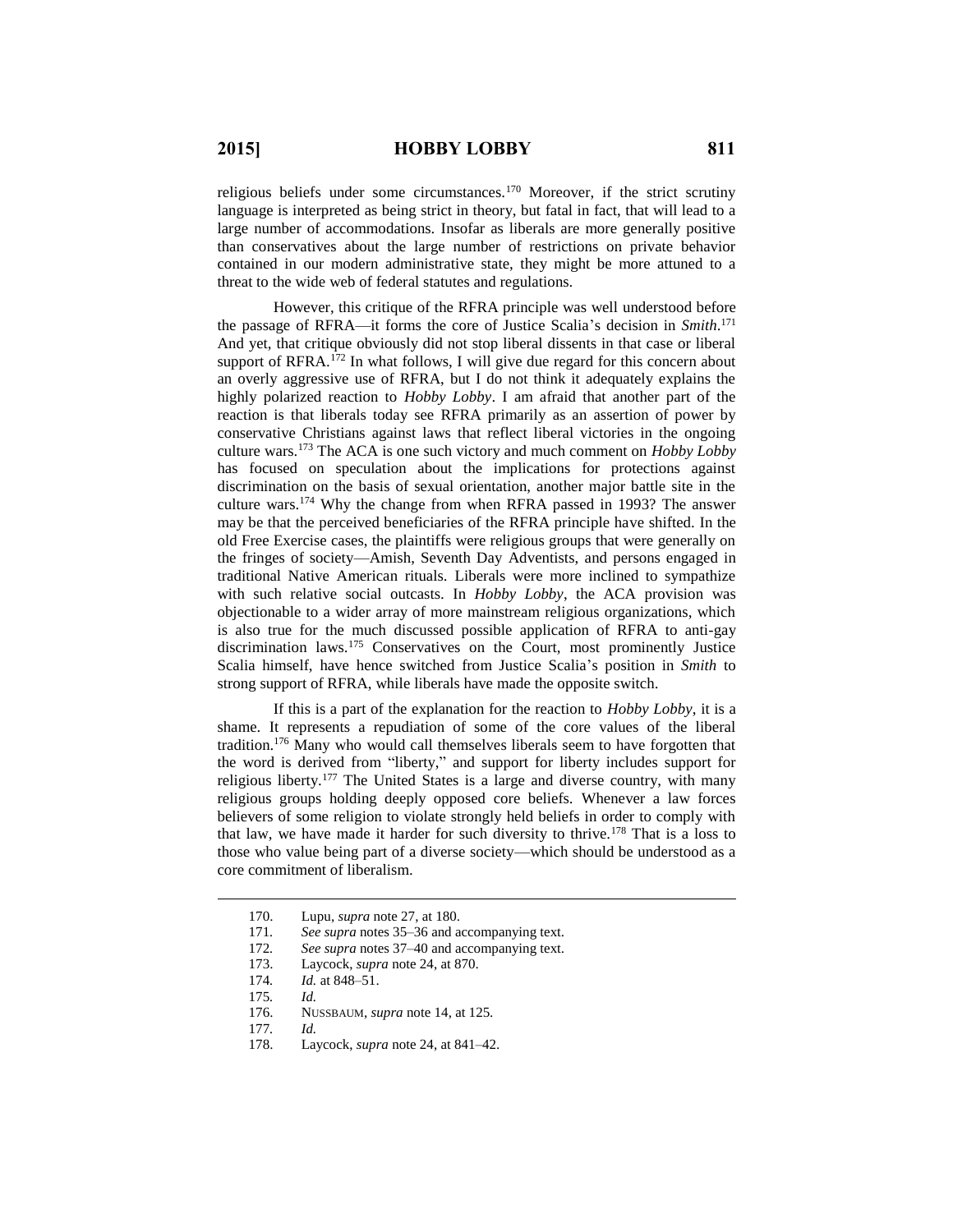Of course, sometimes there is no way to avoid a conflict between genuine beliefs and the imperatives driving a law. But some laws may reflect the views of a majority that at the time of enactment had the power to pass the law, and which majority did little to consider the effect on those who did not share some core beliefs.<sup>179</sup> Even for laws that do not reflect such a one-sided imposition of contested beliefs, the laws may be applied in a variety of circumstances that were not anticipated, and may cause distress to some religious believers in ways that the drafters would have wanted to avoid had they anticipated it.<sup>180</sup>

For these reasons, it makes sense to ask whether a law causes some people to act against religious beliefs that are important to them, and when the answer is yes, to ask further whether there is some accommodation that can eliminate or reduce the conflict while still achieving the legitimate goals of the law. That is what RFRA does. There are dangers if one applies this principle too vigorously, but also a loss if we do not apply it vigorously enough. So, let us examine how the Court applies RFRA in *Hobby Lobby*, and see if it strikes a proper balance. The remainder of this section considers the substantial burden inquiry, and the following section considers the strict scrutiny inquiry. To anticipate my conclusions, I think the Court reaches the right results in both inquiries, with generally good arguments. In both sections, I see some potential concerns for future cases, and I suggest modifications that may strike a better balance.

How should a court determine whether a law substantially burdens a person's religious beliefs? I find this to be the hardest part of *Hobby Lobby* to get a handle on, and I have swung back and forth on how best to think about it. It provides somewhat chilly comfort to realize that the substantial burden prong seems to have been problematic for both courts and scholars for decades.<sup>181</sup> The majority opinion in *Hobby Lobby* takes a subjective approach to this question, while the dissent takes an objective approach. Each approach has complementary strengths and weaknesses.

The substantial burden puzzle in *Hobby Lobby* comes from the oddly indirect nature of the burden. The corporations are not being forced to buy contraceptives for themselves, $182$  nor are they supplying contraceptives directly to their employees. They are paying insurers to provide payment for medical services and items. If an employee asks for contraception and her doctor chooses to write a prescription, the insurer will then pay for them. The employer is pretty far removed from the decision to use the contraceptives. Even if the employer objects to their use because it believes them to be an abortifacient, does this indirect tie to the objectionable actions mean there is no substantial burden on the employer?

On this issue, persons and religions may differ both as to the morality of the contraceptives and also as to the hard moral question of how much moral

<sup>179</sup>*. Id.*

<sup>180.</sup> Laycock & Thomas, *supra* note 26, at 217.

<sup>181.</sup> W. Cole Durham, *State RFRAs and the Scope of Free Exercise Protection*, 32 U.C. DAVIS L. REV. 665, 689–711 (1999); Laycock & Thomas, *supra* note 26, at 228–30; Lund, *supra* note 45, at 488.

<sup>182.</sup> Corporations are certainly not persons for *that* purpose.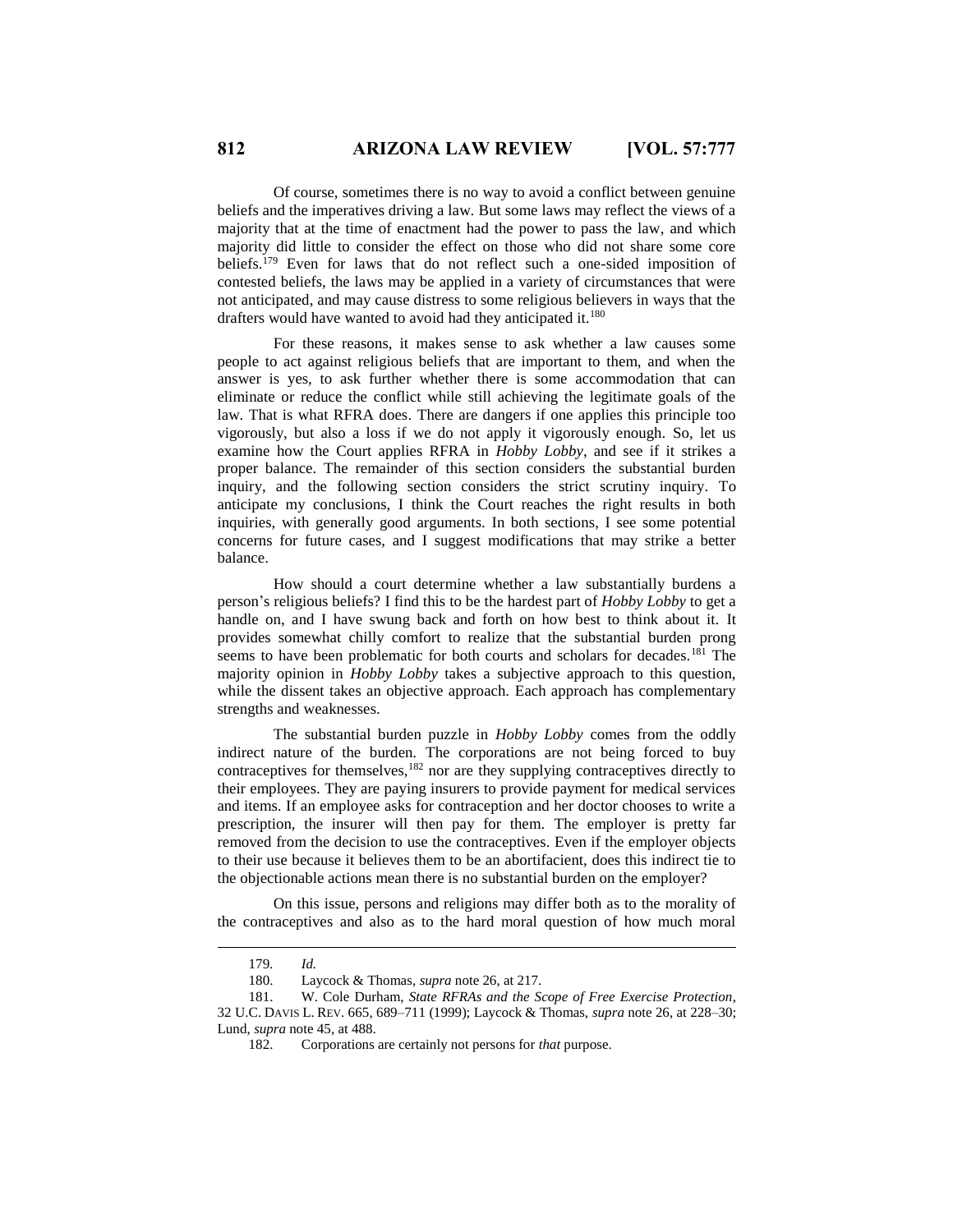agency one must have in a particular action in order to be complicit in that action. Imagine persons belonging to three religions. According to religion A, there is nothing wrong with the contraceptives. According to religion B, the contraceptives are wrong, but not drastically so, and it has a fairly relaxed understanding of causal complicity, so the employer's role in this situation is a minor transgression. According to religion C, the contraceptives are profoundly evil, and it has a strict understanding of causal complicity, so the employer's role would be seen as deeply wrong, in ways that strike at core beliefs. How should we analyze the burden in these three cases?

Using the subjective approach of the *Hobby Lobby* majority, there is no burden for believers of religion A, because there is no violation of religious belief at all. However, believers of religions B and C are treated the same. The Court simply asks whether the employer's proscribed actions violate sincerely held beliefs, as they do for both religions. It does not ask about how strongly held those beliefs are.<sup>183</sup> The only question it asks about degree of burden concerns the legal penalty involved for violating the law. Here, the fines imposed are quite substantial—and of course, the fines are the same for B and C.

Why treat the two cases as the same? The Court does not want to be drawn into debates as to the reasonableness of competing moral views. The question of complicity is a hard moral question,<sup>184</sup> and the Court does not want to say that some religions have a better answer than others<sup>185</sup> (as we shall see, the dissent's approach does that). The core purpose of RFRA is to respect the variety of religious beliefs; were the Court to start treating the beliefs of one religion as less substantial than the beliefs of another, it would be acting at odds with that purpose.<sup>186</sup>

But this approach has a weakness. It forces the Court to take any assertion of a burden as substantial, as long as that assertion is sincere. If a plaintiff says the burden is substantial, and does not seem to be lying, that ends the inquiry on this question. But that seems problematic, for at least two reasons. First, it extends significantly the number of circumstances in which courts may find substantial burdens, thus increasing the tension between RFRA and legitimate and important statutory goals.<sup>187</sup> And second, cases like believers in religion B above seem pretty peripheral to the concerns that motivate RFRA. RFRA is meant to ease the burden where believers are forced to go against important beliefs if they are to obey a statute. It is aimed at reducing moral dilemmas, not inconveniences.<sup>188</sup> The

<sup>183.</sup> Burwell v. Hobby Lobby Stores, Inc., 134 S. Ct. 2751, 2775–79 (2014).

<sup>184.</sup> The law struggles with the question of complicity in many areas. An example is the standard to impose for when aiding a crime becomes criminal or tortious. *See* Eugene Volokh, *The Religious Freedom Restoration Act and Complicity in Sin*, WASH. POST (June 30, 2014), http://www.washingtonpost.com/news/volokh-conspiracy/wp/2014/06/30/thereligious-freedom-restoration-act-and-complicity-in-sin/.

<sup>185</sup>*. Burwell*, 134 S. Ct. at 2778.

<sup>186.</sup> Durham, *supra* note 181, at 708; Laycock, *supra* note 24, at 874–75.

<sup>187</sup>*. See supra* notes 27–28 and accompanying text.

<sup>188.</sup> This objection suggests that courts consider how central the religious belief at issue in a case is to the belief system of the party claiming RFRA protection. Such a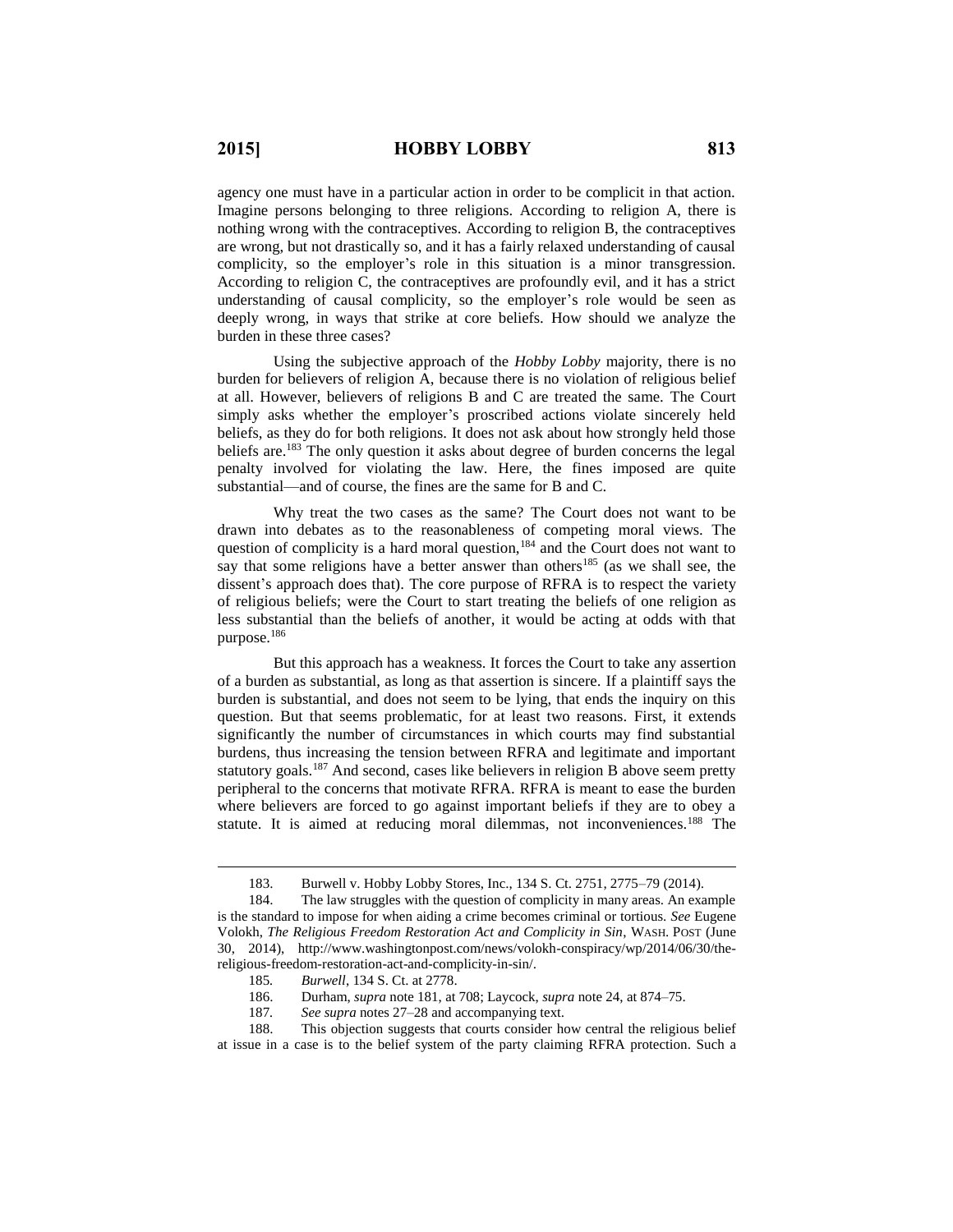potential for abuse is even worse if courts are reluctant to examine the sincerity of RFRA plaintiffs.

To avoid these problems, the dissent takes an objective approach. It asserts that the link between the religious beliefs and the ACA requirement is "too attenuated to rank as substantial." <sup>189</sup> It treats this question of attenuated or not too attenuated as an objective matter of law. But of course drawing the line involves making moral and philosophical distinctions, and different religions will differ as to how they draw the line. In drawing the line where it does, the dissent is taking sides on a deep religious debate, and telling those who disagree with its conclusions that their deeply held feelings of moral violation at being forced to behave in a way they find reprehensible simply do not count. That goes against the spirit of RFRA<sup>190</sup>—not surprisingly, since Justice Ginsburg seems none too moved by that spirit.

This is a hard problem, and no approach is free from serious objection. Forced to choose, I would take the majority's subjective approach over the dissent's objective approach. At least the former takes seriously the internal perspective of the religious plaintiffs, which is critical to the purpose of RFRA.<sup>191</sup> However, if I redesigned the statute, I would implement what one might call an inter-subjective approach. This approach would not only look at sincerity, but also ask how important a particular belief is within the relevant belief system.<sup>192</sup> Note, the court must work within the religious belief system of the plaintiff, taking the system's beliefs and internal logic as given, and then try to determine how much weight a person acting within that system would assign to violating the belief in question. This takes the internal perspective of religions seriously, while limiting somewhat the application of RFRA and avoiding its use in situations where plaintiffs experience mere inconvenience rather than a serious moral dilemma. I think that such an approach has some support in the pre-*Smith* Free Exercise case law. Most notable is *Yoder*, in which the Court went into much detail as to how much harm to the Amish religion a requirement to attend school until age sixteen might cause.<sup>193</sup>

However, the Supreme Court was probably not free to adopt this approach in *Hobby Lobby*. The Religious Land Use and Institutionalized Persons Act of 2000 added language that specifies that the exercise of religion covers "any exercise of religion, whether or not compelled by, or central to, a system of religious belief."<sup>194</sup> That seems to rule out my preferred inter-subjective approach, which looks to the centrality of a particular belief within the broader system. I

centrality approach has been considered and rejected for good reasons related to the discussion here.

<sup>189.</sup> *Burwell*, 134 S. Ct. at 2799 (Ginsburg, J., dissenting).

<sup>190</sup>*. See supra* note 174 and accompanying text.

<sup>191</sup>*. See supra* note 174 and accompanying test.

<sup>192.</sup> A number of circuit courts followed a similar approach in early RFRA cases. *See* Durham, *supra* note 181, at 704–08.

<sup>193</sup>*.* Wisconsin v. Yoder, 406 U.S. 205, 210–13 (1972).

<sup>194. 42</sup> U.S.C. § 2000cc-5(7)(A) (2000).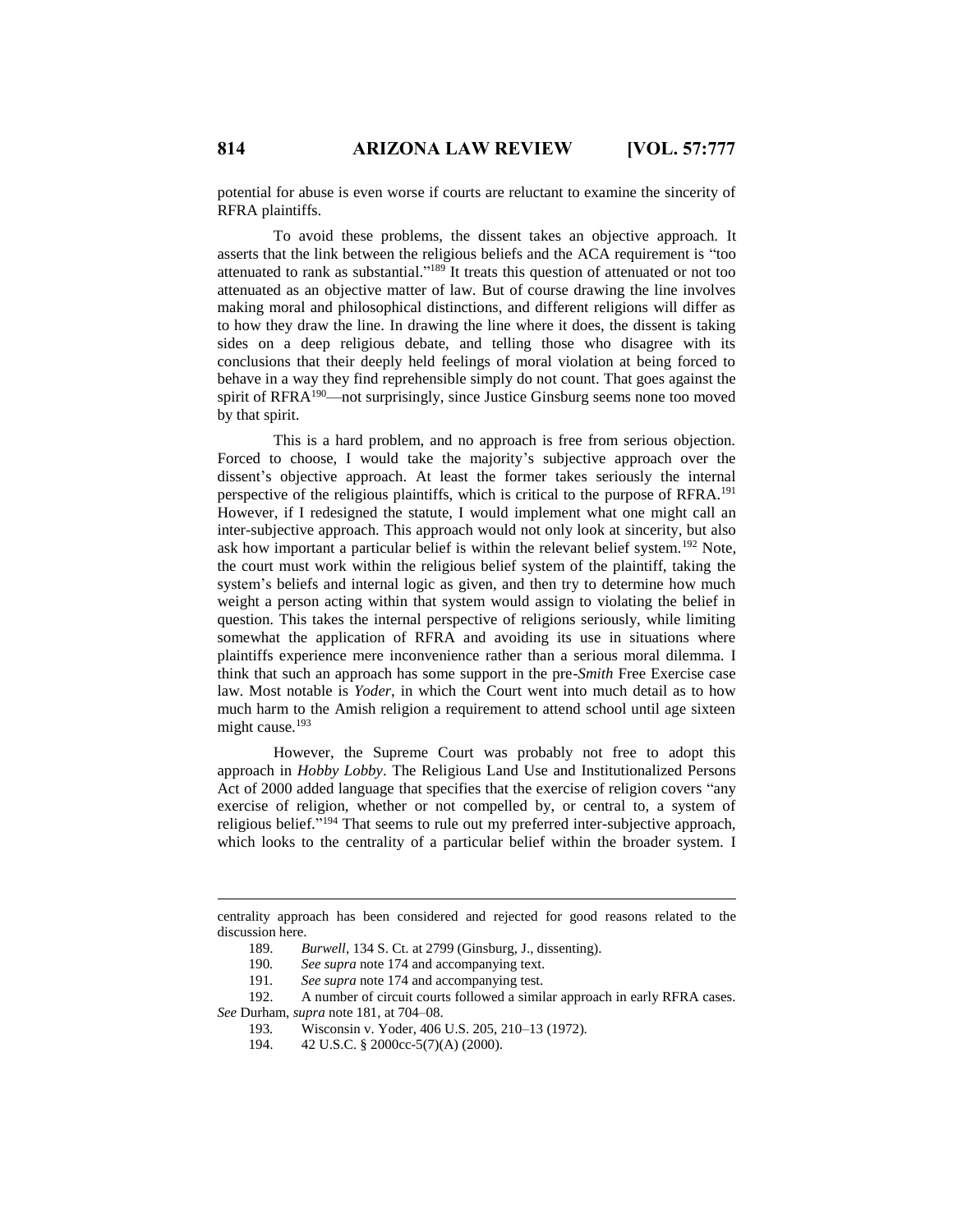$\overline{a}$ 

think this statutory language is unwise, but the Court must work within it.<sup>195</sup> Forced to choose, it is probably right to choose the subjective approach. However, in the future the Court may want to look more closely at the sincerity of asserted religious beliefs, especially where a business will benefit financially from avoiding application of a law, raising concern that its real motivation is financial. In *Hobby Lobby*, that does not seem to be a concern, because insurance coverage should be no cheaper if the contraceptive coverage is dropped. This would also seem to alleviate any Establishment Clause concern in the case—religious corporations like Hobby Lobby are not gaining any competitive or financial advantage.<sup>196</sup>

#### **VI. LEAST RESTRICTIVE MEANS**

Having decided that the corporate plaintiffs had standing to sue under RFRA and that the ACA contraceptive mandate imposed a substantial burden on their exercise of religion, the Court had to face a final question. That question was whether the government could justify the mandate as the least restrictive means to achieve a compelling governmental interest.<sup>197</sup> The proper way of applying this strict scrutiny standard has been a point of contention since the passage of RFRA,<sup>198</sup> and the way in which the Court applied it in *Hobby Lobby* has been a source of anxiety for those who are suspicious of an aggressive use of the statute.<sup>199</sup>

The strict scrutiny language of RFRA was taken from the pre-*Smith* case law.<sup>200</sup> In general, the strict scrutiny standard is quite hard to meet. Once a statute is subjected to the standard, it is unlikely to pass the scrutiny. However, in the Free Exercise context, the Court wobbled somewhat over time. In some cases, it applied strict scrutiny in the usual rigorous way, but in other cases, it engaged in a much less rigorous balancing in which the government was able to justify statutes without too much trouble.<sup>201</sup>

The rigor of strict scrutiny is the key reason why the Court decided to stop applying that standard in *Smith*, the case that RFRA (partially) overturned. Justice Scalia's opinion in *Smith* noted that applying the substantial burden test to all facially-neutral standards would lead to applying strict scrutiny on many occasions, and if the strict scrutiny standard were honestly applied, it would lead to

<sup>195.</sup> For a strong argument against considering the centrality of beliefs, see Durham, *supra* note 180, at 708–09.

<sup>196.</sup> Religious belief must be the dominant or principal motivation for action in order for a burden to be substantial. *See* Douglas Laycock, *RFRA, Congress, and the Ratchet*, 56 MONT. L. REV. 145, 151 (1995). In the commercial setting, this requirement is useful to weed out situations where businesses may be seeking an accommodation to gain a financial advantage over rivals.

<sup>197.</sup> 42 U.S.C. § 2000bb-1(b) (1993).

<sup>198.</sup> Durham, *supra* note 181, at 713–21.

<sup>199</sup>*. See, e.g.*, Hamilton, *supra* note 5; Ford, *supra* note 5.

<sup>200.</sup> *See supra* notes 28–41 and accompanying text.

<sup>201.</sup> *See* James E. Ryan, Smith *and the Religious Freedom Restoration Act: An Iconoclastic Assessment*, 78 VA. L. REV. 1407, 1412 (1992); Laycock & Thomas, *supra* note 26, at 222; Lupu, *supra* note 27, at 182–85; Volokh, *supra* note 29, at 1494–98.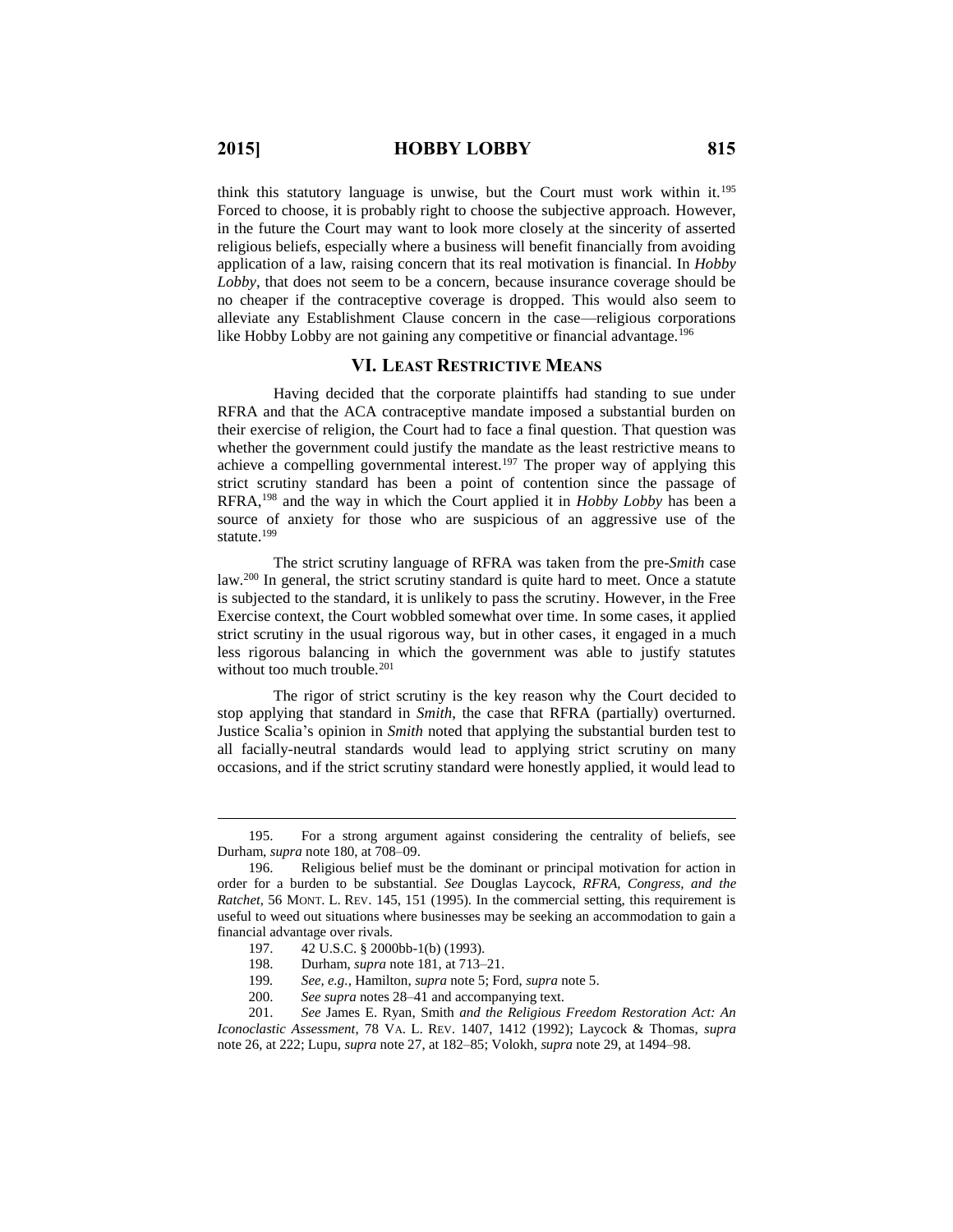requiring religious accommodations on most of those occasions.<sup>202</sup> This critique has some merit, but imposing only rational basis scrutiny instead leads to weak protection of religious liberty, as Justice O'Connor in her concurrence<sup>203</sup> and Justice Blackmun in his dissent<sup>204</sup> point out.

Given the validity of both perspectives, it is perhaps unfortunate (and a bit puzzling) that the Court did not find a rather obvious compromise. If strict scrutiny was too strong and rational basis was too weak, why not use the intermediate scrutiny standard?<sup>205</sup> Under that standard, a law is justified if the means chosen are substantially related to furthering an important government interest.<sup>206</sup> The whole point of this standard is to allow courts to balance competing concerns in circumstances where both sides are likely to have interests that the Court finds sympathetic, as is generally the case in Free Exercise claims. The failure to adopt the intermediate scrutiny standard is particularly puzzling given that a close analogy was easily available. In so-called time, place, and manner cases under the Free Speech clause, the Court applies intermediate scrutiny.<sup>207</sup> These are cases where a law does not directly regulate speech, but where its application in the circumstances at hand restricts speech. This is directly analogous to the *Smith* and RFRA circumstances, where a law that does not regulate religion directly operates to burden religious exercise in the circumstances at hand. Much subsequent complication could have been avoided had the Court adopted this middle ground. Using intermediate scrutiny to engage in the hard case-by-case balancing required to properly adjudicate in this area would be more intellectually honest than applying a weakened form of strict scrutiny. An intermediate scrutiny analysis would also avoid the problem of courts slipping into applying a strict standard, which creates practical and political difficulties, but which is suggested by the statutory language.

For whatever reason, the *Smith* Court did not adopt intermediate scrutiny, and when Congress decided to overturn *Smith*, it simply adopted the strict scrutiny standard from the pre-*Smith* cases. Given the politics that now surround RFRA, this language seems likely to remain in place for the foreseeable future. Presumably Democrats would be happy to replace the strict scrutiny language with an intermediate scrutiny standard. However, Republicans would not agree, and so RFRA will not be amended as long as Republicans retain enough power within the House, the Senate, or the Presidency.

And so, much depends upon how courts apply the strict scrutiny standard. Has the Court in *Hobby Lobby* really applied strict scrutiny in an aggressive and

<sup>202.</sup> Emp't Div., Dep't of Human Res. of Or. v. Smith, 494 U.S. 872, 886–89 (1990).

<sup>203.</sup> *Id.* at 891 (O'Connor, J., concurring).

<sup>204.</sup> *Id.* at 908–09 (Blackmun, J., dissenting).

<sup>205.</sup> Others have suggested this. *See* Rodney A. Smolla, *The Free Exercise of Religion After the Fall: The Case for Intermediate Scrutiny*, 39 WM. & MARY L. REV. 925 (1998). Eugene Volokh has a somewhat similar proposal calling for a common law approach to judicial scrutiny in Free Exercise cases. *See* Volokh, *supra* note 29, at 1502–05.

<sup>206.</sup> *See* Smolla, *supra* note 205, at 940–41.

<sup>207</sup>*.* United States v. O'Brien, 391 U.S. 367, 377 (1968).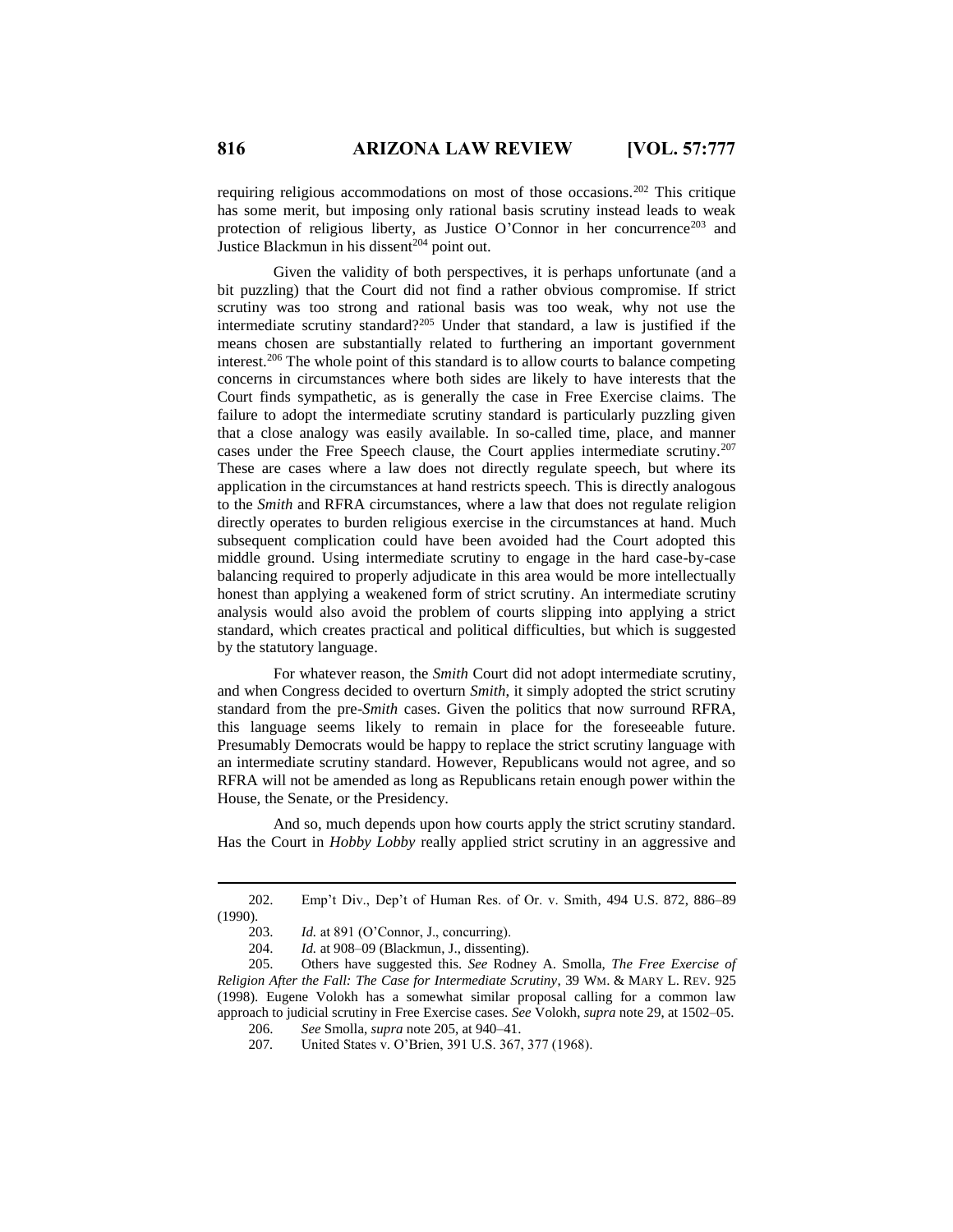reckless way, as some fear?<sup>208</sup> I think not, although it is not completely free of doubt. The majority opinion assumes guaranteeing all women access to contraceptives is a compelling interest. Before doing so, it notes in passing that the existence of a number of exemptions calls into question how compelling that interest really is.<sup>209</sup> That point on exemptions was the source of much argument in the briefs for the case, $2^{10}$  and there is some logic to the concern—if the government is willing to grant a large number of exemptions to a requirement, how compelling does it really find the interest underlying that requirement?<sup>211</sup> The Ginsburg dissent attacks this argument concerning exemptions, noting that such exemptions are a common way to account for various competing interests.<sup>212</sup> Both sides have a point here—one should not automatically infer from the existence of exemptions that the interest underlying a statute is not compelling, and yet at some point a proliferation of exemptions may help show that the government does not really see the asserted interest as all that compelling. At any rate, Justice Alito's opinion does not pursue the exemption argument, because it assumes the asserted interest is compelling.<sup>213</sup>

That leads to the question of whether the contraceptive mandate is the least restrictive means to achieve the compelling interest of guaranteeing women access to contraceptives. The Court considers two alternative means that might achieve that goal while restricting religious liberty less. The first of these is to have the government itself pay to provide the contraceptives at issue where employers object on religious grounds.<sup>214</sup> Justice Alito appears quite taken with this alternative. Alas, it potentially opens up a can of worms: How much cost might the government be forced to bear in order to avoid imposing a burden on the religious exercise of some? Justice Alito argues that the answer is not zero cost, $^{215}$  and yet admits that cost may be a legitimate consideration, $216$  and Justice Ginsburg rightly points out that the question of how much cost is too much has no clear dividing line.<sup>217</sup> Moreover, how well can courts evaluate likely costs in determining whether RFRA may require government to pay? There is also an Establishment Clause concern lurking: If the government were required to pay a substantial

<sup>208</sup>*. See, e.g.*, Hamilton, *supra* note 5; Ford, *supra* note 5.

<sup>209.</sup> Burwell v. Hobby Lobby Stores, Inc., 134 S. Ct. 2751, 2780 (2014).<br>210. Brief for Petitioners at 58–60, Burwell v. Hobby Lobby Stores, Inc. Brief for Petitioners at 58–60, Burwell v. Hobby Lobby Stores, Inc., 134 S.

Ct. 2751 (2014) (No. 13-356), 2014 WL 173487, at \*58–60; Brief for the Petitioners at 51– 57, *Hobby Lobby Stores, Inc.*, 134 S. Ct. 2751 (No. 13-354), 2014 WL 173486, at \*51–57; Brief for the Respondents at 49–55, *Hobby Lobby Stores, Inc.*, 134 S. Ct. 2751 (No. 13- 356), 2014 WL 546900, at \*49–55; Brief for Respondents at 50–54, *Hobby Lobby Stores, Inc.*, 134 S. Ct. 2751 (No. 13-354), 2014 WL 546899, at \*50–54; Reply Brief for the Petitioners at 19–24, *Hobby Lobby Stores, Inc.*, 134 S. Ct. 2751 (No. 13-354), 2014 WL 985095, at \*19–24; Petitioners' Reply Brief at 17–19, *Hobby Lobby Stores, Inc.*, 134 S. Ct. 2751 (No. 13-356), 2014 WL 975500, at \*17–19.

<sup>211.</sup> Michael Stokes Paulsen, *A RFRA Runs Through It: Religious Freedom and the U.S. Code*, 56 MONT. L. REV. 249, 254 (1995); Laycock, *supra* note 24, at 873.

<sup>212.</sup> *Burwell*, 134 S. Ct. at 2800–01 (Ginsburg, J., dissenting).

*Id.* at 2780.

<sup>214.</sup> *Id.* at 2780–81.

<sup>215.</sup> *Id.* at 2781.

<sup>216.</sup> *Id.*

<sup>217.</sup> *Id.* at 2802.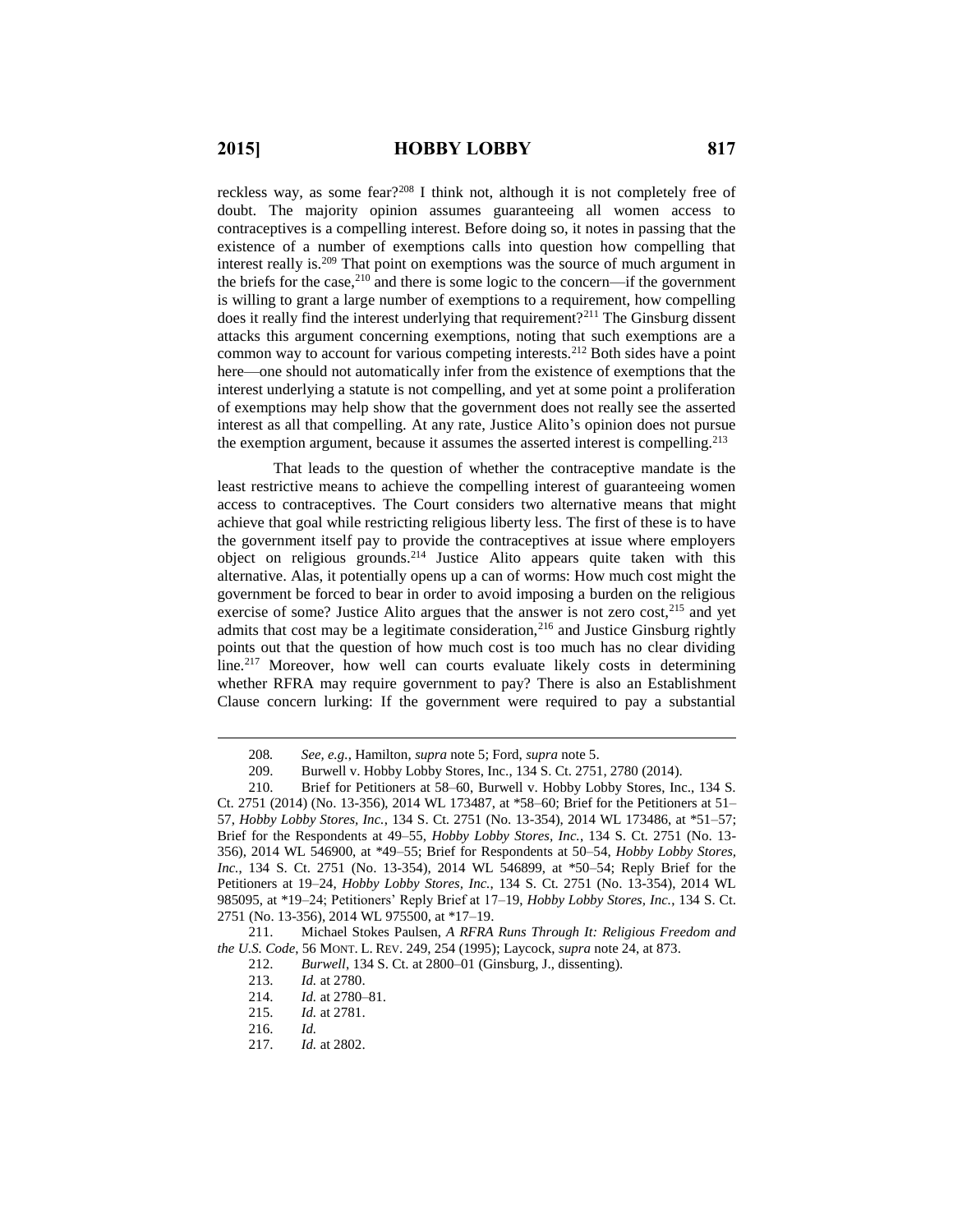amount to support the employees of religious employers, would that give such employers a financial advantage over competitors who did not receive such a governmental subsidy? In that case, wouldn't the employers with a specific religious belief be benefiting at the expense of others?<sup>218</sup>

Perhaps because of these problems, Justice Alito does not rely on the government pays alternative<sup>219</sup>—although he may give more credence to that alternative than he should. Rather, the majority opinion ultimately relies upon a better alternative accommodation. Encouragingly, Justice Kennedy's concurrence seems to put almost all of its weight upon this alternative, rather than on the option of having the government pay.<sup>220</sup>

That alternative accommodation is one that HHS had already devised for more clearly religious employers. If an organization that HHS has designated as eligible for this arrangement certifies that it objects to providing coverage for some contraceptives, then the organization's insurers must exclude coverage from that employer's health plan and instead itself provide separate payments for the excluded contraceptives.<sup>221</sup> Apparently insurers are willing to go along with this because the expected savings in reduced services for pregnant women balances the cost of the contraceptives.

That fact is important because it means this particular accommodation has extremely limited scope. If one imagines, for instance, a corporation run by Christian scientists that objects to coverage for a broad range of medical procedures that violate their beliefs, even though they are willing to cover a limited range of medical procedures, insurers would certainly not be willing or able to pay for such a wide range of procedures on their own, without someone paying the related premiums.

But as for the contraceptive accommodation, were the government to simply extend this already existing accommodation to the broader range of protected organizations recognized as due RFRA protection under the first part of the opinion, then everyone wins.<sup>222</sup> The employers have at least less of a burden on their religious liberty, insurers apparently break even, and the employees will still get coverage of all contraceptives specified by HHS regulation at no additional cost.

Justice Kennedy's concurrence puts great stress on how well this accommodation balances all competing interests, on how narrow it is, and on how much tougher the questions become where insurers are not willing to step into the gap.<sup>223</sup> In both tone and substance, this concurrence creates much less of a sense of

<sup>218.</sup> The RFRA principle has long been noted to be in tension with the Establishment Clause. *See, e.g.*, Thomas v. Review Bd. of Indep. Emp. Sec. Div., 450 U.S. 707, 724–26 (1981) (Rehnquist, J., dissenting).

<sup>219.</sup> *Burwell*, 134 S. Ct. at 2781–82.

<sup>220.</sup> *Id.* at 2786–87.

<sup>221.</sup> *Id.* at 2782.

<sup>222.</sup> Douglas Laycock, *The Law Worked the Way It Should*, N.Y. TIMES (July 1, 2014), http://www.nytimes.com/roomfordebate/2014/06/30/congress-religion-and-thesupreme-courts-hobby-lobby-decision/the-religious-freedom-act-worked-the-way-it-should.

<sup>223.</sup> *Burwell*, 134 S. Ct. at 2786–87 (Kennedy, J., concurring).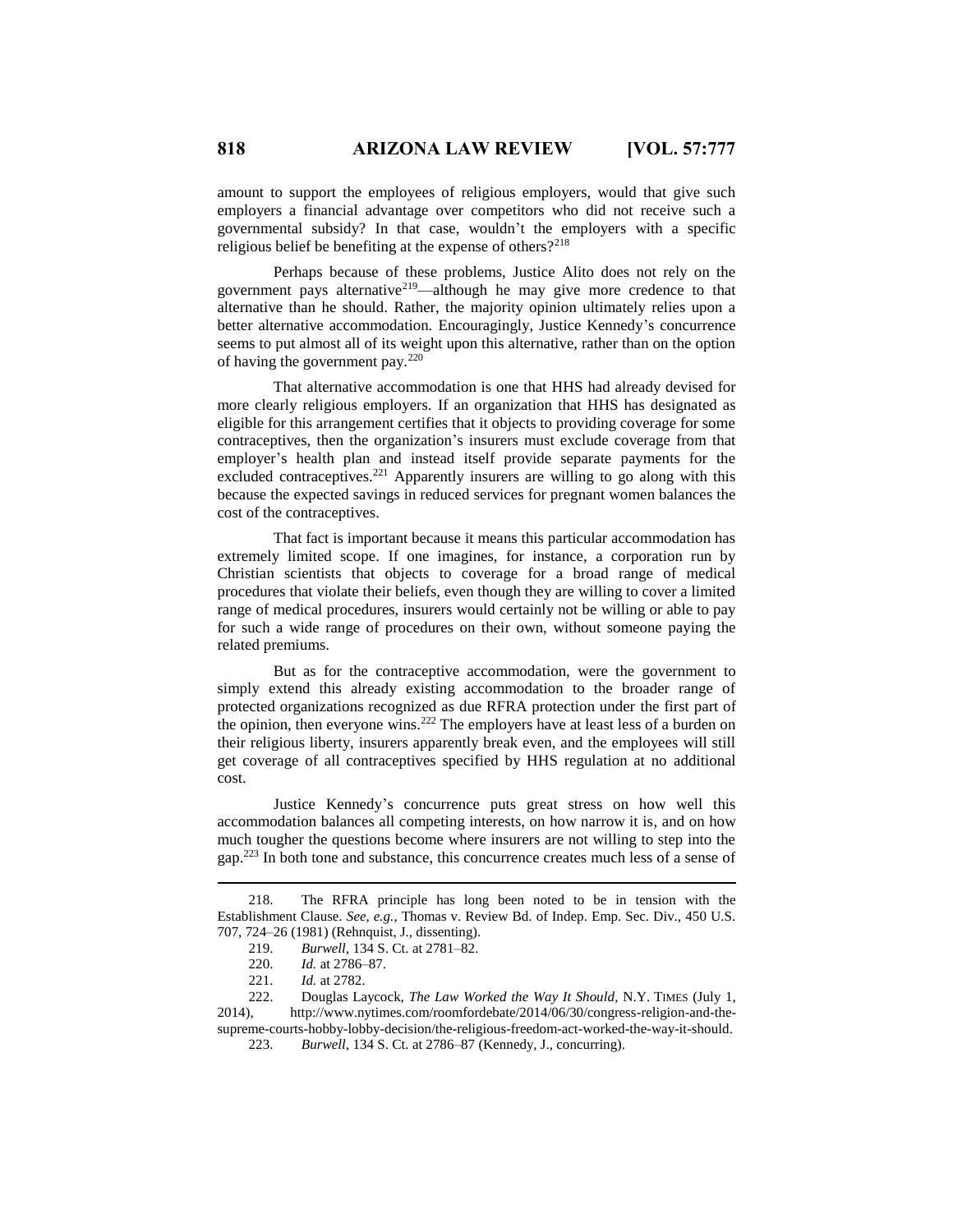aggressively imposing the strict scrutiny language of RFRA. Rather, it engages in a nuanced and context-specific balancing act. The result of that balancing is highly persuasive, given the unique circumstances surrounding the accommodation that had already been created for other organizations.<sup>224</sup> To anyone who finds the principle underlying RFRA at all compelling, the balance here should be quite persuasive. The extreme reaction against the opinion seems either a misunderstanding of the opinion, a mistrustful fear of what is to follow, or a sign that many on the political left nowadays do not find the principle underlying RFRA at all compelling.

There is, however, one complication in the Court's use of this existing accommodation to argue that the imposition on religious corporations is not justified. That complication: the possibility that in the future the Court may hold that this accommodation itself violates RFRA. If it does so, it may have pulled off a nasty bait and switch. And there is some possibility that the Court will do so. Organizations subject to the special accommodation have sued claiming that it too violates RFRA.<sup>225</sup> The majority opinion notes this, and refuses to commit as to how it might decide those cases.<sup>226</sup> Several days after delivering the *Hobby Lobby* case, the Court granted a preliminary injunction in one of the cases involving this accommodation.<sup>227</sup> In doing so the Court at least acknowledged that the plaintiffs had an argument of some strength, although it does not give any of its own analysis of the merits.<sup>228</sup>

How should we understand this injunction in the *Wheaton College* case? Is the Court about to pull a bait and switch, using the availability of this limited accommodation to strike down the contraceptive mandate in *Hobby Lobby* but then striking down the accommodation in turn, leaving no good way to advance the compelling interest at stake in the mandate? It is possible, and if so, that would undermine much of the merit of the decision in *Hobby Lobby*. However, I do not expect such a sad outcome. *Wheaton College* is a preliminary injunction—one possibility is that the Court is just trying to maintain the status quo, but will ultimately side with the government. The apparent presence of Justice Breyer in the *Wheaton College* majority suggests that—it would seem very unlikely that Justice Breyer plans to side with the plaintiff in *Wheaton College* after joining the dissent in *Hobby Lobby*.

If the Court does ultimately decide for the plaintiffs on the merits in *Wheaton College*, much will depend upon what it points to as a less restrictive alternative. One possibility is that the plaintiff's victory will be Pyrrhic. Some language in the short order in *Wheaton College* suggests that the Court may decide that the precise procedure devised by HHS to accommodate religious employers imposes an unnecessary burden, but that a small tweak in the procedure would

<sup>224.</sup> Laycock, *supra* note 222.

<sup>225</sup>*. See, e.g.*, Little Sisters of the Poor Home for the Aged v. Sebelius, 6 F. Supp. 3d 1225 (D. Colo. 2013); Wheaton Coll. v. Burwell, 50 F. Supp. 3d 939 (N.D. Ill. 2014).

<sup>226.</sup> *Burwell*, 134 S. Ct. at 2782.

<sup>227</sup>*.* Wheaton Coll. v. Burwell, 134 S. Ct. 2806 (2014).

<sup>228.</sup> For an argument that this accommodation should suffice from a strong supporter of RFRA, see Laycock, *supra* note 24, at 853–62.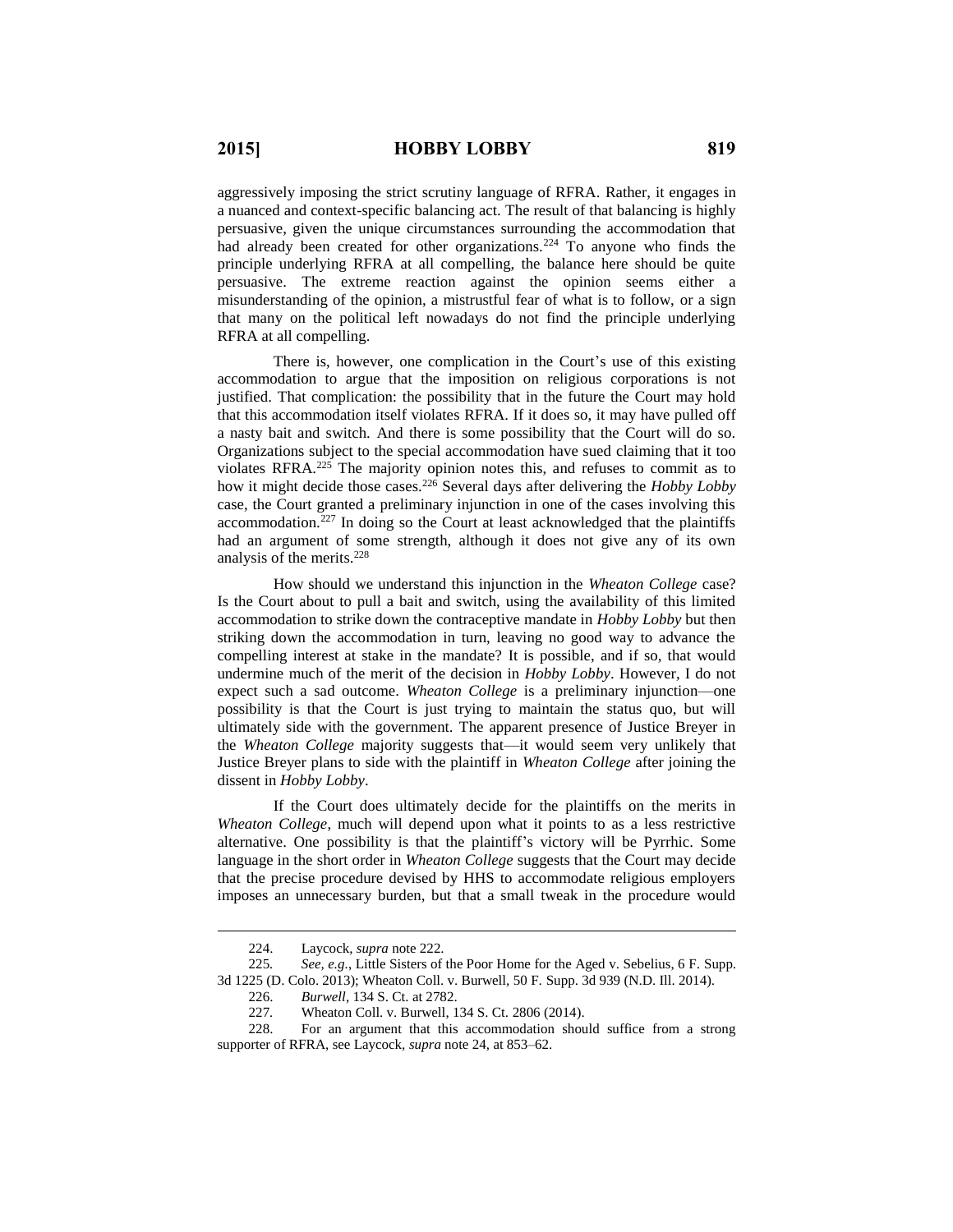make it acceptable.<sup>229</sup> That result would be fine as well, even if it does slice the bologna a bit thin. If instead the Court points to a more problematic alternative, such as the government paying for contraceptive coverage,  $230$  the result would be more disturbing, and more indicative of an aggressive use of the strict scrutiny language in RFRA in a way that does little to acknowledge the important goals of statutes subject to a RFRA claim. I can certainly see some of the justices in the *Hobby Lobby* majority going that route, but given his concurrence, it is hard to see Justice Kennedy doing so.

Thus, there are some elements in Justice Alito's least restrictive means analysis that could point to unwelcome developments down the line. However, other elements of that analysis are quite strong, especially when viewed through the lens of Justice Kennedy's concurrence.<sup>231</sup> The result in the case itself is fully justified. Those who are objecting so vigorously need to explain why we should not be making this low-cost, win-win accommodation available. Yes, the ACA is an important statute—it promotes many important goals, and represents probably the most important liberal achievement within the federal government since the presidency of Lyndon Johnson. The contraception mandate in particular advances goals that most liberals do and should affirm as compelling. But, all that should not stop us from understanding that some persons do deeply object to that mandate, and where they act as employers they do honestly believe that providing insurance on such terms is profoundly at odds with their personal religious commitments. If we can readily respond to those objections so that female employees will still get the mandated coverage at no extra cost, why on earth not do so? Doesn't the opposition to this accommodation show a complete lack of any empathy with the religious beliefs and strivings of those like the plaintiffs in *Hobby Lobby*? And is that lack of empathy at all consistent with the traditional liberal commitment to a diverse society and religious liberty?

#### **CONCLUSION**

In case you hadn't noticed, those last few questions are rhetorical. I find the emotional reaction against the *Hobby Lobby* case dispiriting. It shows no empathy for persons with differing worldviews, mostly ignores the detailed facts and reasoning in the case, and shows a desire to crush all opposition,<sup>232</sup> even where a highly limited and reasonable accommodation that should hurt no one is available. In part this flows from suspicion about what is to follow. That suspicion is not groundless—we have seen various points where Justice Alito's opinion could be taken in disturbing directions, particularly in a potential willingness to

<sup>229</sup>*. Wheaton*, 134 S. Ct. at 2807 ("[T]he applicant has already notified the Government—without using EBSA Form 700—that it meets the requirements for exemption from the contraceptive coverage requirement on religious grounds. Nothing in this order precludes the Government from relying on this notice, to the extent it considers it necessary, to facilitate the provision of full contraceptive coverage under the Act.").

<sup>230</sup>*. See supra* notes 214–20 and accompanying text.

<sup>231.</sup> And recall, Justice Kennedy did join Justice Alito's opinion, so that opinion and the concurrence should not be inconsistent with each other.

<sup>232.</sup> Laycock, *supra* note 24, at 879 (noting, correctly, that the desire of each side for a "total win" has made RFRA into a nasty battleground).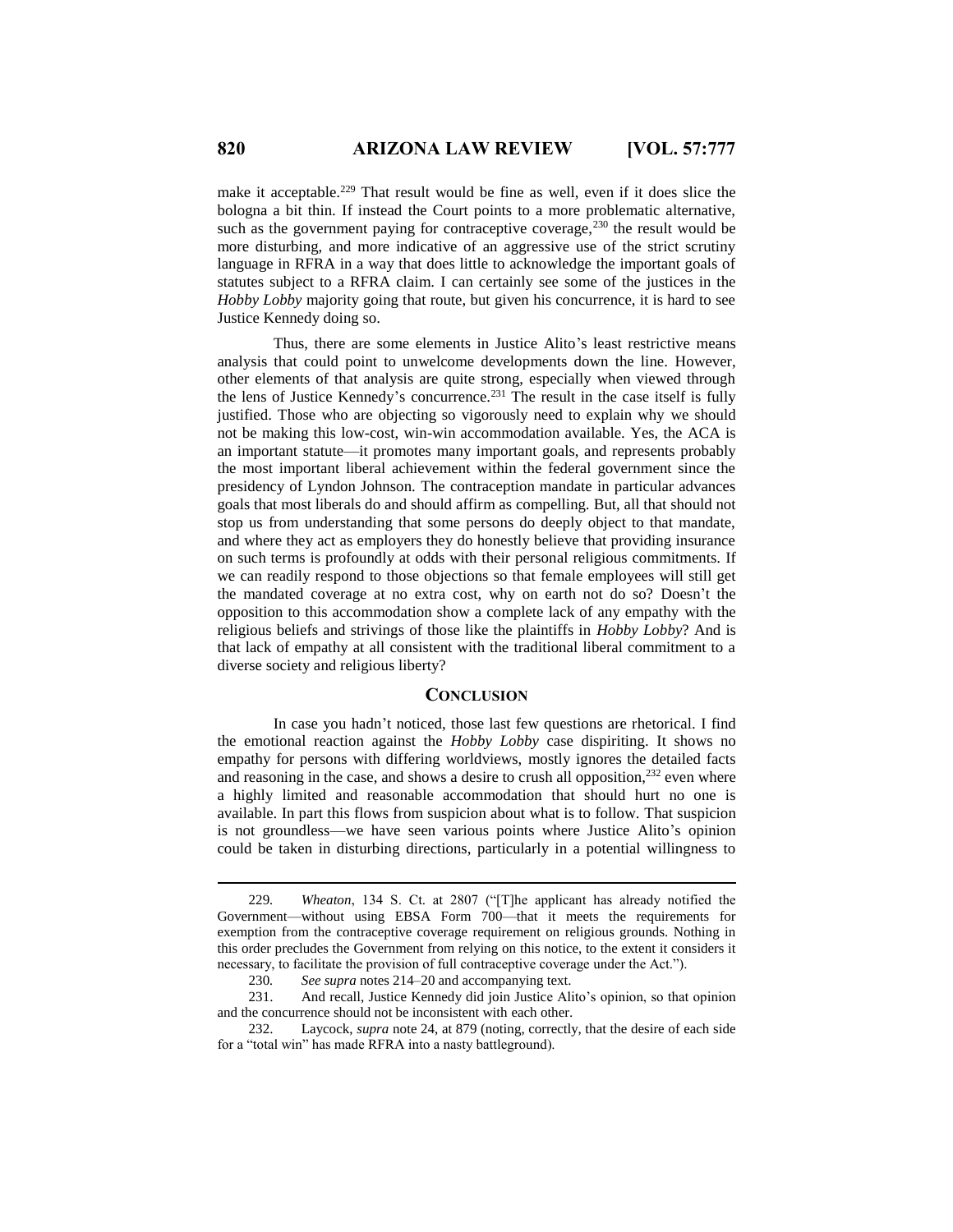$\overline{a}$ 

take all professions of being burdened as automatically self-authenticating, $233$  his toying with the government-pays option as a less restrictive alternative,  $2^{34}$  and the possibility that he and his colleagues may pull a bait and switch by invalidating the compromise accommodation used to show that something better could be done for the plaintiffs in *Hobby Lobby*. <sup>235</sup> I too have some worries about where many members of the majority of the opinion will side on these matters in the future, although Justice Kennedy's concurrence makes me fairly optimistic that for now a majority of the Court will not move in that direction. Liberal suspicion also reflects the highly polarized politics surrounding the Court, and indeed the United States in general.

But the strength of the anti-*Hobby Lobby* outrage seems to go well beyond these somewhat reasonable sources of concern to an underlying suspicion of RFRA itself. I suggest above my take on why the politics on RFRA have shifted from strong initial support to current opposition.<sup>236</sup> Originally, RFRA and the old Free Exercise Clause case law it resurrected were seen as supporting nonmainstream religious minorities, and such support fit well with liberal support for diversity and the disempowered. Now, RFRA seems to have become a tool for more mainstream conservative religious groups who are fighting rearguard actions in the culture wars after losses in the legislature.<sup>237</sup> As the victors in the legislature, many liberals are unwilling to give aid to their enemies, especially because those enemies are still politically powerful and trying to limit the liberties of others, such as pregnant women and gay people. <sup>238</sup> Not only does this reflect poorly on the depth of their commitment to core values of liberty, it is probably politically unwise as well. In the current climate, a robust use of RFRA can help turn down the intensity of the culture wars. If religious conservatives feel they have some protection against statutes that may force them to act against deeply held beliefs,

<sup>233</sup>*. See supra* notes 182–88 and accompanying text.

<sup>234</sup>*. See supra* notes 214–20 and accompanying text.

<sup>235</sup>*. See supra* notes 225–29 and accompanying text.

<sup>236</sup>*. See supra* notes 167–78 and accompanying text.

<sup>237.</sup> For what it's worth, this story may also explain how some conservatives have also switched from the *Smith* opinion and many of the decisions leading up to *Smith*, where conservative justices were more skeptical of strong religious liberty protection, to today where conservatives aggressively push RFRA. When they were clearly in power, many mainstream religious conservatives were none too concerned about the free exercise rights of odd outlier groups. Now that they themselves are losing control, they are happy to seek protection by invoking the principle of religious liberty. Neither side of the aisle comes out looking too good in the evolution of the politics of RFRA, although it is worth noting that many conservative political groups supported RFRA in Congress in 1993—the phenomenon of conservative opposition to RFRA's principle may have been stronger within the Court in the sixties through eighties than in politics. It is worth noting, though, that RFRA is still sometimes used to protect less mainstream religious believers. *See*, *e.g.*, *Gonzales v. O Centro Espirita Beneficente Uniao Do Vegetal*, 546 U.S. 418 (2006) (protecting use of hallucinogenic sacramental tea by a Brazilian church).

<sup>238.</sup> Laycock, *supra* note 24, at 879.